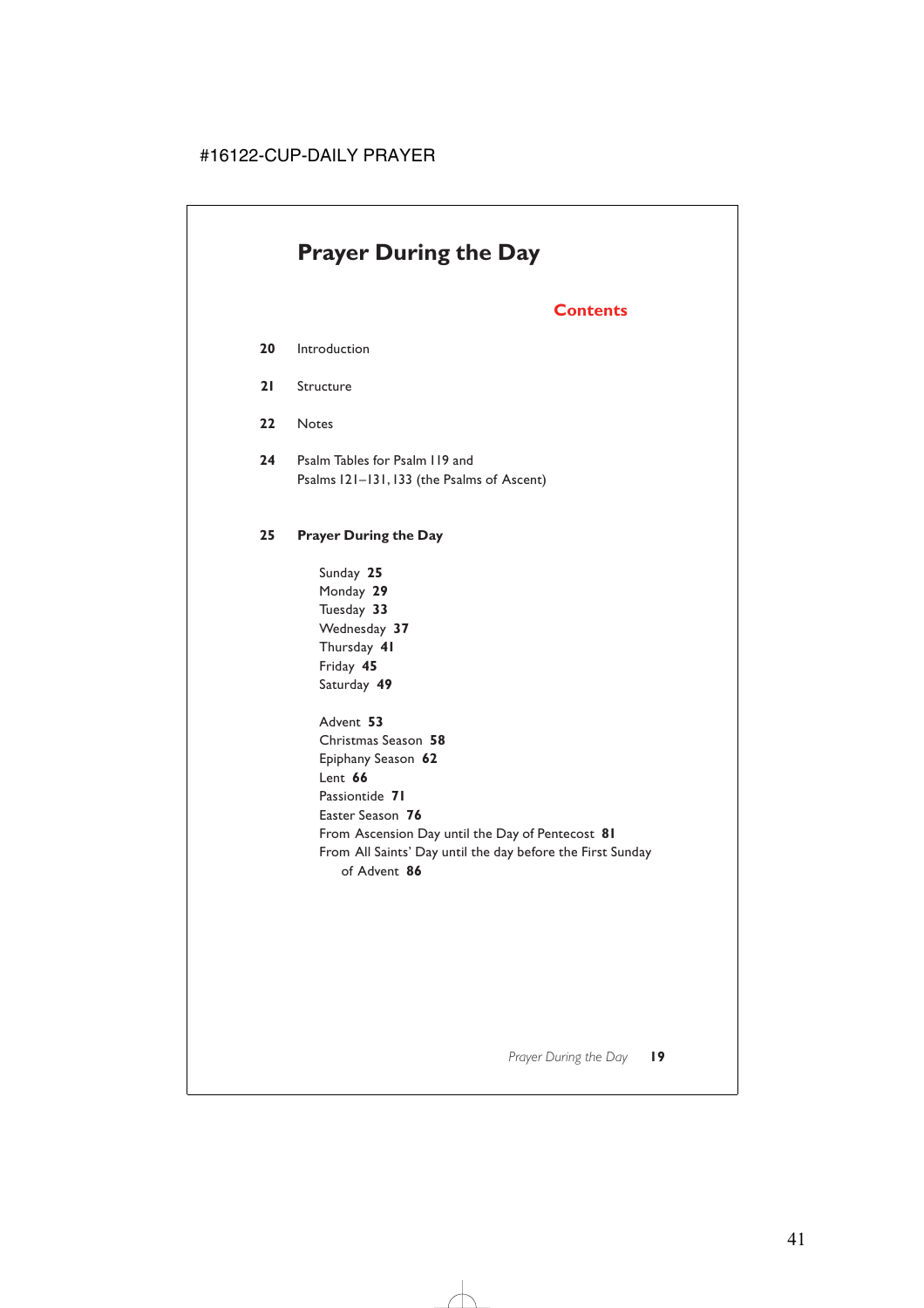## **Prayer During the Day**

## *¶ Introduction*

Prayer During the Day provides material for a number of patterns of prayer.

- **T** It provides a framework for a daily Quiet Time and Bible study – an Office of Readings.
- ¶ It is a single order for those who wish to be united with the Church's daily corporate offering of prayer.
- ¶ It is a simple order for use during the day, with Night Prayer as a simple evening office.
- ¶ It is Midday Prayer for those who wish to supplement the saying of Morning and Evening Prayer.
- $\parallel$  It is a model for prayer at the third, sixth and ninth hours traditionally called Terce, Sext and None – as used by some religious communities and their associates.

## **Using Prayer During the Day – a variety of patterns**

Many people have evolved a daily Quiet Time, for reading Scripture and for praying.With this in mind, Prayer During the Day is offered as a framework for personal devotion; it follows a pattern which would be shared with others. In this way Christians can be united in their worship by making use of common lectionary resources and the overall shape of the Church's year.

Some will use Prayer During the Day as their sole act of prayer and praise. Others will use both Prayer During the Day and Night Prayer in a simple pattern of prayer at the beginning and end of the day.

There will be those who wish to say the offices of Morning and Evening Prayer each day but without lengthy readings. They will be looking to what is sometimes called the 'city' or 'cathedral' model of office – prayer and praise – rather than to what is sometimes called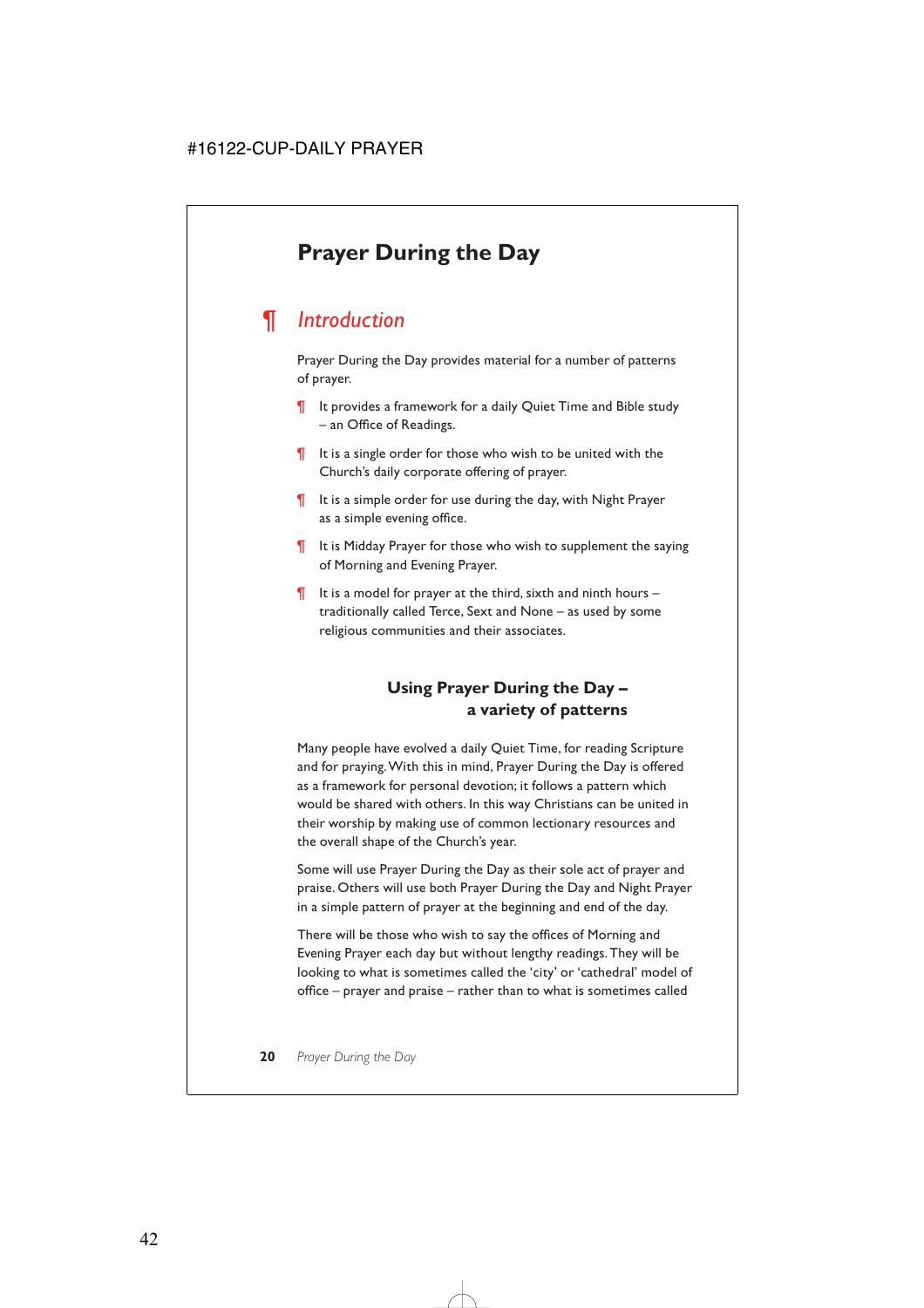the 'desert' or 'monastic' model of office – reading and meditation. For those who use Morning and Evening Prayer to focus on prayer and praise, Prayer During the Day will become a time for a greater concentration on Bible reading and meditation – an Office of Readings.

Others will use Morning and Evening Prayer with full Bible readings*.* Prayer During the Day will then become Midday Prayer, perhaps using the short Bible readings printed in the text of the service.

All of these patterns are variations on a common theme – praying the Bible together. A church in which people pray the Bible together becomes a church which is equipped for proclamation and service. It is in this hope that Prayer During the Day is offered as a simple starting point for common daily prayer. It is advisable, once choices have been made, to use them consistently for at least four weeks before any change is made.

## **Prayer During the Day**

## *Structure*

## ¶ **Preparation** Opening responses, or another introduction. A Form of Penitence may be used here or in the Prayers. ¶ **Praise** Either the printed text or another acclamation, hymn or song ¶ **The Word of God** A psalm, and one or more Bible readings ¶ **Response** The printed text, or a less formal response ¶ **Prayers** Intercessions, a Collect and the Lord's Prayer ¶ **The Conclusion** A closing prayer, dismissal, blessing, or other ending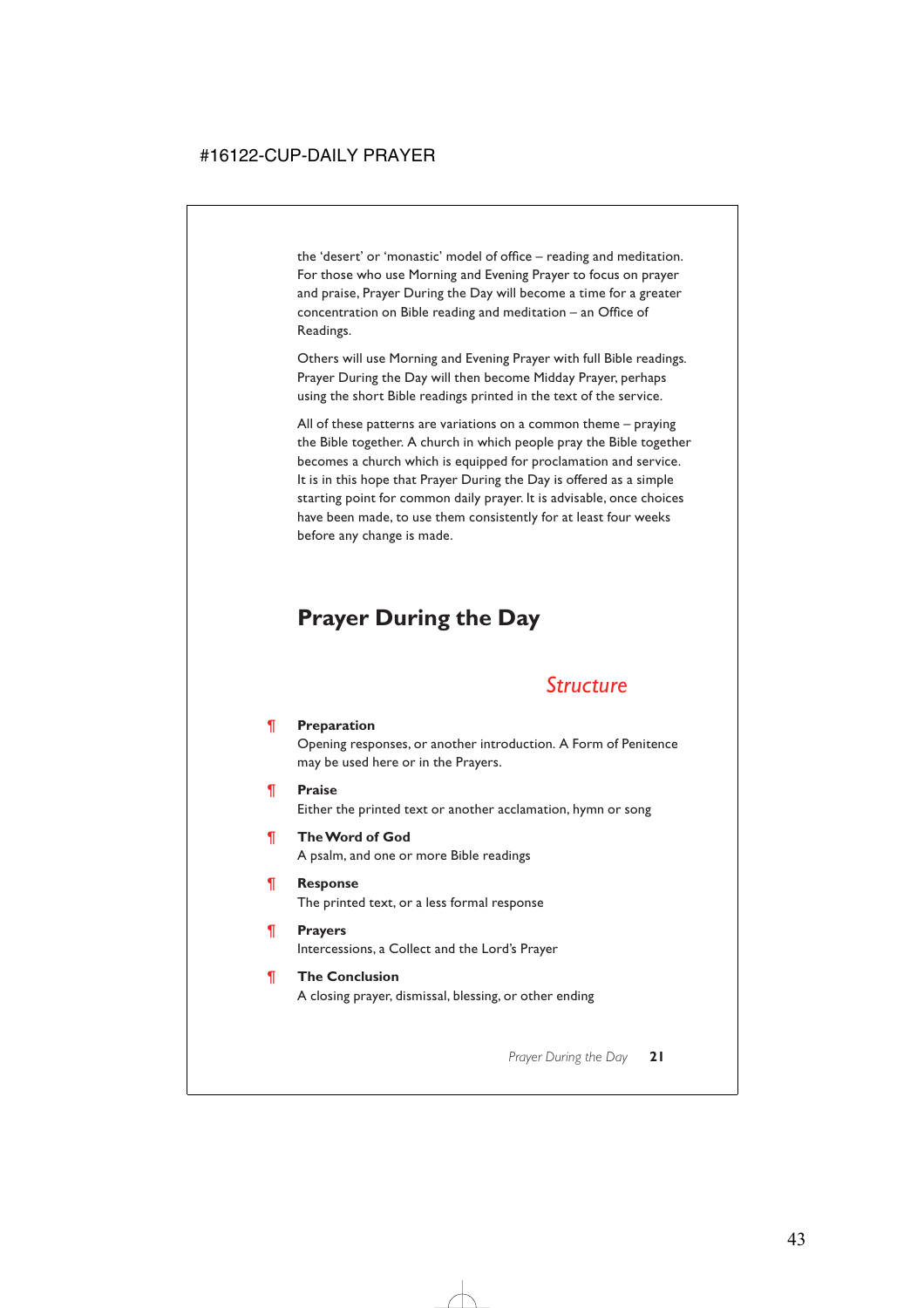# *¶ Notes to Prayer During the Day*

A pattern for Prayer During the Day is provided for each day of the week. This may be used on that day of the week at any time of year. In addition there is a form of Prayer During the Day for each of the seasons of the Church's year. This may be used throughout the season or at certain high points: for example, the Easter form might be used on Easter Day, or for the first week of Eastertide, or throughout Eastertide.

#### **1 Preparation**

A versicle and response is the conventional opening for a short order of prayer of this kind. Alternatively people may like to begin by quietly meditating on a verse of scripture.

A Form of Penitence (pages 91–97) may be used here or in the Prayers.

#### **2 Praise**

Praise may include a hymn, song, canticle, extempore praise or the text provided.*Hymns for Prayer and Praise*, the *New English Hymnal* and other collections contain 'office hymns' which may be used here.

#### **3 Psalmody**

At least one psalm should be included on each occasion.

A daily or seasonal psalm and a four-week cycle are provided. Two tables making use of Psalm 119 (the great psalm of contemplation on God's word) and Psalms 121–131 and 133 (the Psalms of Ascent, used by pilgrims on the way up to Jerusalem) on a weekly, fortnightly and monthly pattern are also provided. These are especially appropriate when Prayer During the Day is being used alongside the other offices. Alternatively, part of the psalm provision for Morning or Evening Prayer in the *Common Worship* Weekday Lectionary may be used, or any section of Psalm 119 may be chosen.

#### **4 Readings**

One of the following is used:

- **The short reading printed in the order.**
- **T** On weekdays one or more of the readings appointed for Morning or Evening Prayer or Holy Communion in the *Common Worship* Weekday Lectionary.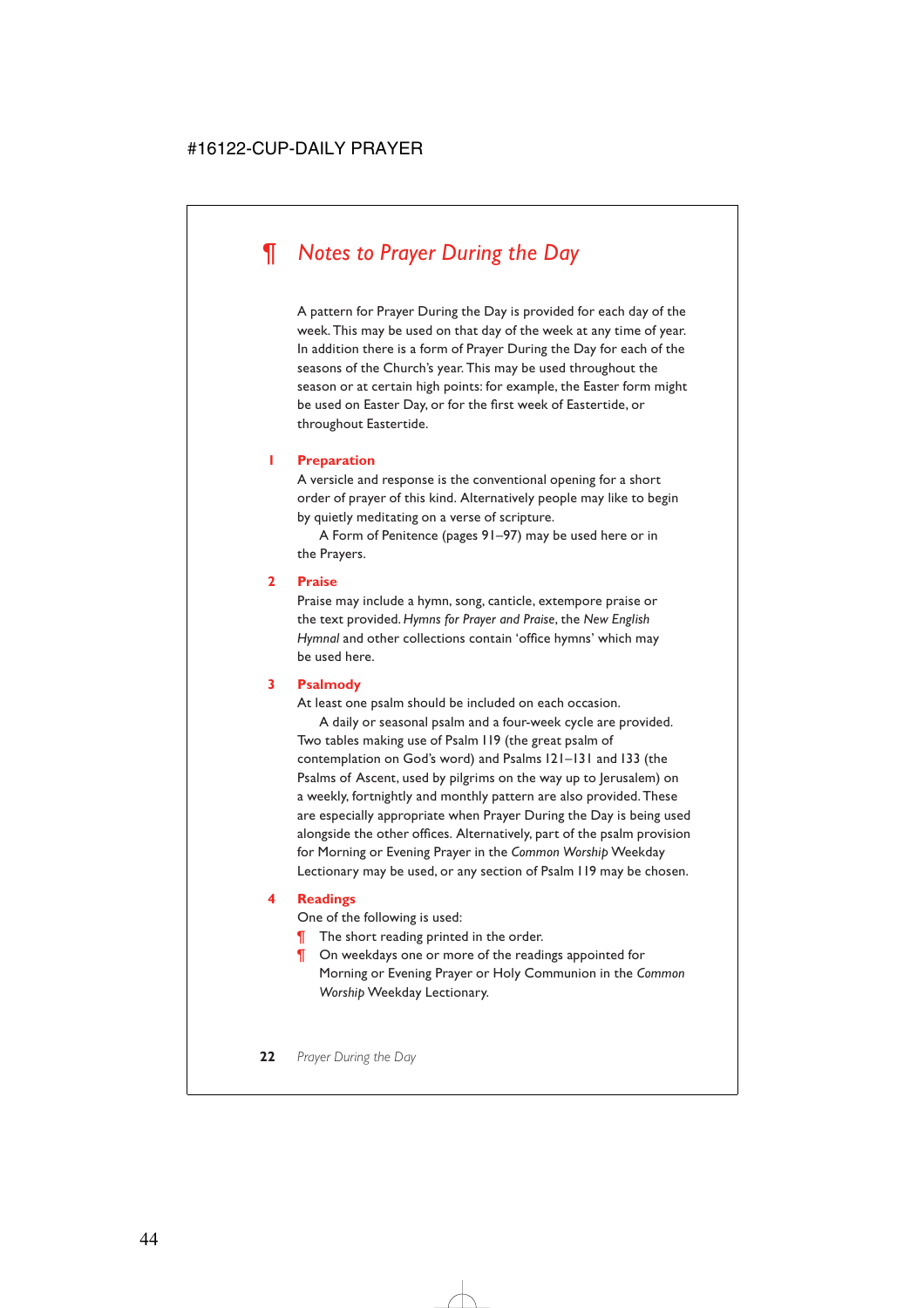**T** On Sundays and Principal Holy Days, one or both of the readings appointed for the Third Service are used (if not used at another service that day).

Personal or corporate Bible study might also take place at this point.

#### **5 Response**

A versicle and response are provided for use after the reading. Other appropriate responses include silence, group discussion, responsive prayer and singing.

#### **6 Prayers**

The Prayers may include a litany, extempore prayer, or a pattern of intercessions. Forms of intercession are provided on pages 366–399. A General Thanksgiving (page 405) may also be used. This section should also include the Lord's Prayer and the prayer provided in the text, the Collect of the day, or some other prayer.

#### **7 The Conclusion**

The office concludes with a dismissal, a closing prayer, the Peace

The peace of the Lord be always with you

#### *All* **and also with you.**

#### *These words may be added*

Let us offer one another a sign of peace, God's seal on our prayers.

or another ending.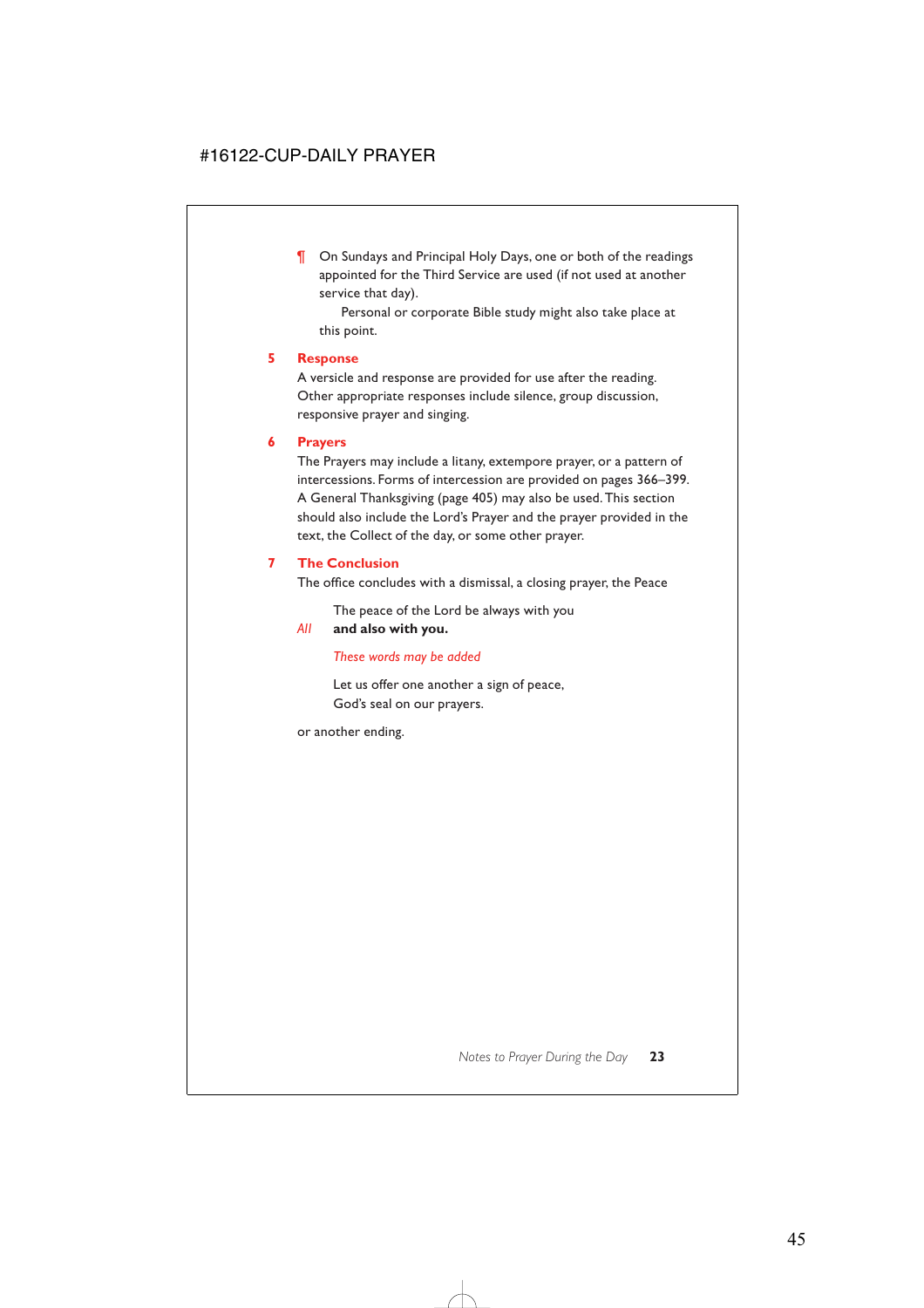# *¶ Psalm Tables for Psalm 119 and Psalms 121–131, 133 (the Psalms of Ascent)*

#### **Over a calendar month**

| Day I  | 119.1-8             |
|--------|---------------------|
| Day 2  | 119.9-16            |
| Day 3  | 119.17-24           |
| Day 4  | 119.25-32           |
| Day 5  | 119.33-40           |
| Day 6  | 119.41-48           |
| Day 7  | 119.49-56           |
| Day 8  | 119.57-64           |
| Day 9  | 19.65-72<br>L       |
| Day 10 | 119.73-80           |
| Day II | 119.81-88           |
| Day 12 | 119.89-96           |
| Day 13 | 119.97-104          |
| Day 14 | 19.105-112<br>L     |
| Day 15 | 119.113-120         |
| Day 16 | 19.121-128<br>L     |
| Day 17 | 119.129-136         |
| Day 18 | 119.137-144         |
| Day 19 | 19.145-152<br>L     |
| Day 20 | 119.153-160         |
| Day 21 | $19.161 - 168$<br>L |
| Day 22 | 119.169-end         |
| Day 23 | 121, 122            |
| Day 24 | 123, 124            |
| Day 25 | 125, 126            |
| Day 26 | 127                 |
| Day 27 | 128                 |
| Day 28 | 129                 |
| Day 29 | 130                 |
| Day 30 | 131                 |
| Day 31 | 133                 |

#### **Over a week or a fortnight**

*Psalm 119 and the Psalms of Ascent may be used over a fortnight as follows:*

| Sunday    | 119.1-32    |
|-----------|-------------|
| Monday    | 119.33-56   |
| Tuesday   | 119.57-80   |
| Wednesday | 119.81-104  |
| Thursday  | 119.105-128 |
| Friday    | 119.129-152 |
| Saturday  | 119.153-end |
|           | 121,122     |
| Sunday    |             |
| Monday    | 123, 124    |
| Tuesday   | 125, 126    |
| Wednesday | 127         |
| Thursday  | 128         |
| Friday    | 129.130     |

*Alternatively, Psalm 119 and the Psalms of Ascent may be used, together or alone, on a weekly cycle.*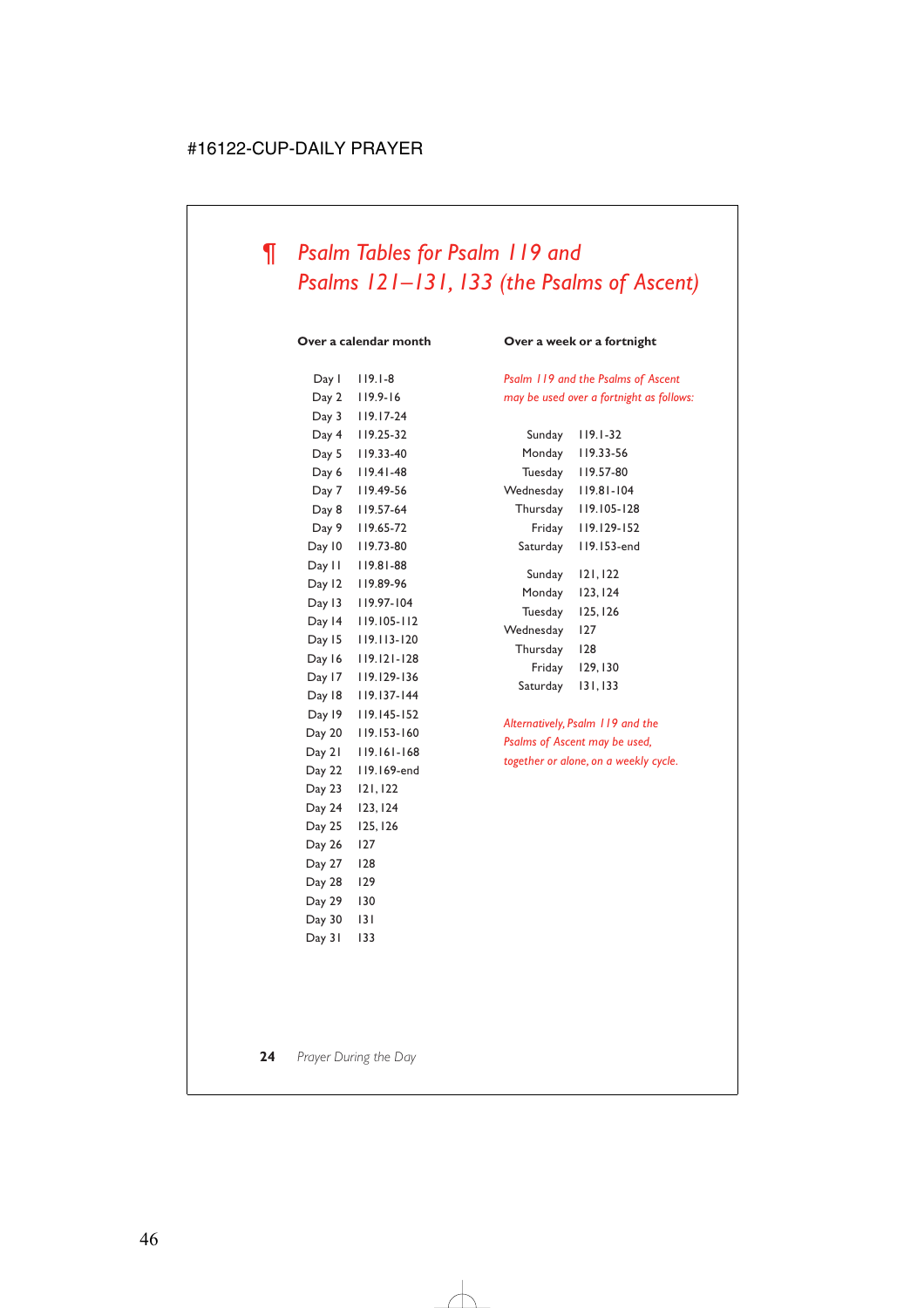# *¶ Prayer During the Day on Sunday*

## **Preparation**

O God, make speed to save us.

#### *All* **O Lord, make haste to help us.**

My heart tells of your word, 'Seek my face.'

*All* **Your face, Lord, will I seek.** *Psalm 27.10*

## **Praise**

#### *A hymn, song, canticle, extempore praise or*

We praise you, O God, we acclaim you as the Lord; all creation worships you, the Father everlasting. To you all angels, all the powers of heaven, the cherubim and seraphim, sing in endless praise: Holy, holy, holy Lord, God of power and might, heaven and earth are full of your glory.

*from Te Deum Laudamus*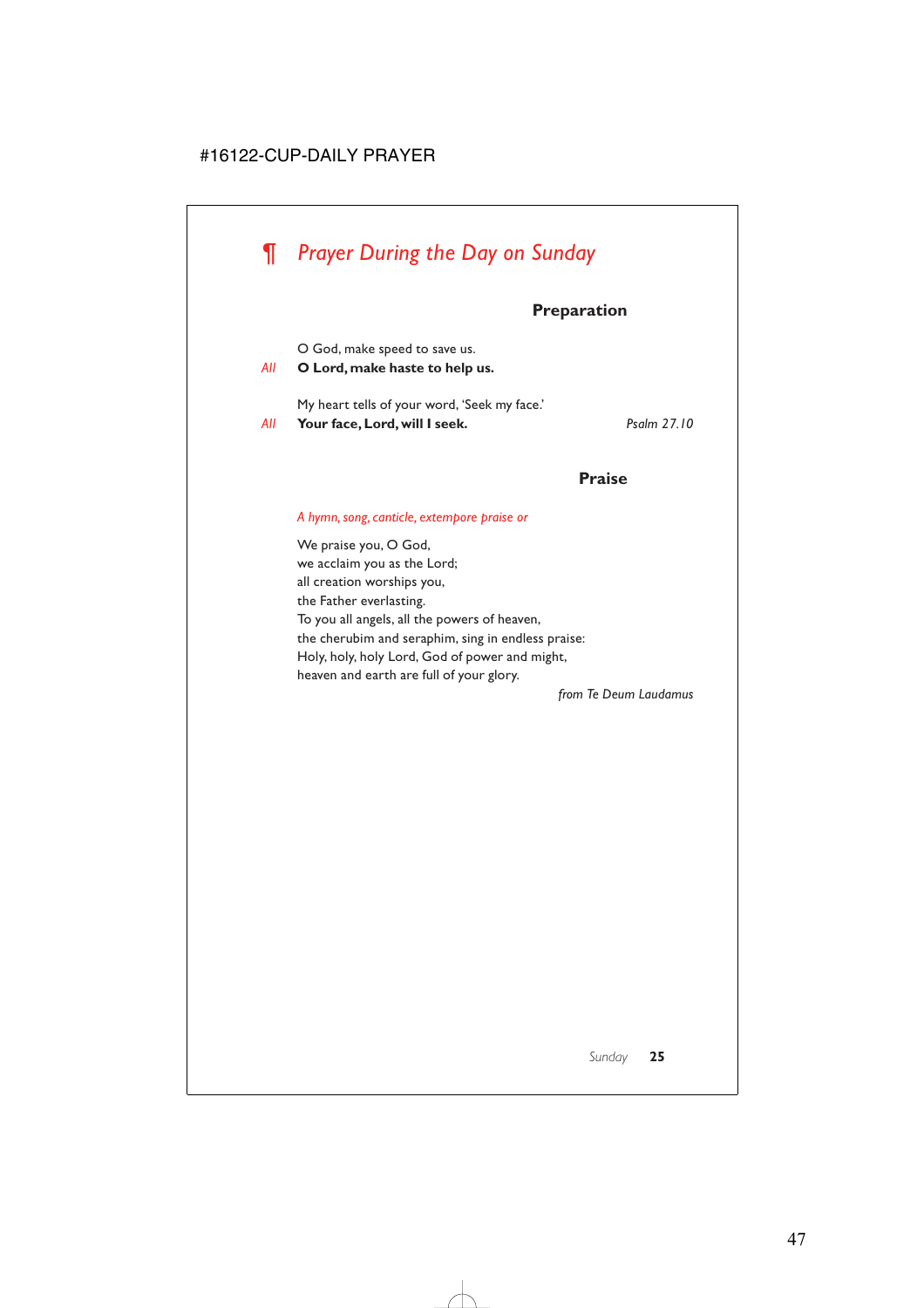## **The Word of God**

### *Psalmody*

*On any Sunday* Psalm 19 *(or) Week 1* Psalm 20 *Week 3* Psalm 115.1-13 *Week 2* Psalm 34 *Week 4* Psalm 116

*When Morning and Evening Prayer are also celebrated, one of the cycles on page 24 may be followed here.*

*Each psalm or group of psalms may end with*

*All* **Glory to the Father and to the Son and to the Holy Spirit; as it was in the beginning is now and shall be for ever. Amen.**

## *Short readings*

#### *Week One*

In the beginning when God created the heavens and the earth, the earth was a formless void and darkness covered the face of the deep, while a wind from God swept over the face of the waters. Then God said, 'Let there be light'; and there was light. And God saw that the light was good; and God separated the light from the darkness. God called the light Day, and the darkness he called Night. And there was evening and there was morning, the first day.

*Genesis 1.1-5*

#### *Week Two*

If anyone is in Christ, there is a new creation: everything old has passed away; see, everything has become new! All this is from God, who reconciled us to himself through Christ, and has given us the ministry of reconciliation; that is, in Christ God was reconciling the world to himself. *2 Corinthians 5.17-19a*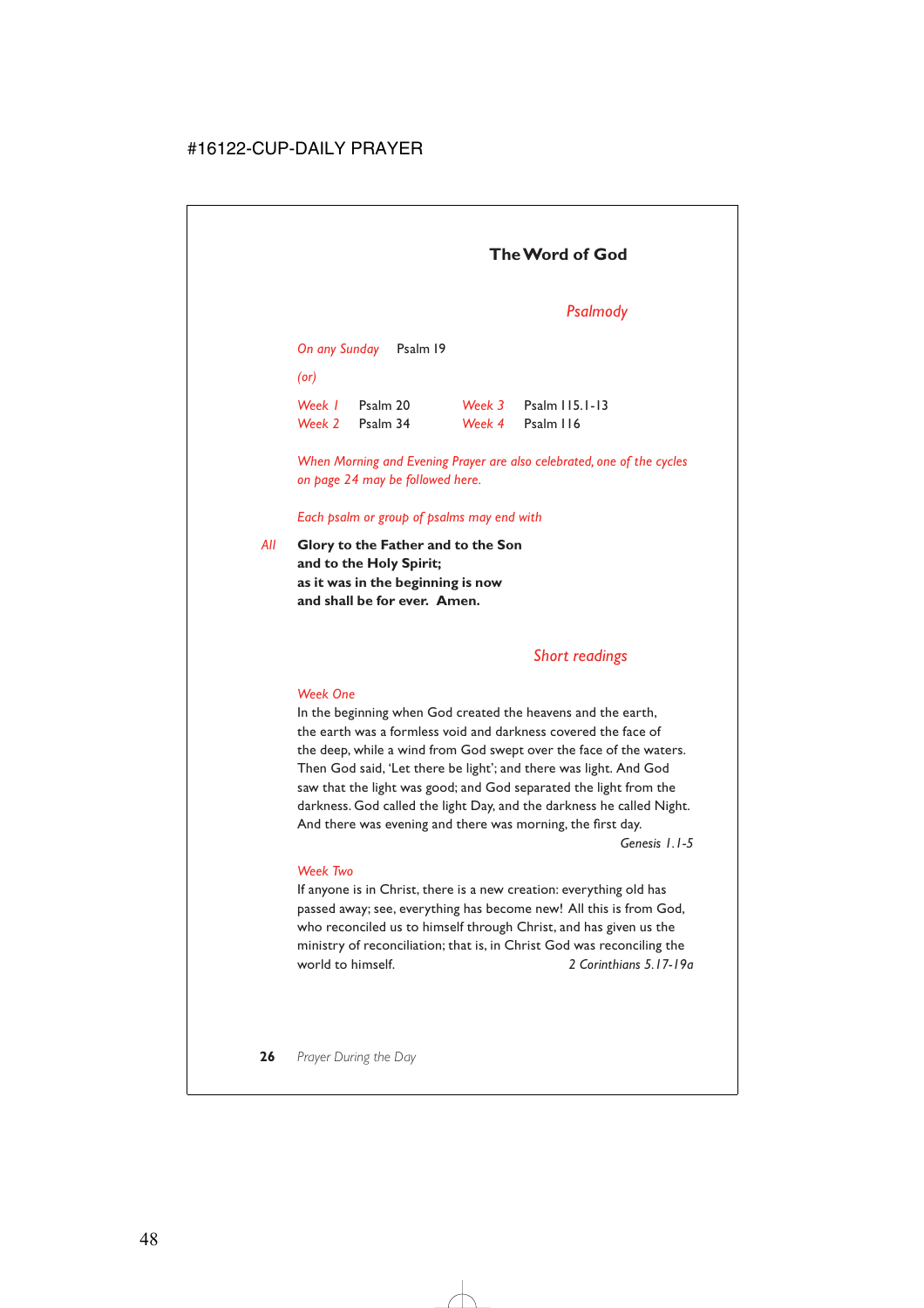#### *Week Three*

The man went away and told the lews that it was lesus who had made him well. Therefore the lews started persecuting lesus, because he was doing such things on the sabbath. But Jesus answered them, 'My Father is still working, and I also am working.' For this reason the Jews were seeking all the more to kill him, because he was not only breaking the sabbath, but was also calling God his own Father, thereby making himself equal to God.

*John 5.15-18*

#### *Week Four*

I, John, saw a new heaven and a new earth; for the first heaven and the first earth had passed away, and the sea was no more. And I saw the holy city, the new Jerusalem, coming down out of heaven from God, prepared as a bride adorned for her husband. And I heard a loud voice from the throne saying, 'See, the home of God is among mortals. He will dwell with them; they will be his peoples, and God himself will be with them; he will wipe every tear from their eyes. Death will be no more; mourning and crying and pain will be no more, for the first things have passed away.' *Revelation 21.1-4*

#### *Or, on any Sunday*

Wisdom says, 'I was beside him, like a master worker; and I was daily his delight, rejoicing before him always, rejoicing in his inhabited world and delighting in the human race.' *Proverbs 8.30,31*

## **Response**

#### *Silence, study, song, or words from Scripture, such as*

Jesus said, I am the living bread that came down from heaven. *All* **Whoever eats of this bread will live for ever.** *John 6.51a*

*Sunday* **27**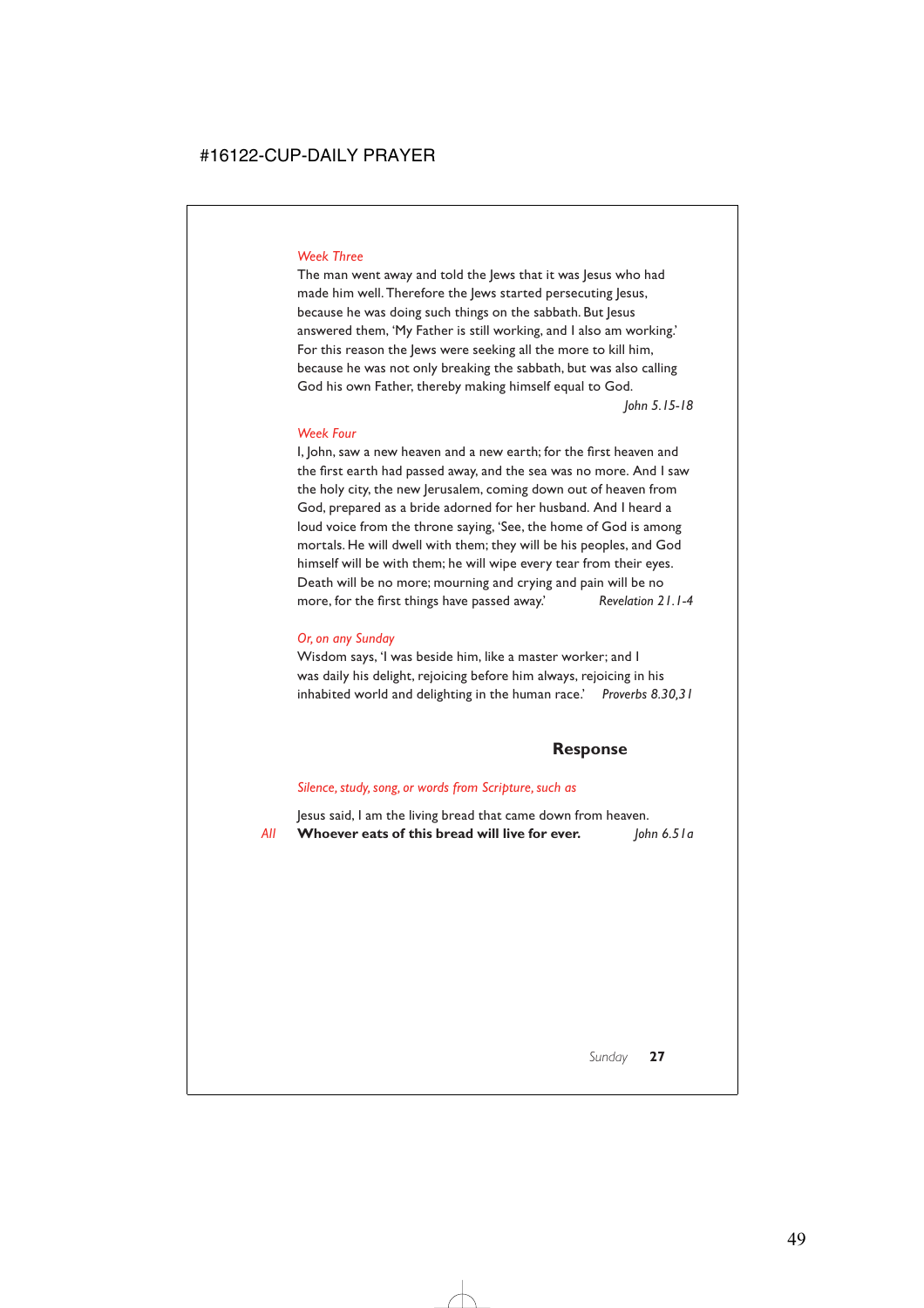## **Prayers**

*Prayers may include these concerns:*

- ¶ *The universal Church*
- ¶ *Bishops, synods and all who lead the Church*
- ¶ *The leaders of the nations*
- ¶ *The natural world and the resources of the earth*
- ¶ *All who are in any kind of need*

*Forms of prayer can be found on pages 366–409.*

*The Collect of the day or the following prayer is said*

Christ be with me, Christ within me, Christ behind me, Christ before me, Christ beside me, Christ to win me, Christ to comfort and restore me. Christ beneath me, Christ above me, Christ in quiet, Christ in danger, Christ in hearts of all that love me, Christ in mouth of friend and stranger.

*All* **Amen.** *from St Patrick's Breastplate*

*The Lord's Prayer is said.*

## **The Conclusion**

May God who made both heaven and earth bless us.

*All* **Amen.**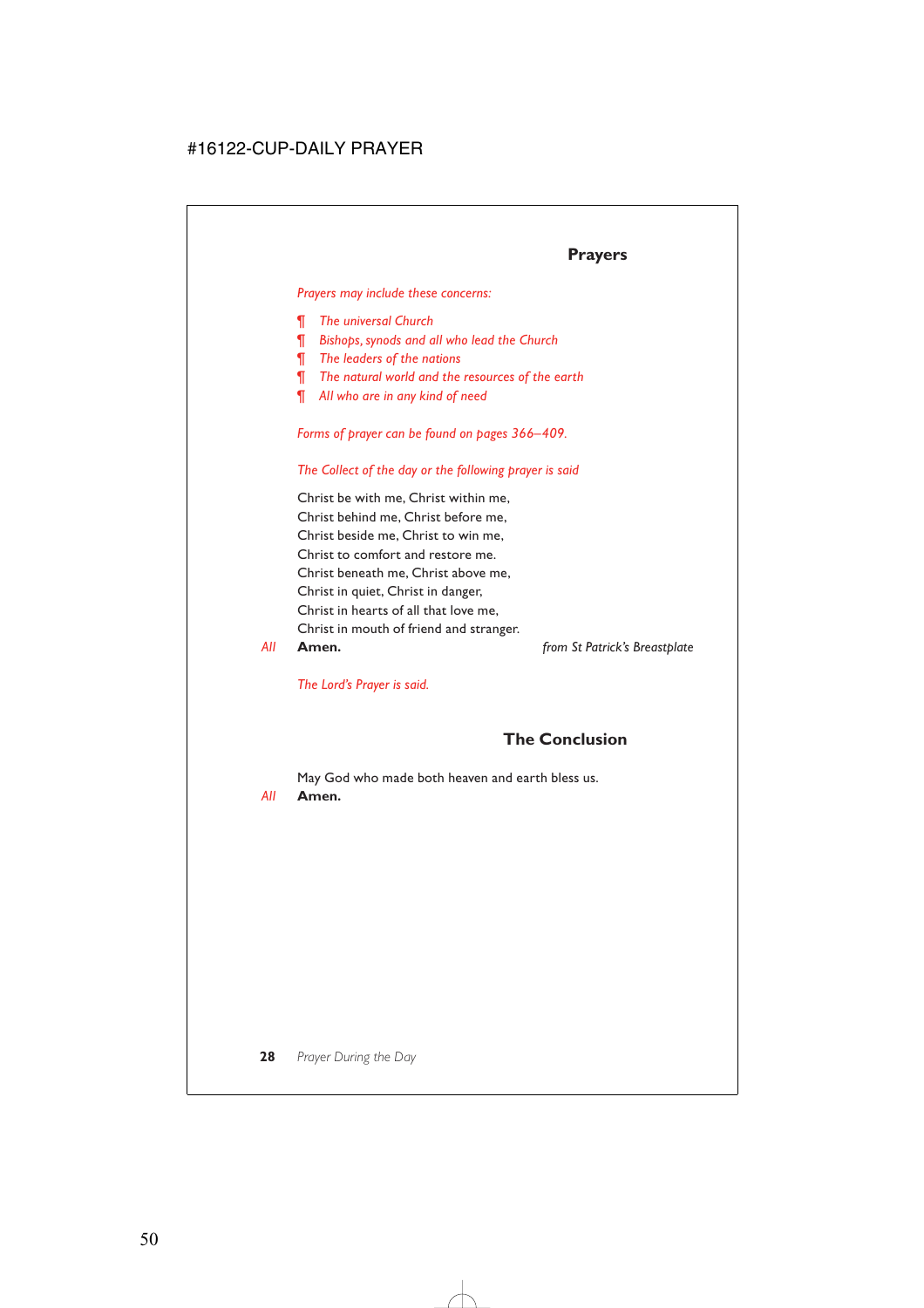## *¶ Prayer During the Day on Monday*

## **Preparation**

O God, make speed to save us.

*All* **O Lord, make haste to help us.**

Let the words of my mouth and the meditation of my heart *All* **be acceptable in your sight, O Lord, my strength and my redeemer.** *Psalm 19.14*

## **Praise**

#### *A hymn, song, canticle, extempore praise or*

I bind unto myself today the strong name of the Trinity, by invocation of the same, the Three in One, and One in Three. Of whom all nature hath creation; eternal Father, Spirit, Word: Praise to the Lord of my salvation, salvation is of Christ the Lord. *from St Patrick's Breastplate*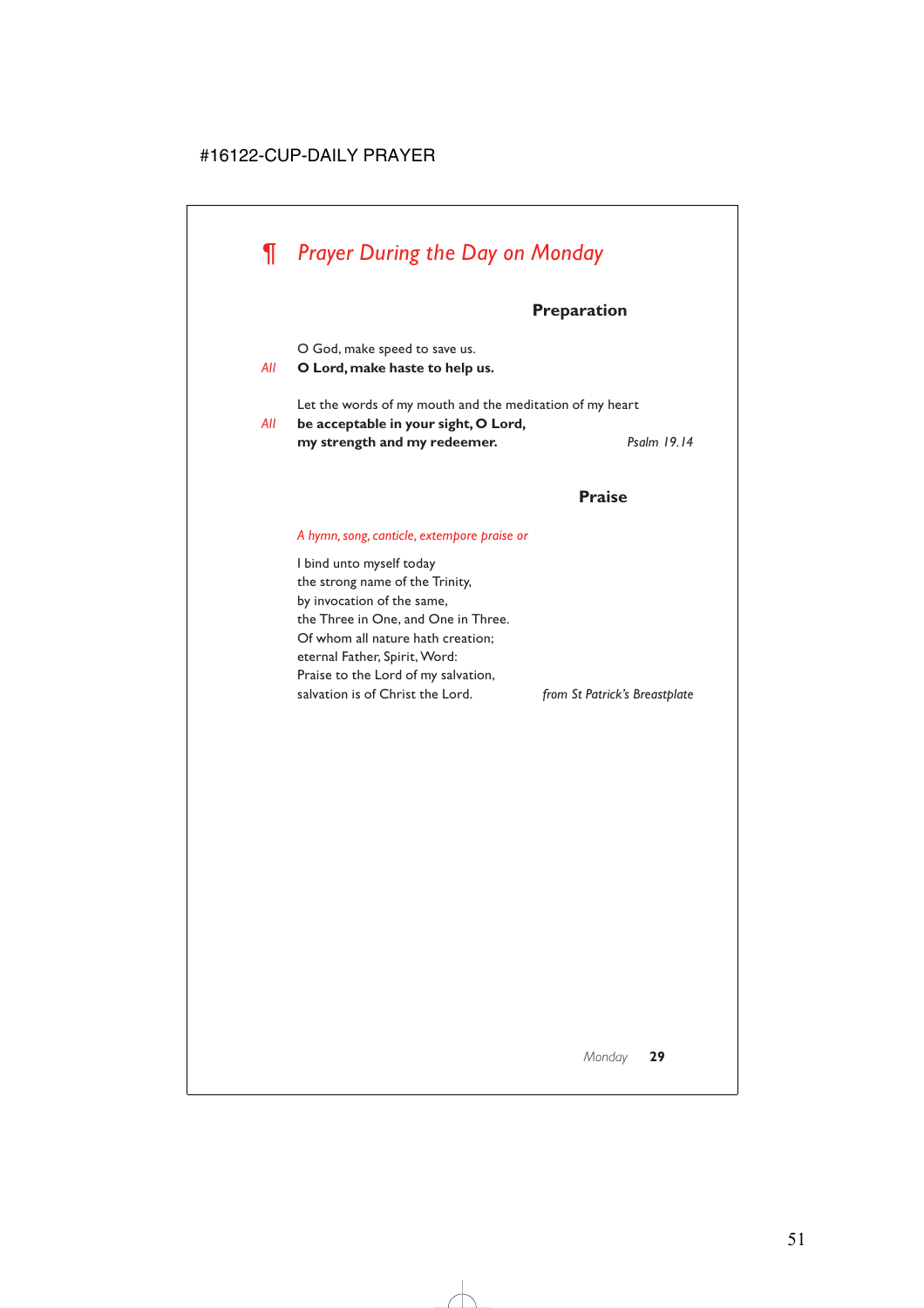## **The Word of God**

### *Psalmody*

*On any Monday* Psalm 126 *(or) Week 1* Psalm 49 *Week 3* Psalm 104.26-end *Week 2* Psalm 65 *Week 4* Psalm 50.1-15

*When Morning and Evening Prayer are also celebrated, one of the cycles on page 24 may be followed here.*

*Each psalm or group of psalms may end with*

*All* **Glory to the Father and to the Son and to the Holy Spirit; as it was in the beginning is now, and shall be for ever. Amen.**

## *Short readings*

#### *Week One*

The Lord called me before I was born, while I was in my mother's womb he named me. He made my mouth like a sharp sword, in the shadow of his hand he hid me; he made me a polished arrow, in his quiver he hid me away. And he said to me, 'You are my servant, Israel, in whom I will be glorified.' But I said, 'I have laboured in vain, I have spent my strength for nothing and vanity; yet surely my cause is with the Lord, and my reward with my God.' *Isaiah 49.1b-4*

#### *Week Two*

Do not be wise in your own eyes; fear the Lord, and turn away from evil. It will be a healing for your flesh and a refreshment for your body. Honour the Lord with your substance and with the first fruits of all your produce; then your barns will be filled with plenty, and your vats will be bursting with wine. My child, do not despise the Lord's discipline or be weary of his reproof, for the Lord reproves the one he loves, as a father the son in whom he delights.

*Proverbs 3.7-12*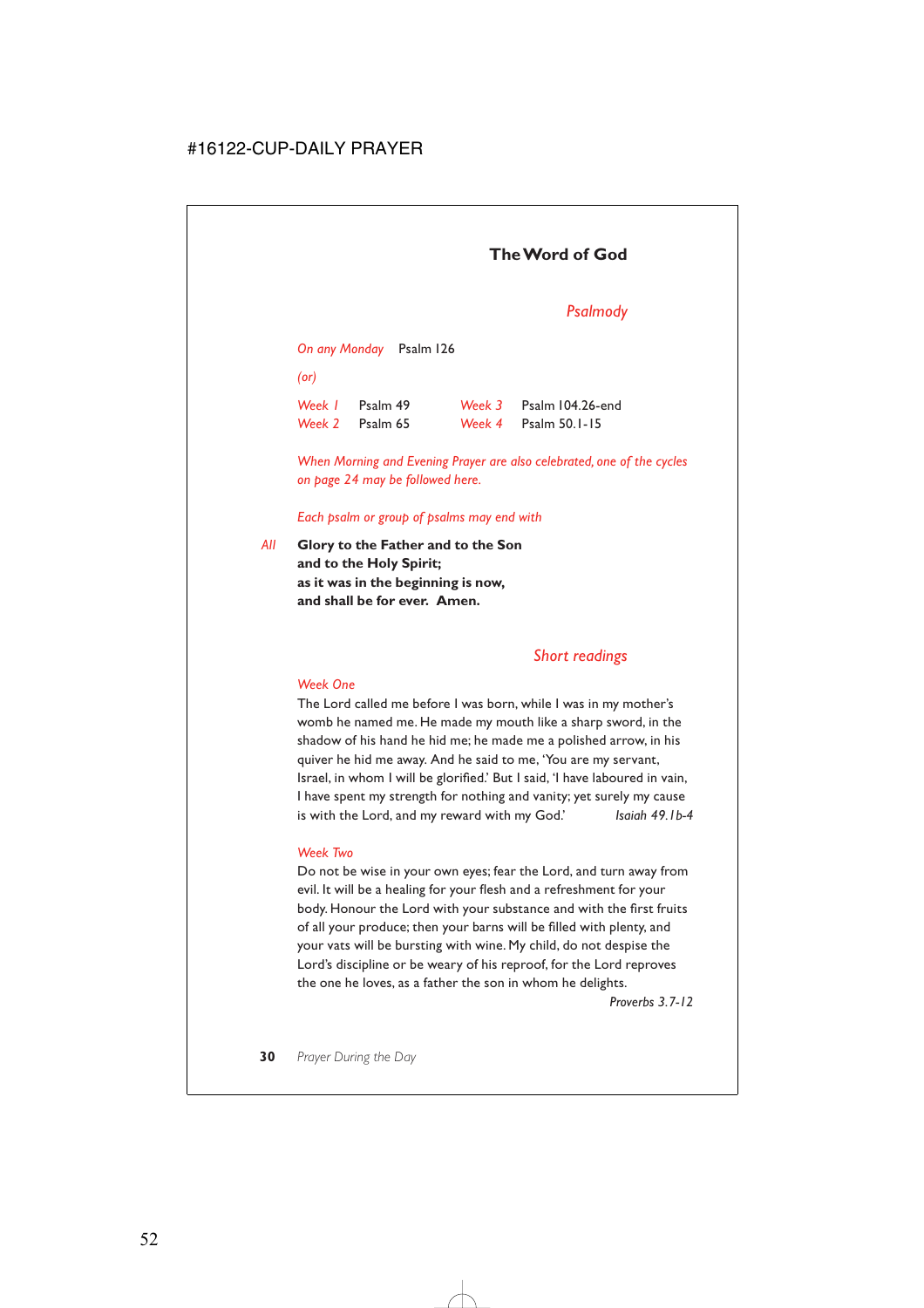#### *Week Three*

Jesus said, 'The kingdom of God is as if someone would scatter seed on the ground, and would sleep and rise night and day, and the seed would sprout and grow, he does not know how. The earth produces of itself, first the stalk, then the head, then the full grain in the head. But when the grain is ripe, at once he goes in with his sickle, because the harvest has come.' *Mark 4.26-29*

#### *Week Four*

After a long time the master of those slaves came and settled accounts with them. Then the one who had received the five talents came forward, bringing five more talents, saying, 'Master, you handed over to me five talents; see, I have made five more talents.' His master said to him, 'Well done, good and trustworthy slave; you have been trustworthy in a few things, I will put you in charge of many things; enter into the joy of your master.' *Matthew 25.19-21*

#### *Or, on any Monday*

Jesus said, 'Come to me, all you that are weary and are carrying heavy burdens, and I will give you rest.' *Matthew 11.28*

## **Response**

#### *Silence, study, song, or words from Scripture, such as*

Jesus said, I am the true vine.

#### *All* **My Father is glorified by this, that you bear much fruit.**

*John 15.1a,8*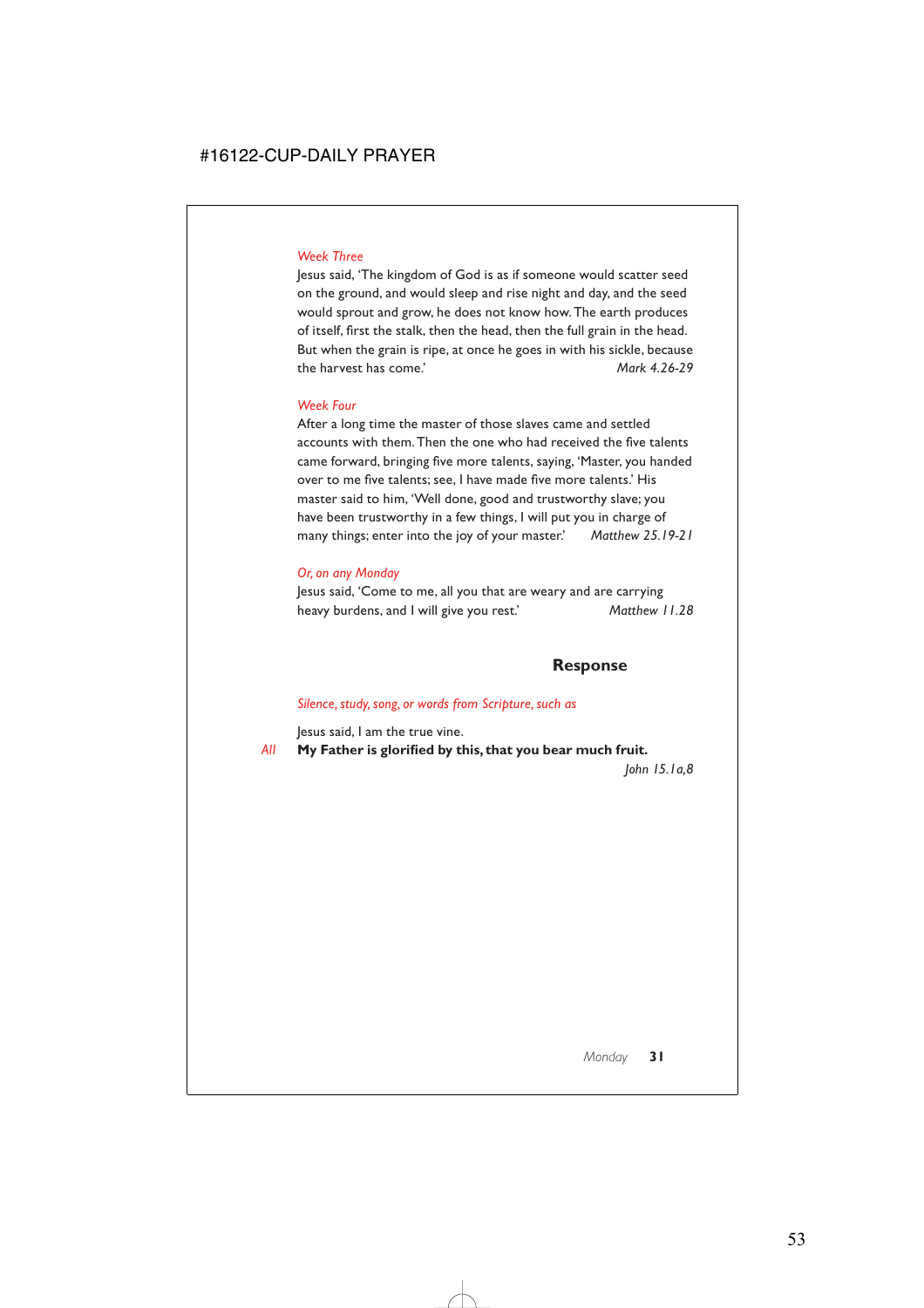## **Prayers**

*Prayers may include these concerns:*

- ¶ *The media and the arts*
- ¶ *Farming and fishing*
- ¶ *Commerce and industry*
- ¶ *Those whose work is unfulfilling, stressful or fraught with danger*
- ¶ *All who are unemployed*

*Forms of prayer can be found on pages 366–409.*

#### *The Collect of the day or the following prayer is said*

Eternal light, shine into our hearts, eternal goodness, deliver us from evil, eternal power, be our support, eternal wisdom, scatter the darkness of our ignorance, eternal pity, have mercy upon us; that with all our heart and mind and soul and strength we may seek your face and be brought by your infinite mercy to your holy presence;

through Jesus Christ our Lord.

*All* **Amen.** *Alcuin of York (804)*

#### *The Lord's Prayer is said.*

## **The Conclusion**

May God bless the work of our hands.

#### *All* **Amen.**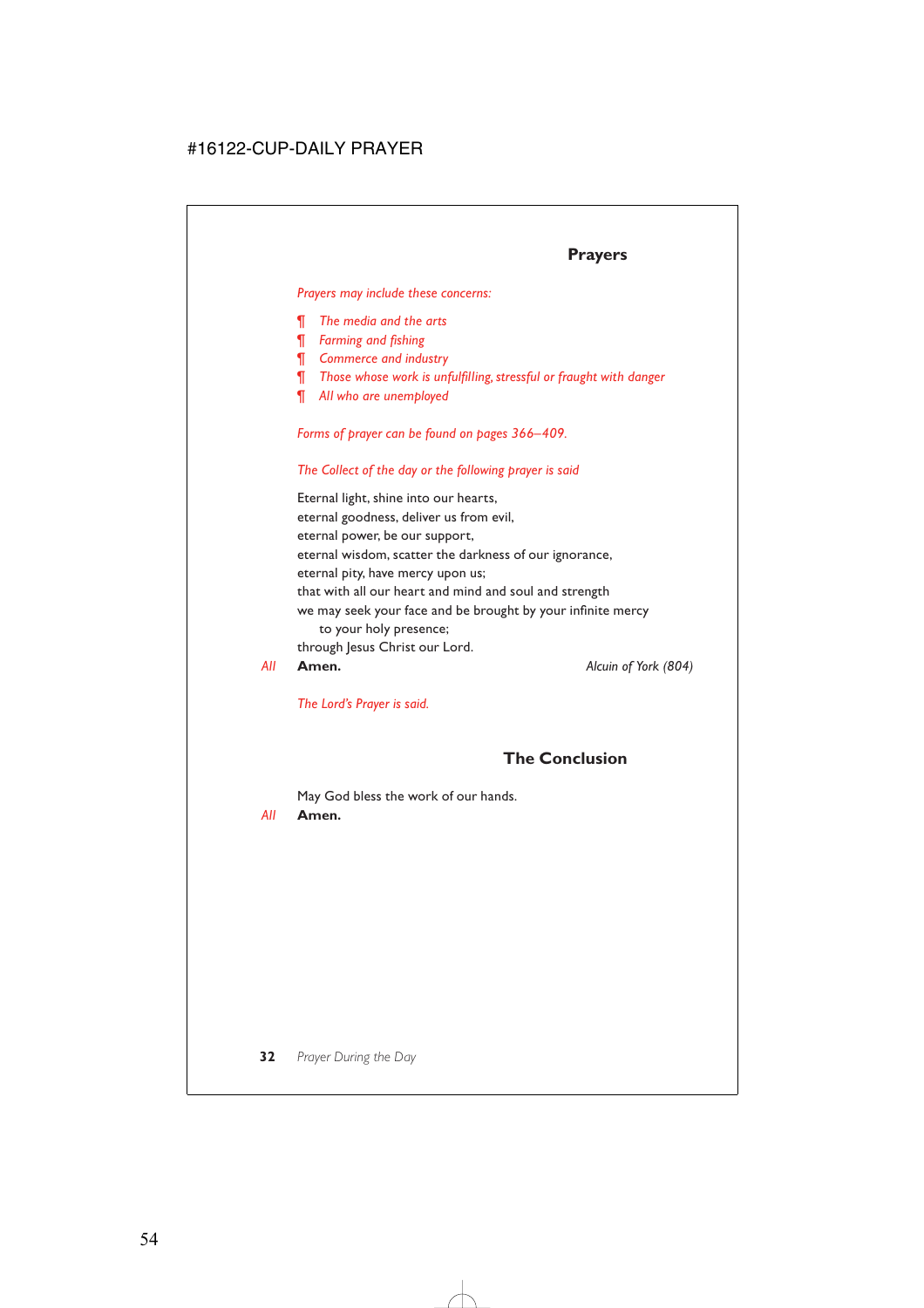## *¶ Prayer During the Day on Tuesday*

## **Preparation**

O God, make speed to save us.

#### *All* **O Lord, make haste to help us.**

To you, O Lord, I lift up my soul.

*All* **O my God, in you I trust.** *Psalm 25.1a*

### **Praise**

#### *A hymn, song, canticle, extempore praise or*

I am giving you worship with all my life, I am giving you obedience with all my power, I am giving you praise with all my strength, I am giving you honour with all my speech.

I am giving you love with all my heart, I am giving you affection with all my sense, I am giving you my being with all my mind, I am giving you my soul, O most high and holy God.

Praise to the Father, Praise to the Son, Praise to the Spirit,

The Three in One. *adapted from Alexander Carmichael, Carmina Gadelica (1900)*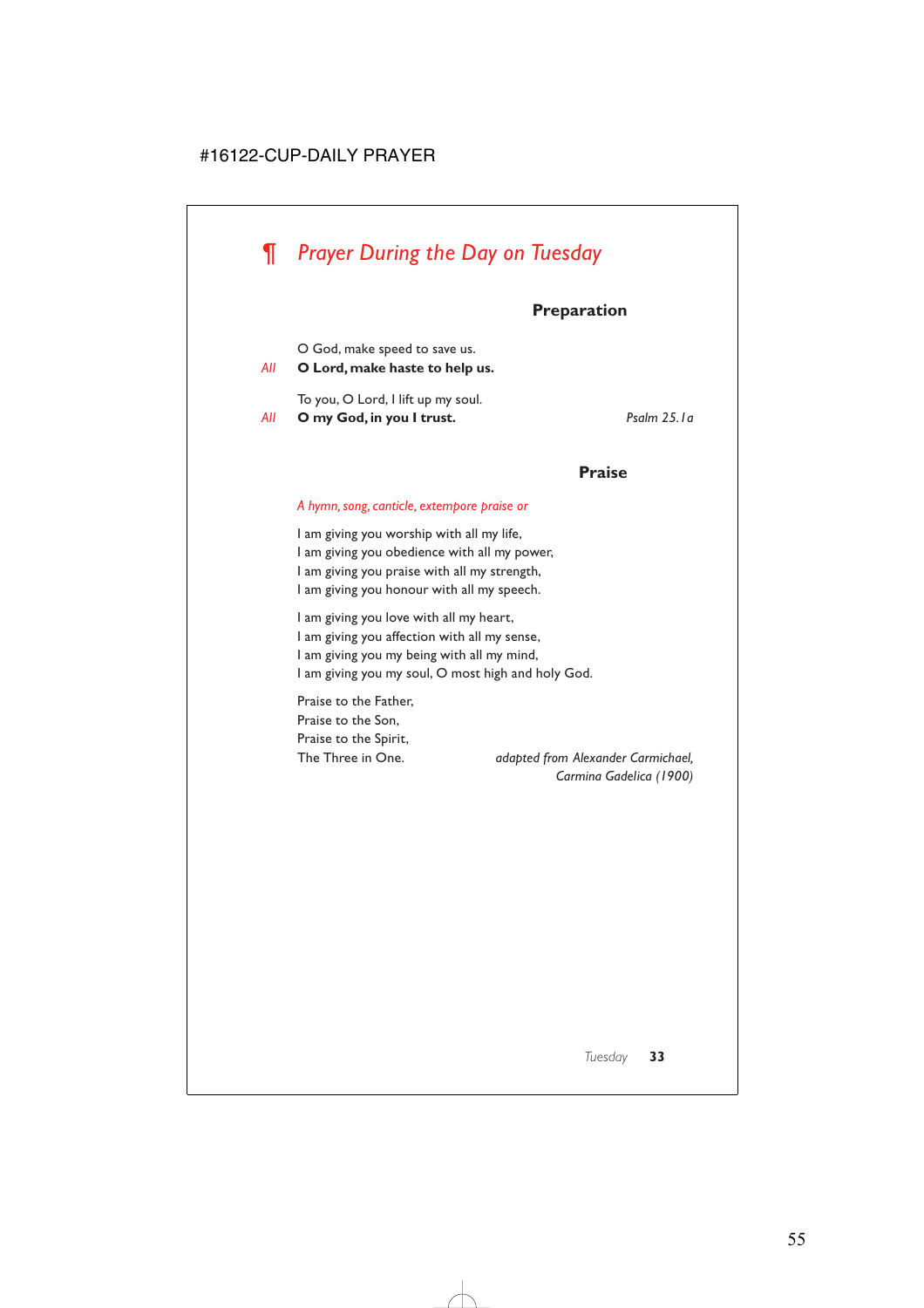## **The Word of God**

## *Psalmody*

*On any Tuesday* Psalm 17.1-8 *(or) Week 1* Psalm 16 *Week 3* Psalm 36 *Week 2* Psalm 25 *Week 4* Psalm 39

*When Morning and Evening Prayer are also celebrated, one of the cycles on page 24 may be followed here.*

*Each psalm or group of psalms may end with*

*All* **Glory to the Father and to the Son and to the Holy Spirit; as it was in the beginning is now, and shall be for ever. Amen.**

## *Short readings*

#### *Week One*

If you will only obey the Lord your God, by diligently observing all his commandments that I am commanding you today, the Lord your God will set you high above all the nations of the earth; all these blessings shall come upon you and overtake you, if you obey the Lord your God: Blessed shall you be in the city, and blessed shall you be in the field. Blessed shall be the fruit of your womb, the fruit of your ground, and the fruit of your livestock, both the increase of your cattle and the issue of your flock. Blessed shall be your basket and your kneading-bowl. Blessed shall you be when you come in, and blessed shall you be when you go out. *Deuteronomy 28.1-6*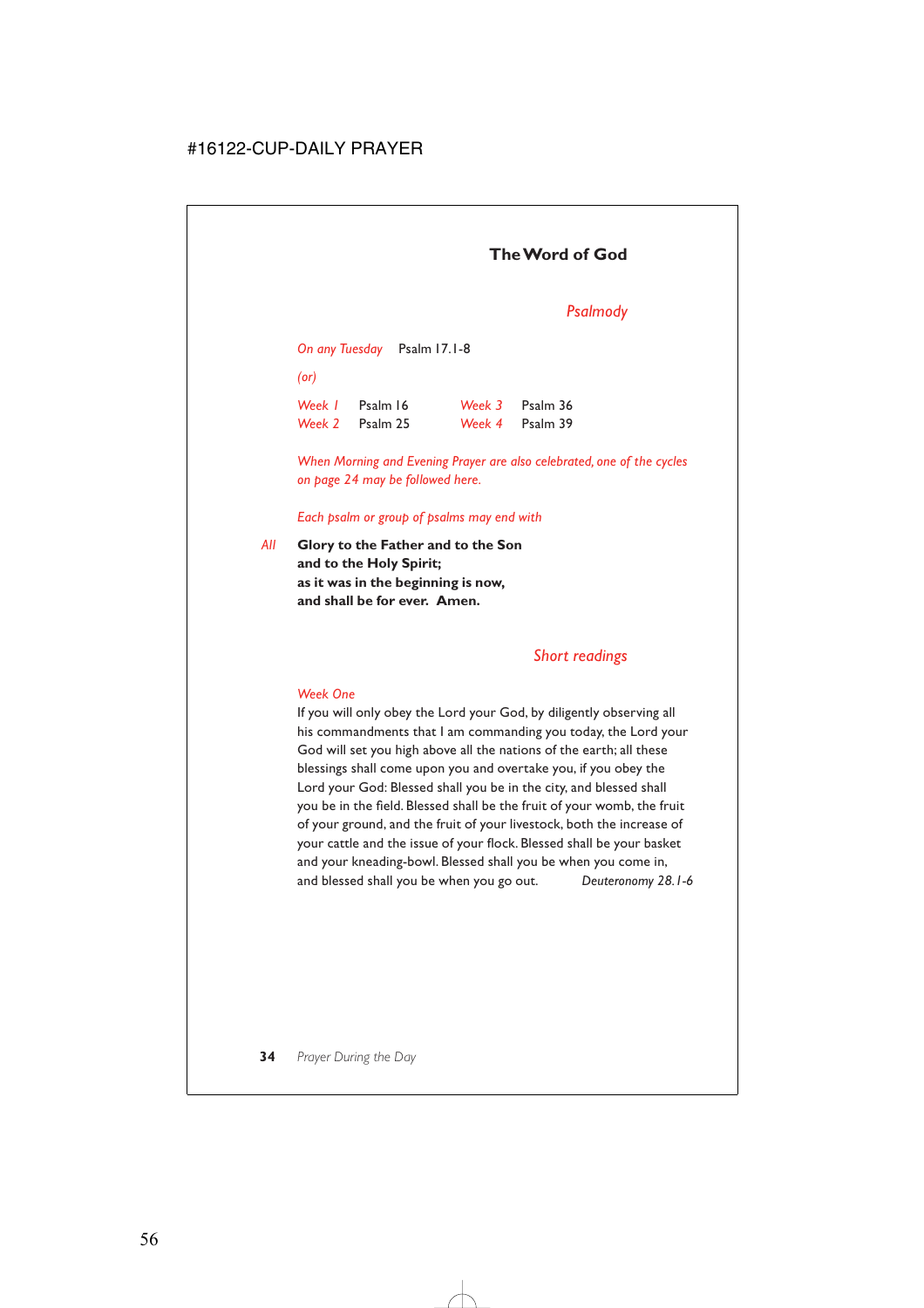#### *Week Two*

They shall see the glory of the Lord, the majesty of our God. Strengthen the weak hands, and make firm the feeble knees. Say to those who are of a fearful heart, 'Be strong, do not fear! Here is your God. He will come with vengeance, with terrible recompense. He will come and save you.' Then the eyes of the blind shall be opened, and the ears of the deaf unstopped; then the lame shall leap like a deer, and the tongue of the speechless sing for joy. For waters shall break forth in the wilderness, and streams in the desert.

*Isaiah 35.2c-6*

#### *Week Three*

As Jesus walked along, he saw a man blind from birth. His disciples asked him, 'Rabbi, who sinned, this man or his parents, that he was born blind?' Jesus answered, 'Neither this man nor his parents sinned; he was born blind so that God's works might be revealed in him.We must work the works of him who sent me while it is day; night is coming when no one can work. As long as I am in the world, I am the light of the world.' *John 9.1-5*

#### *Week Four*

Then the angel showed me the river of the water of life, bright as crystal, flowing from the throne of God and of the Lamb through the middle of the street of the city. On either side of the river is the tree of life with its twelve kinds of fruit, producing its fruit each month; and the leaves of the tree are for the healing of the nations. *Revelation 22.1,2*

#### *Or, on any Tuesday*

Great crowds came to Jesus, bringing with them the lame, the maimed, the blind, the mute, and many others. They put them at his feet, and he cured them. *Matthew 15.30*

#### **Response**

#### *Silence, study, song, or words from Scripture, such as*

Jesus said, I am the light of the world.

*All* **Whoever follows me will have the light of life.** *John 8.12*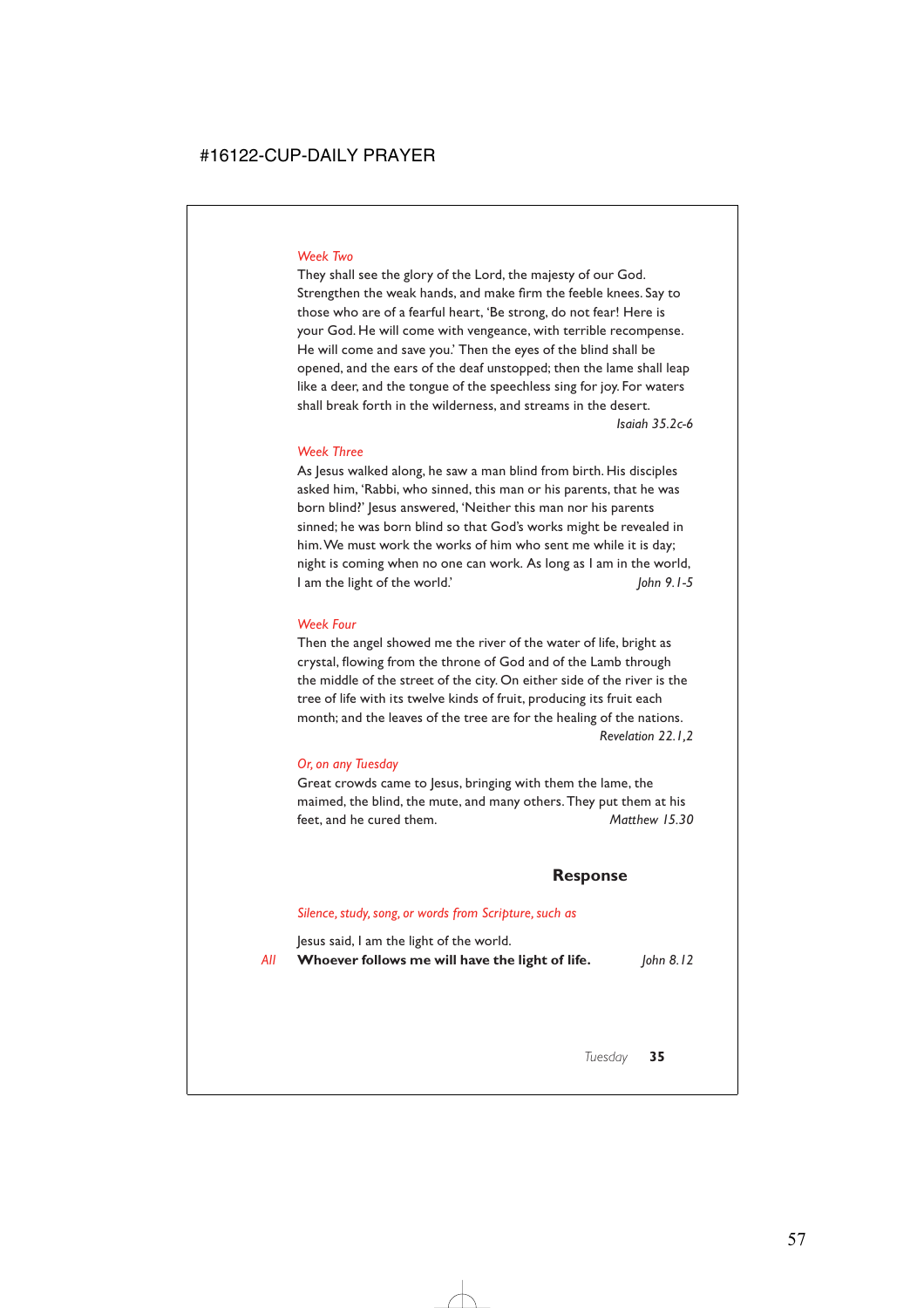## **Prayers**

*Prayers may include these concerns:*

- ¶ *All who are sick in body, mind or spirit*
- ¶ *Those in the midst of famine or disaster*
- ¶ *Victims of abuse and violence, intolerance and prejudice*
- ¶ *Those who are bereaved*
- ¶ *All who work in the medical and healing professions*

*Forms of prayer can be found on pages 366–409.*

*The Collect of the day or the following prayer is said*

Eternal God, the light of the minds that know you, the joy of the hearts that love you, and the strength of the wills that serve you: grant us so to know you that we may truly love you, so to love you that we may truly serve you, whose service is perfect freedom; through Jesus Christ our Lord.

*All* **Amen.** *after Augustine of Hippo (430)*

*The Lord's Prayer is said.*

## **The Conclusion**

May Christ our redeemer bring us healing and wholeness.

*All* **Amen.**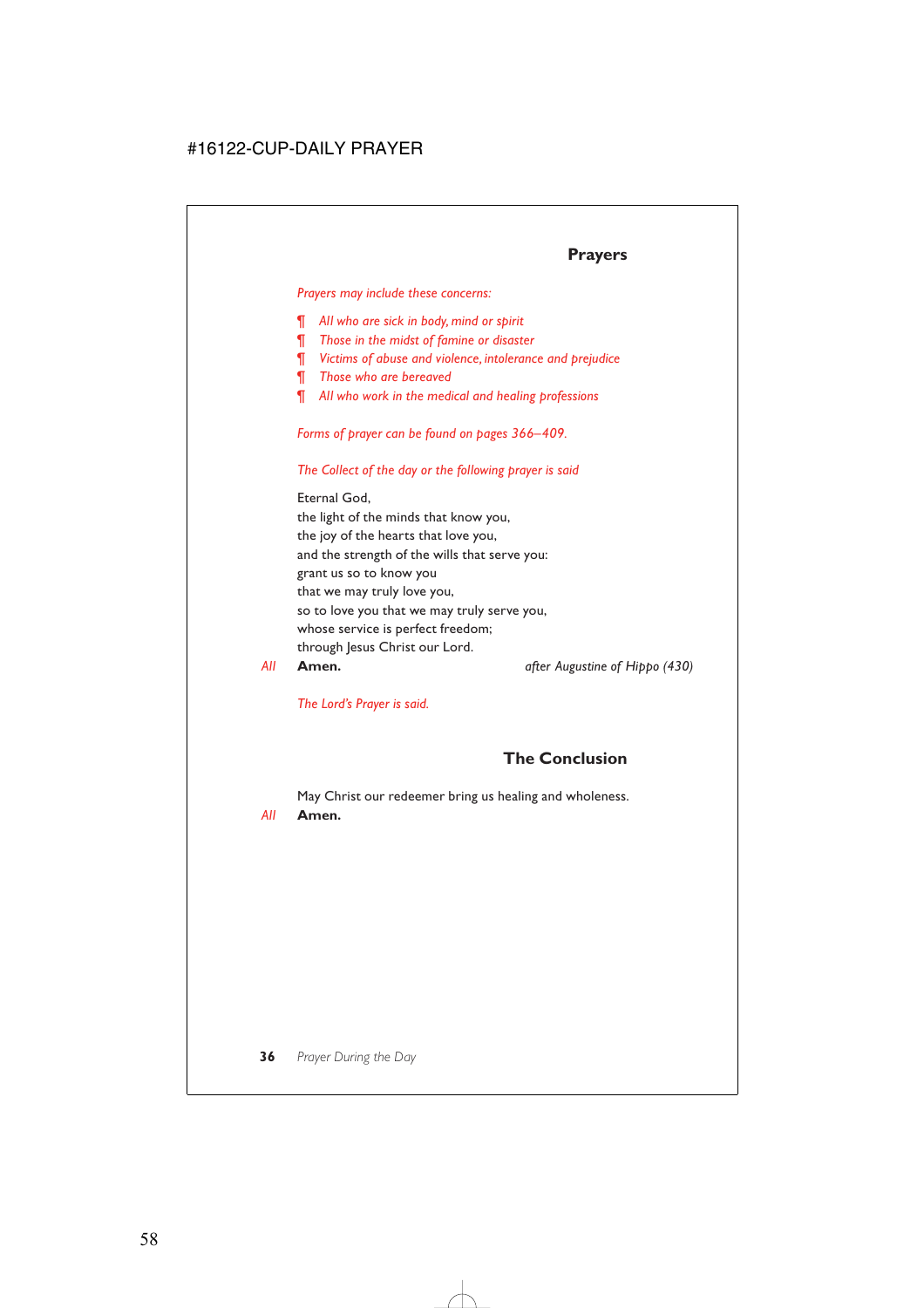## *¶ Prayer During the Day on Wednesday*

## **Preparation**

O God, make speed to save us.

#### *All* **O Lord, make haste to help us.**

Make me to know your ways, O Lord,

*All* **and teach me your paths**. *Psalm 25.3*

## **Praise**

#### *A hymn, song, canticle, extempore praise or*

You, Christ, are the King of glory, the eternal Son of the Father. When you took our flesh to set us free you humbly chose the Virgin's womb. You overcame the sting of death and opened the kingdom of heaven to all believers. You are seated at God's right hand in glory.

*from Te Deum Laudamus*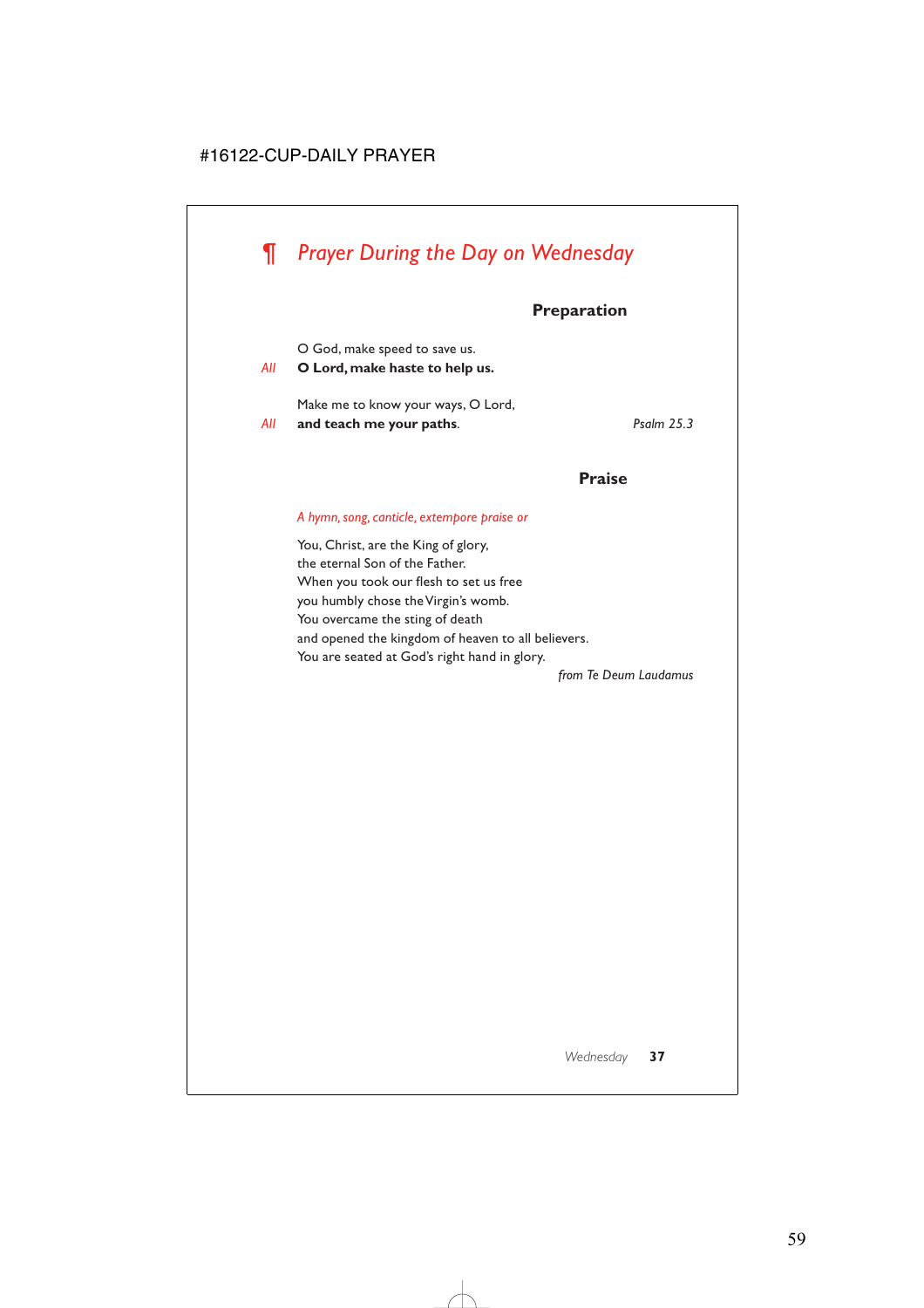## **The Word of God**

## *Psalmody*

**On any Wednesday** Psalm 48 *(or) Week 1* Psalm 2 *Week 3* Psalm 45 *Week 2* Psalm 44 *Week 4* Psalm 72.1-8

*When Morning and Evening Prayer are also celebrated, one of the cycles on page 24 may be followed here.*

*Each psalm or group of psalms may end with*

*All* **Glory to the Father and to the Son and to the Holy Spirit; as it was in the beginning is now and shall be for ever. Amen.**

## *Short readings*

#### *Week One*

The spirit of the Lord God is upon me, because the Lord has anointed me; he has sent me to bring good news to the oppressed, to bind up the broken-hearted, to proclaim liberty to the captives, and release to the prisoners; to proclaim the year of the Lord's favour, and the day of vengeance of our God; to comfort all who mourn; to provide for those who mourn in Zion – to give them a garland instead of ashes, the oil of gladness instead of mourning, the mantle of praise instead of a faint spirit. *Isaiah 61.1-3a*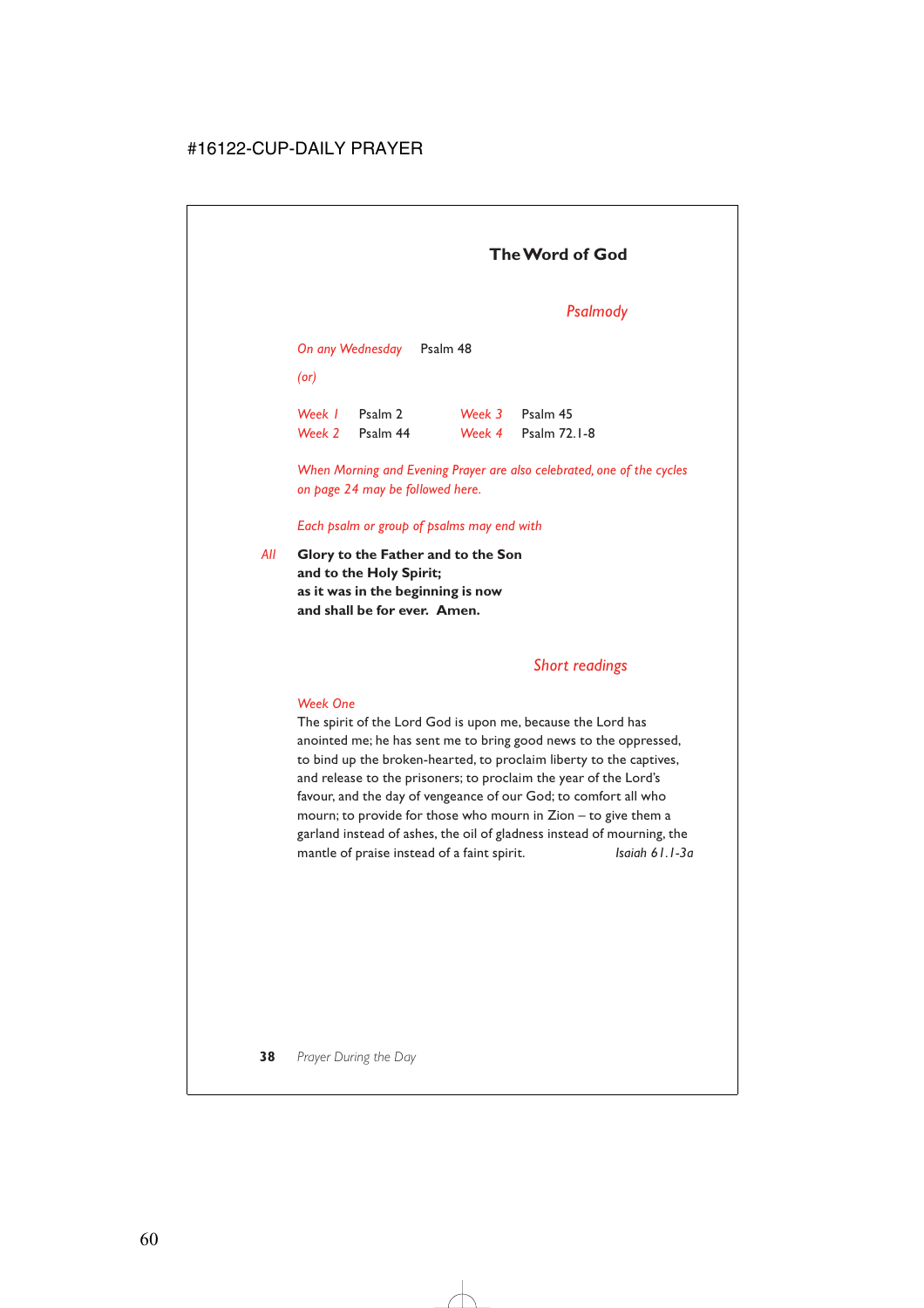#### *Week Two*

In days to come the mountain of the Lord's house shall be established as the highest of the mountains, and shall be raised up above the hills. Peoples shall stream to it, and many nations shall come and say: 'Come, let us go up to the mountain of the Lord, to the house of the God of Jacob; that he may teach us his ways and that we may walk in his paths.' For out of Zion shall go forth instruction, and the word of the Lord from Jerusalem. He shall judge between many peoples, and shall arbitrate between strong nations far away; they shall beat their swords into ploughshares, and their spears into pruning-hooks; nation shall not lift up sword against nation, neither shall they learn war any more; but they shall all sit under their own vines and under their own fig trees, and no one shall make them afraid. *Micah 4.1-4a*

#### *Week Three*

Jesus went about all the cities and villages, teaching in their synagogues, and proclaiming the good news of the kingdom, and curing every disease and every sickness.When he saw the crowds, he had compassion for them, because they were harassed and helpless, like sheep without a shepherd. Then he said to his disciples, 'The harvest is plentiful, but the labourers are few; therefore ask the Lord of the harvest to send out labourers into his harvest.' *Matthew 9.35-end*

#### *Week Four*

Pilate entered the headquarters again, summoned Jesus, and asked him, 'Are you the King of the Jews?' Jesus answered, 'My kingdom is not from this world. If my kingdom were from this world, my followers would be fighting to keep me from being handed over to the Jews. But as it is, my kingdom is not from here.' Pilate asked him, 'So you are a king?' Jesus answered, 'You say that I am a king. For this I was born, and for this I came into the world, to testify to the truth. Everyone who belongs to the truth listens to my voice.' Pilate asked him, 'What is truth?' *John 18.33,36-38*

#### *Or, on any Wednesday*

The earth will be filled with the knowledge of the glory of the Lord, as the waters cover the sea. *Habakkuk 2.14*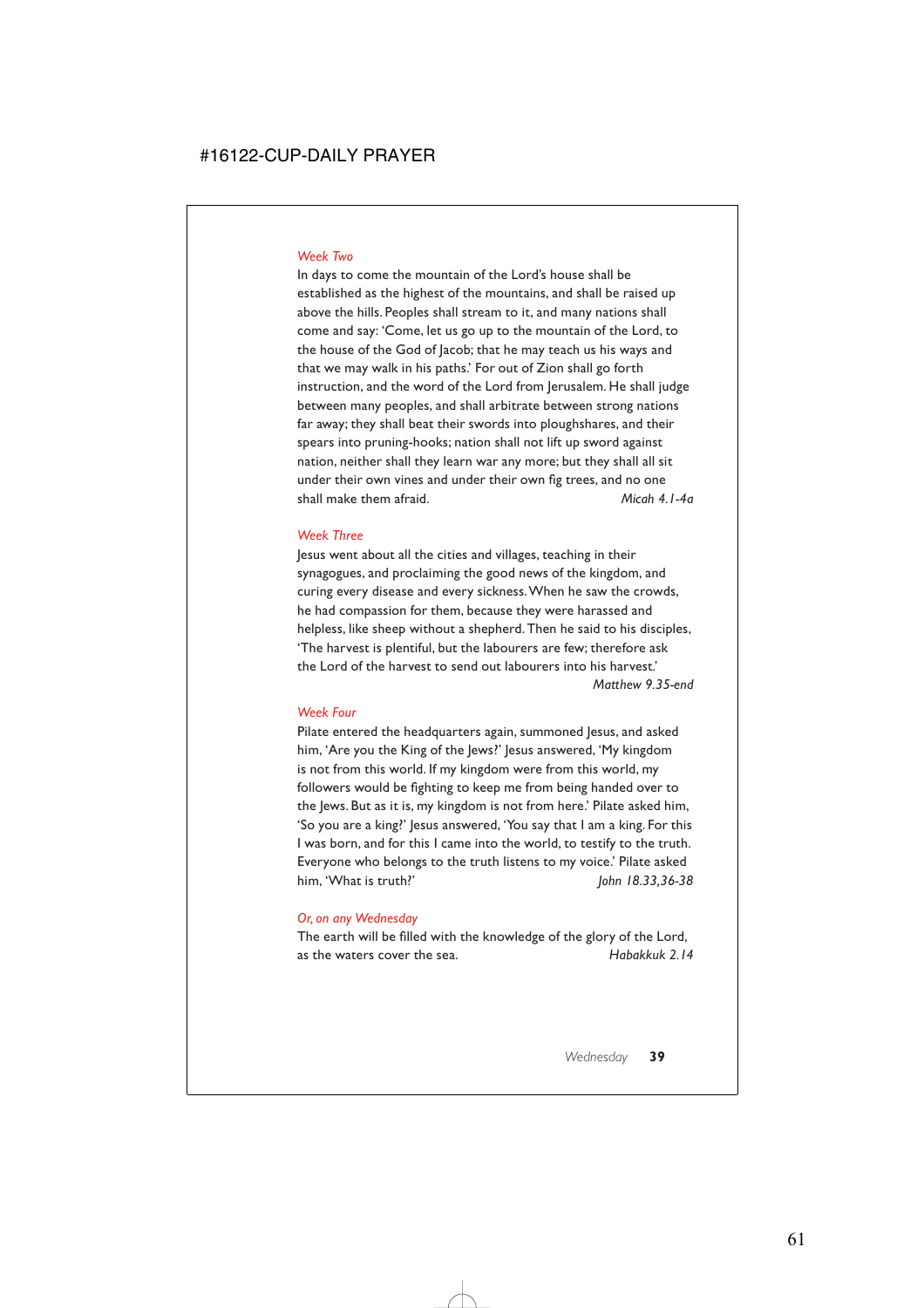## **Response**

#### *Silence, study, song, or words from Scripture, such as*

Jesus said, I am the way, and the truth, and the life.

*All* **No one comes to the Father except through me.** *John 14.6*

## **Prayers**

#### *Prayers may include these concerns:*

- ¶ *The social services*
- ¶ *All who work in the criminal justice system*
- ¶ *Victims and perpetrators of crime*
- ¶ *The work of aid agencies throughout the world*
- ¶ *Those living in poverty or under oppression*

*Forms of prayer can be found on pages 366–409.*

*The Collect of the day or the following prayer is said*

O Lord our God, grant us grace to desire you with our whole heart; that so desiring, we may seek and find you; and so finding, may love you; and so loving, may hate those sins from which you have delivered us; through Jesus Christ our Lord.

*All* **Amen.** *Anselm (1109)*

*The Lord's Prayer is said.*

## **The Conclusion**

May God grant to the world justice, truth and peace.

*All* **Amen.**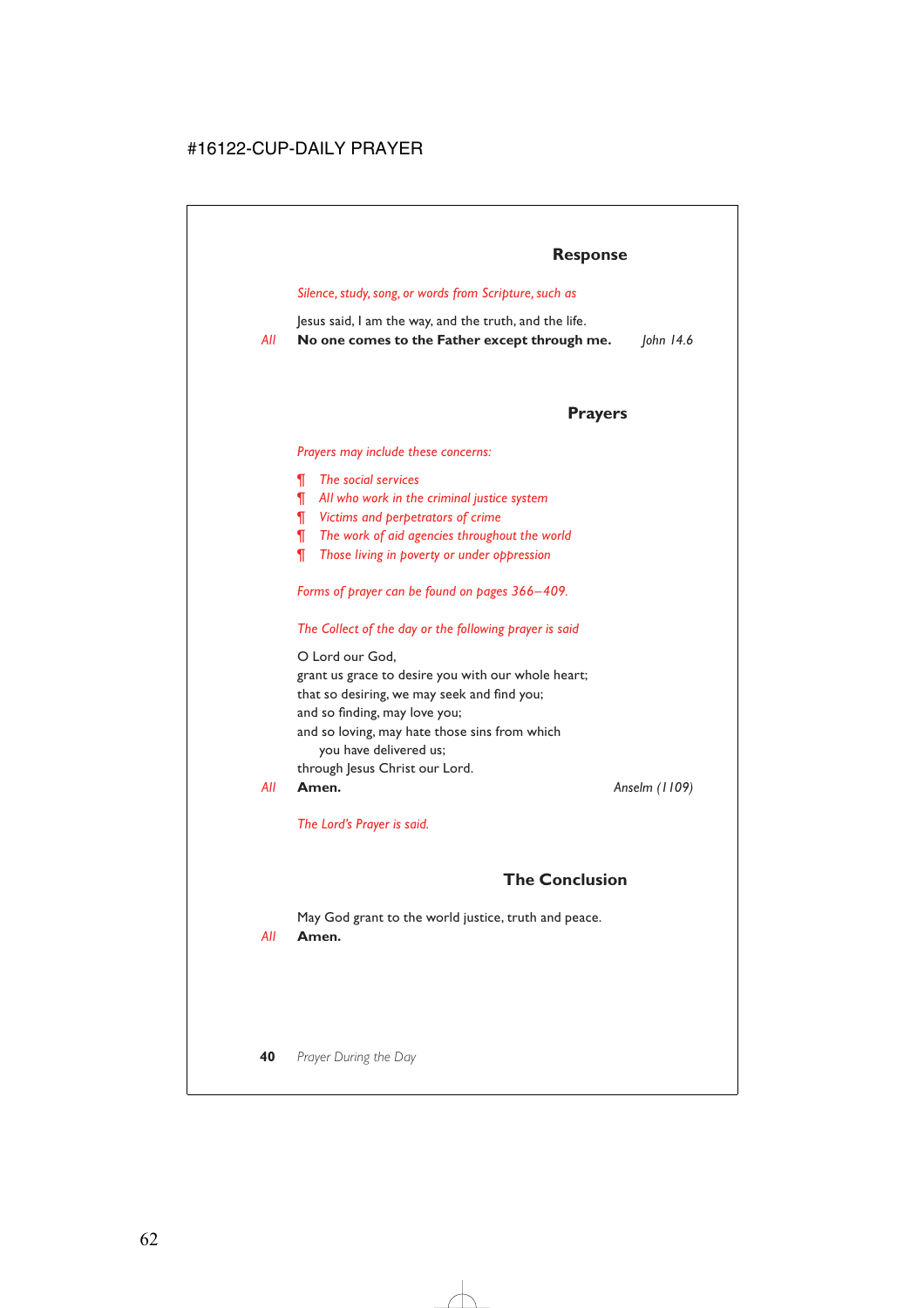## *¶ Prayer During the Day on Thursday*

## **Preparation**

O God, make speed to save us.

*All* **O Lord, make haste to help us.**

Teach me to do what pleases you, for you are my God; *All* **let your kindly spirit lead me on a level path.** *Psalm 143.10*

## **Praise**

#### *A hymn, song, canticle, extempore praise or*

Come, my Way, my Truth, my Life: Such a Way, as gives us breath: Such a Truth, as ends all strife: And such a Life, as killeth death.

Come, my Light, my Feast, my Strength: Such a Light, as shows a Feast: Such a Feast, as mends in length: Such a Strength, as makes his guest.

Come, my Joy, my Love, my Heart: Such a Joy, as none can move: Such a Love, as none can part: Such a Heart, as joys in Love. *George Herbert (1633)*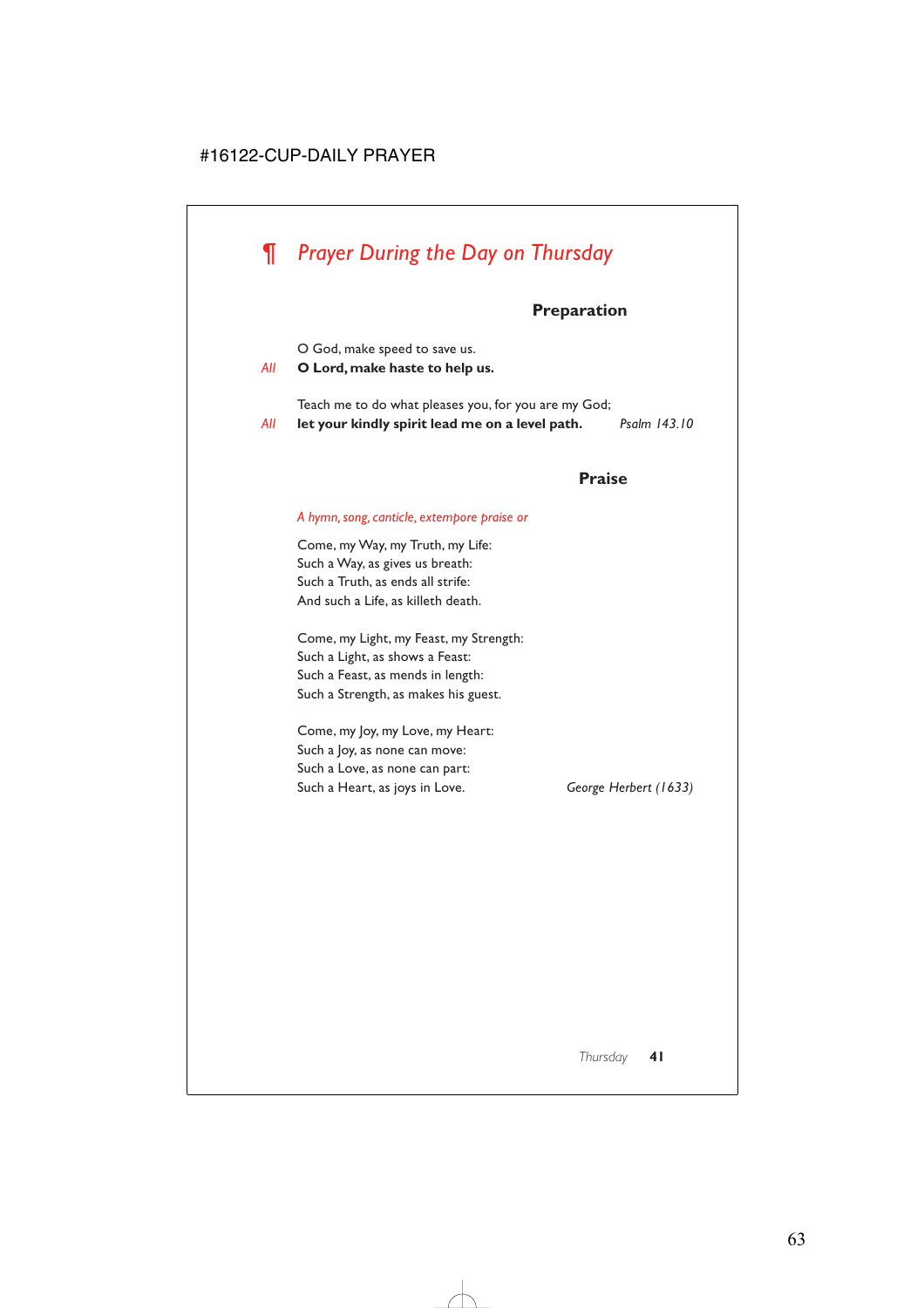## **The Word of God**

### *Psalmody*

*On any Thursday* Psalm 133 *(or) Week 1* Psalm 81 *Week 3* Psalm 101 *Week 2* Psalm 90 *Week 4* Psalm 107.1-16

*When Morning and Evening Prayer are also celebrated, one of the cycles on page 24 may be followed here.*

*Each psalm or group of psalms may end with*

*All* **Glory to the Father and to the Son and to the Holy Spirit; as it was in the beginning is now and shall be for ever. Amen.**

## *Short readings*

#### *Week One*

If there is among you anyone in need, a member of your community in any of your towns within the land that the Lord your God is giving you, do not be hard-hearted or tight-fisted towards your needy neighbour. You should rather open your hand, willingly lending enough to meet the need, whatever it may be. Give liberally and be ungrudging when you do so, for on this account the Lord your God will bless you in all your work and in all that you undertake. Since there will never cease to be some in need on the earth. I therefore command you, 'Open your hand to the poor and needy neighbour in your land.' *Deuteronomy 15.7,8,10,11*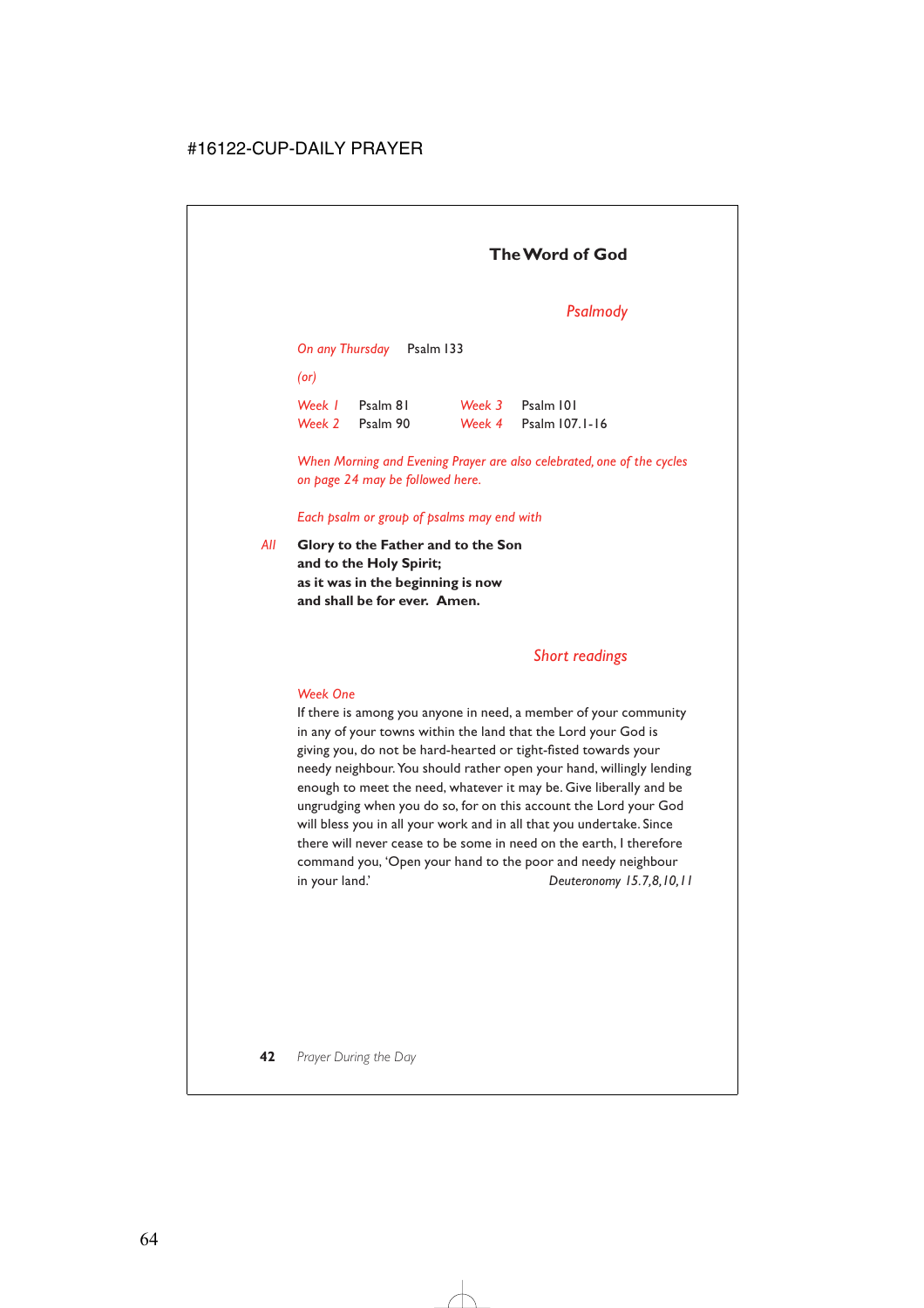#### *Week Two*

Do not fear, for I am with you; I will bring your offspring from the east, and from the west I will gather you; I will say to the north, 'Give them up', and to the south, 'Do not withhold; bring my sons from far away and my daughters from the end of the earth – everyone who is called by my name, whom I created for my glory, whom I formed and made.' *Isaiah 43.5-7*

#### *Week Three*

You are a chosen race, a royal priesthood, a holy nation, God's own people, in order that you may proclaim the mighty acts of him who called you out of darkness into his marvellous light. Once you were not a people, but now you are God's people; once you had not received mercy, but now you have received mercy. *I Peter 2.9,10*

#### *Week Four*

As you have sent me into the world, so I have sent them into the world. And for their sakes I sanctify myself, so that they also may be sanctified in truth. I ask not only on behalf of these, but also on behalf of those who will believe in me through their word, that they may all be one. As you, Father, are in me and I am in you, may they also be in us, so that the world may believe that you have sent me. The glory that you have given me I have given them, so that they may be one, as we are one, I in them and you in me, that they may become completely one, so that the world may know that you have sent me and have loved them even as you have loved me.

*John 17.18-23*

#### *Or, on any Thursday*

Just as the body is one and has many members, and all the members of the body, though many, are one body, so it is with Christ. For in the one Spirit we were all baptized into one body.

*I Corinthians 12.12,13a*

#### **Response**

#### *Silence, study, song, or words from Scripture, such as*

Jesus said, I am the gate for the sheep.

*All* **I came that they may have life, and have it abundantly.**

*John 10.7,10b*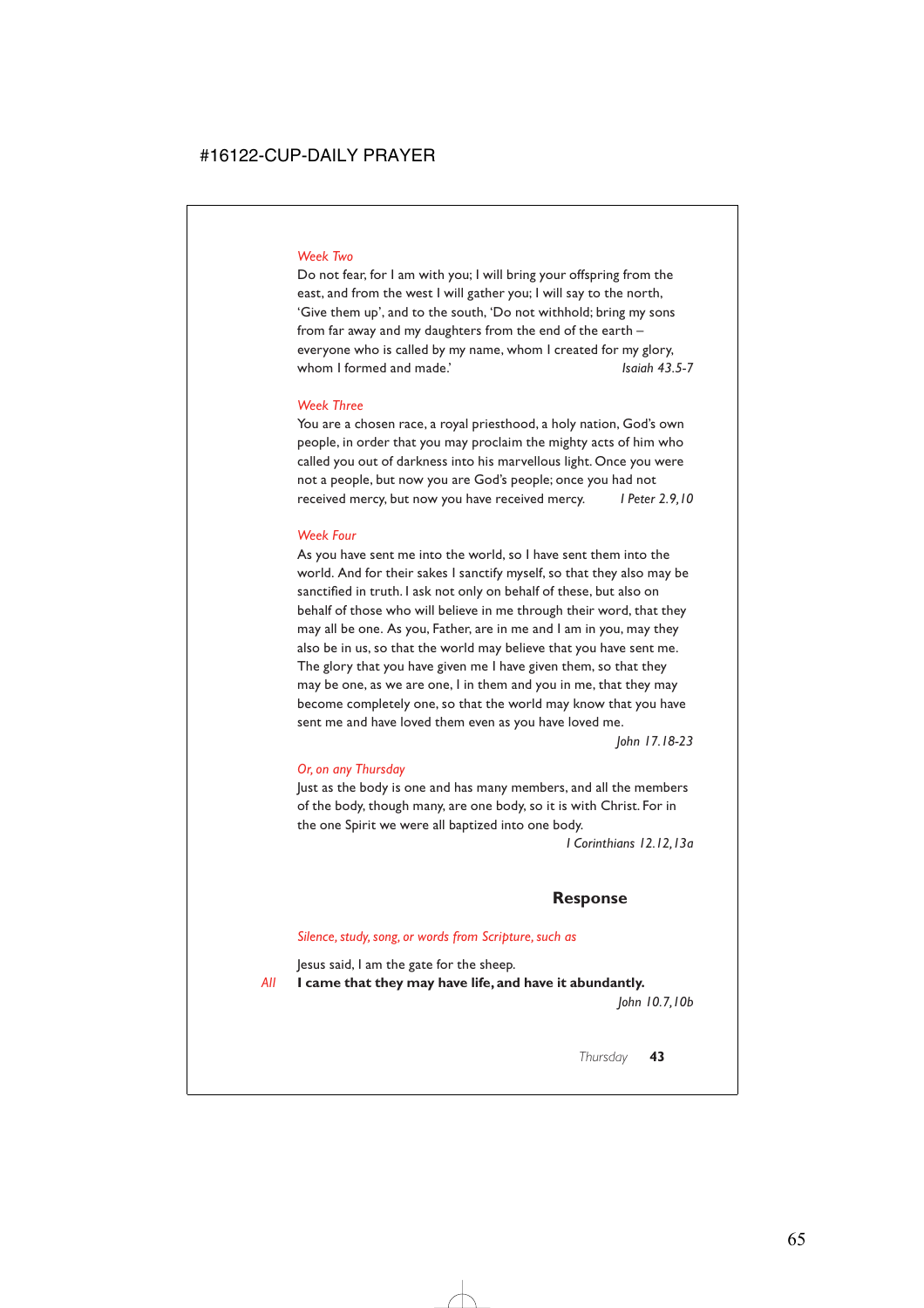## **Prayers**

*Prayers may include these concerns:*

- ¶ *Local government, community leaders*
- ¶ *All who provide local services*
- ¶ *Those who work with young or elderly people*
- ¶ *Schools, colleges and universities*
- ¶ *Emergency and rescue organizations*

*Forms of prayer can be found on pages 366–409.*

*The Collect of the day or the following prayer is said* 

O gracious and holy Father, give us wisdom to perceive you, diligence to seek you, patience to wait for you, eyes to behold you, a heart to meditate upon you, and a life to proclaim you, through the power of the Spirit of Jesus Christ our Lord.

*All* **Amen.** *Benedict of Nursia (c.550)* 

*The Lord's Prayer is said.*

## **The Conclusion**

May God kindle in us the fire of love.

#### *All* **Amen.**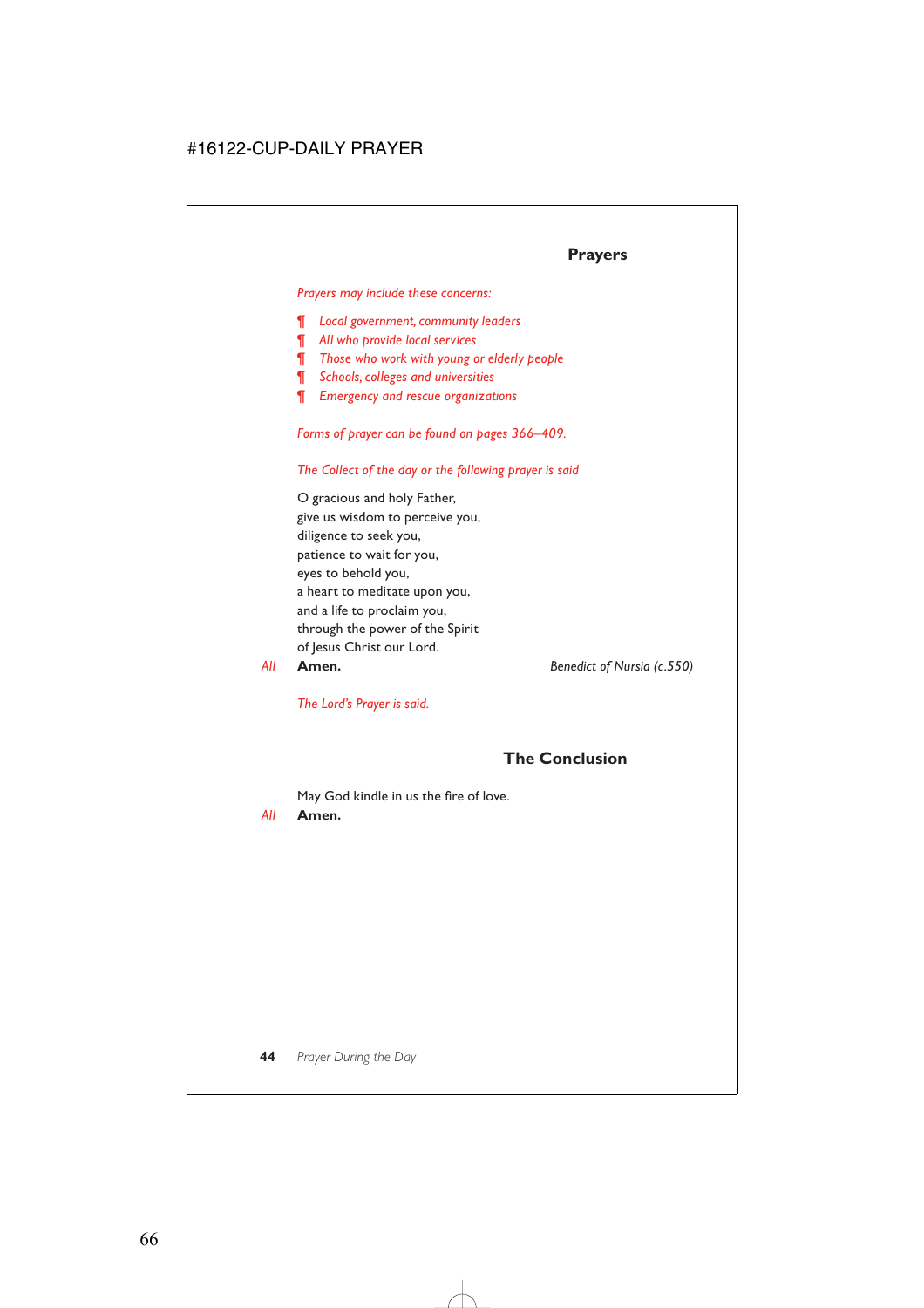## *¶ Prayer During the Day on Friday*

### **Preparation**

O God, make speed to save us.

#### *All* **O Lord, make haste to help us.**

Make me a clean heart, O God,

*All* **and renew a right spirit within me.** *Psalm 51.11*

## **Praise**

#### *A hymn, song, canticle, extempore praise or*

Jesus, Saviour of the world, come to us in your mercy: we look to you to save and help us.

By your cross and your life laid down, you set your people free: we look to you to save and help us.

When they were ready to perish, you saved your disciples: we look to you to come to our help.

In the greatness of your mercy, loose us from our chains, forgive the sins of all your people.

Make yourself known as our Saviour and mighty deliverer; save us and help us that we may praise you.

Come now and dwell with us, Lord Christ Jesus: hear our prayer and be with us always.

And when you come in your glory: make us to be one with you and to share the life of your kingdom.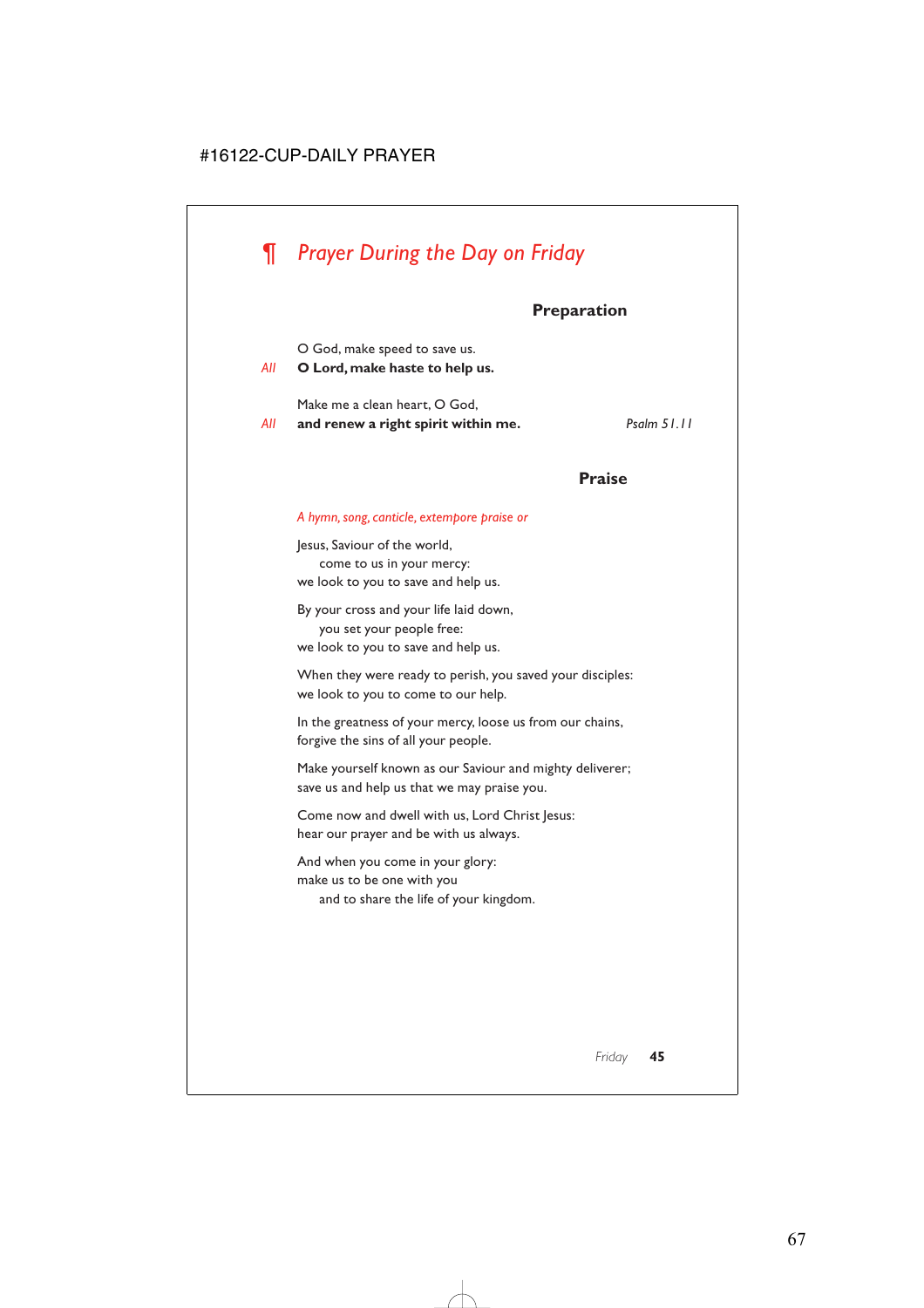## **The Word of God**

## *Psalmody*

*On any Friday* Psalm 23 *(or) Week 1* Psalm 112 *Week 3* Psalm 123 *Week 2* Psalm 120 *Week 4* Psalm 124

*When Morning and Evening Prayer are also celebrated, one of the cycles on page 24 may be followed here.*

*Each psalm or group of psalms may end with*

*All* **Glory to the Father and to the Son and to the Holy Spirit; as it was in the beginning is now and shall be for ever. Amen.**

## *Short readings*

#### *Week One*

When I shut up the heavens so that there is no rain, or command the locust to devour the land, or send pestilence among my people, if my people who are called by my name humble themselves, pray, seek my face, and turn from their wicked ways, then I will hear from heaven, and will forgive their sin and heal their land.

*2 Chronicles 7.13,14*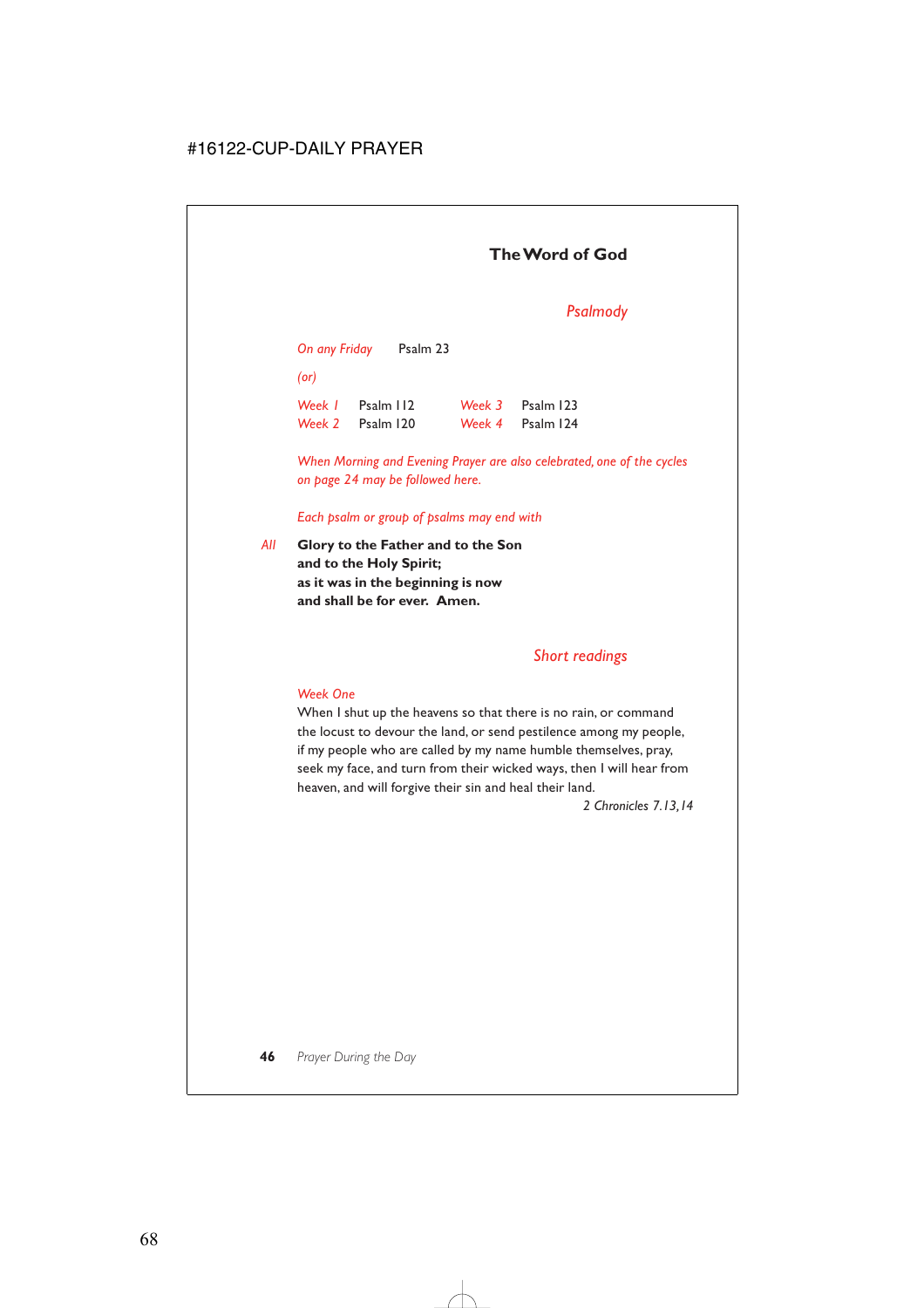#### *Week Two*

Thus says the high and lofty one who inhabits eternity, whose name is Holy: I dwell in the high and holy place, and also with those who are contrite and humble in spirit, to revive the spirit of the humble, and to revive the heart of the contrite. For I will not continually accuse, nor will I always be angry; for then the spirits would grow faint before me, even the souls that I have made. Because of their wicked covetousness I was angry; I struck them, I hid and was angry; but they kept turning back to their own ways. I have seen their ways, but I will heal them; I will lead them and repay them with comfort, creating for their mourners the fruit of the lips. Peace, peace, to the far and the near, says the Lord; and I will heal them. *Isaiah 57.15-19*

#### *Week Three*

Now in Christ Jesus you who once were far off have been brought near by the blood of Christ. For he is our peace; in his flesh he has made both groups into one and has broken down the dividing wall, that is, the hostility between us. He has abolished the law with its commandments and ordinances, so that he might create in himself one new humanity in place of the two, thus making peace, and might reconcile both groups to God in one body through the cross, thus putting to death that hostility through it. So he came and proclaimed peace to you who were far off and peace to those who were near; for through him both of us have access in one Spirit to the Father. *Ephesians 2.13-18*

#### *Week Four*

Jesus said to the disciples, 'The Son of Man must undergo great suffering, and be rejected by the elders, chief priests, and scribes, and be killed, and on the third day be raised.' Then he said to them all, 'If any want to become my followers, let them deny themselves and take up their cross daily and follow me. For those who want to save their life will lose it, and those who lose their life for my sake will save it.What does it profit them if they gain the whole world, but lose or forfeit themselves?' *Luke 9.22-25*

#### *Or, on any Friday*

Jesus said, 'Love your enemies, do good to those who hate you, bless those who curse you, pray for those who abuse you.' *Luke 6.27b,28*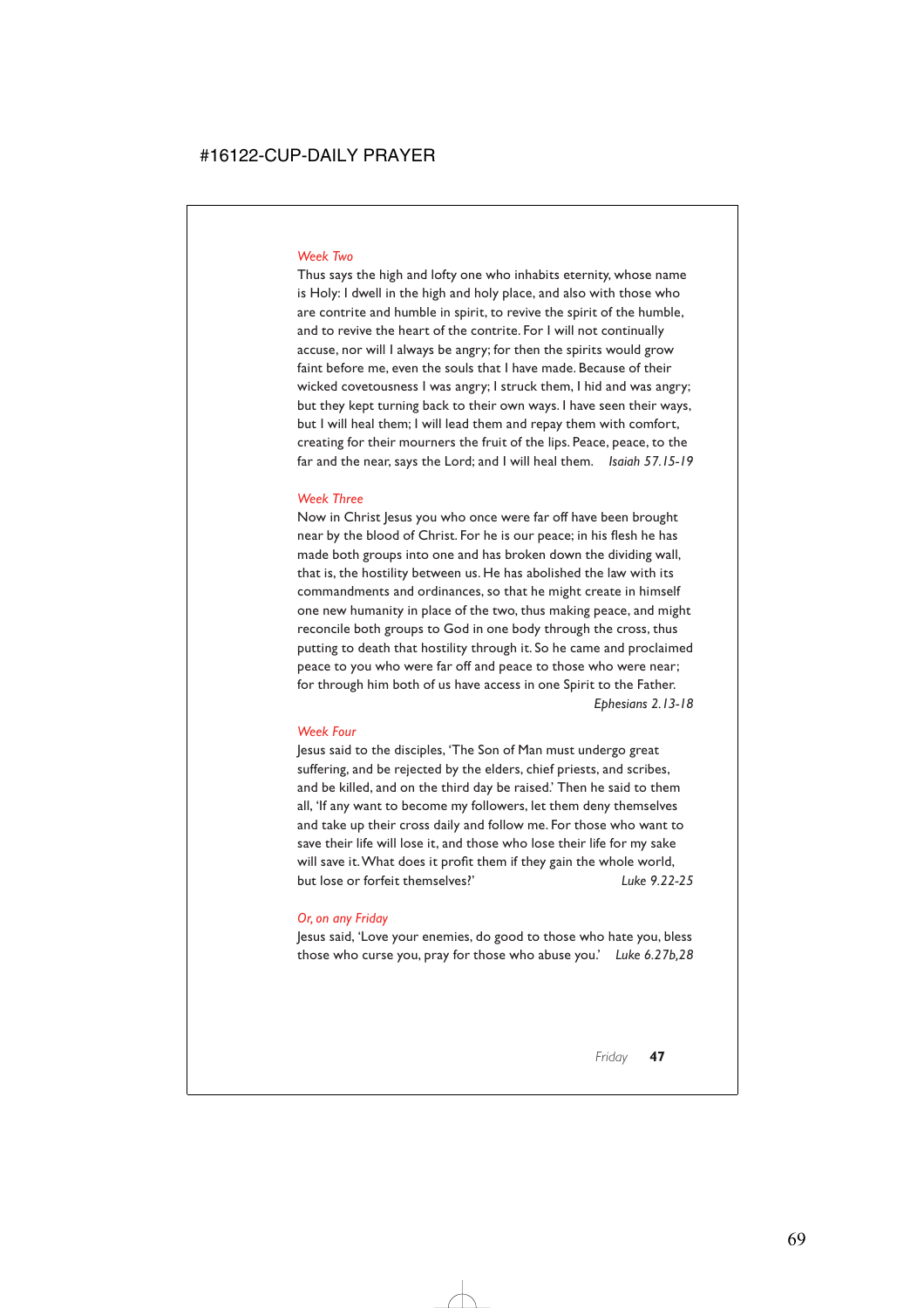## **Response**

#### *Silence, study, song, or words from Scripture, such as*

Jesus said, I am the good shepherd.

*All* **The good shepherd lays down his life for the sheep.**

*John 10.11*

## **Prayers**

#### *Prayers may include these concerns:*

- ¶ *The Queen, members of parliament and the armed forces*
- ¶ *Peace and justice in the world*
- ¶ *Those who work for reconciliation*
- ¶ *All whose lives are devastated by war and civil strife*
- ¶ *Prisoners, refugees and homeless people*

*Forms of prayer can be found on pages 366–409.*

*The Collect of the day or the following prayer is said*

Lord Jesus Christ, we thank you for all the benefits that you have won for us, for all the pains and insults that you have borne for us. Most merciful redeemer, friend and brother may we know you more clearly, love you more dearly, and follow you more nearly, day by day.

*All* **Amen.** *after Richard of Chichester (1253)*

*The Lord's Prayer is said.*

## **The Conclusion**

May Christ our Saviour give us peace.

*All* **Amen.**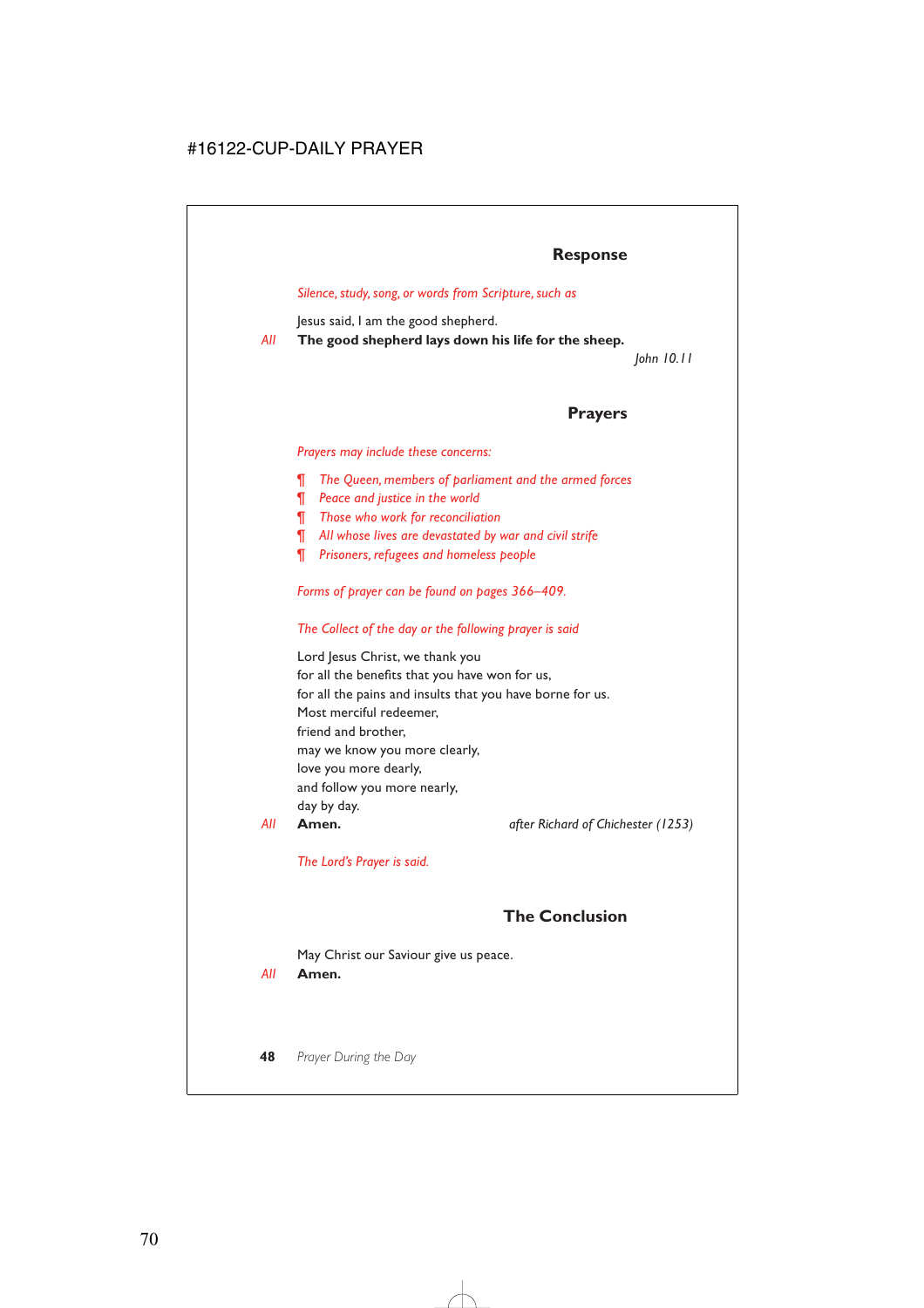## *¶ Prayer During the Day on Saturday*

## **Preparation**

O God, make speed to save us.

#### *All* **O Lord, make haste to help us.**

Your love, O Lord, reaches to the heavens

*All* **and your faithfulness to the clouds.** *Psalm 36.5*

## **Praise**

#### *A hymn, song, canticle, extempore praise or*

What shall I give you, Lord, in return for all your kindness? Glory to you for your love. Glory to you for your patience. Glory to you for forgiving us all our sins. Glory to you for coming to save our souls. Glory to you for your incarnation in the virgin's womb. Glory to you for your bonds. Glory to you for receiving the cut of the lash. Glory to you for accepting mockery. Glory to you for your crucifixion. Glory to you for your burial. Glory to you for your resurrection. Glory to you that you were preached to all. Glory to you in whom they believed. *Ephrem the Syrian (373)*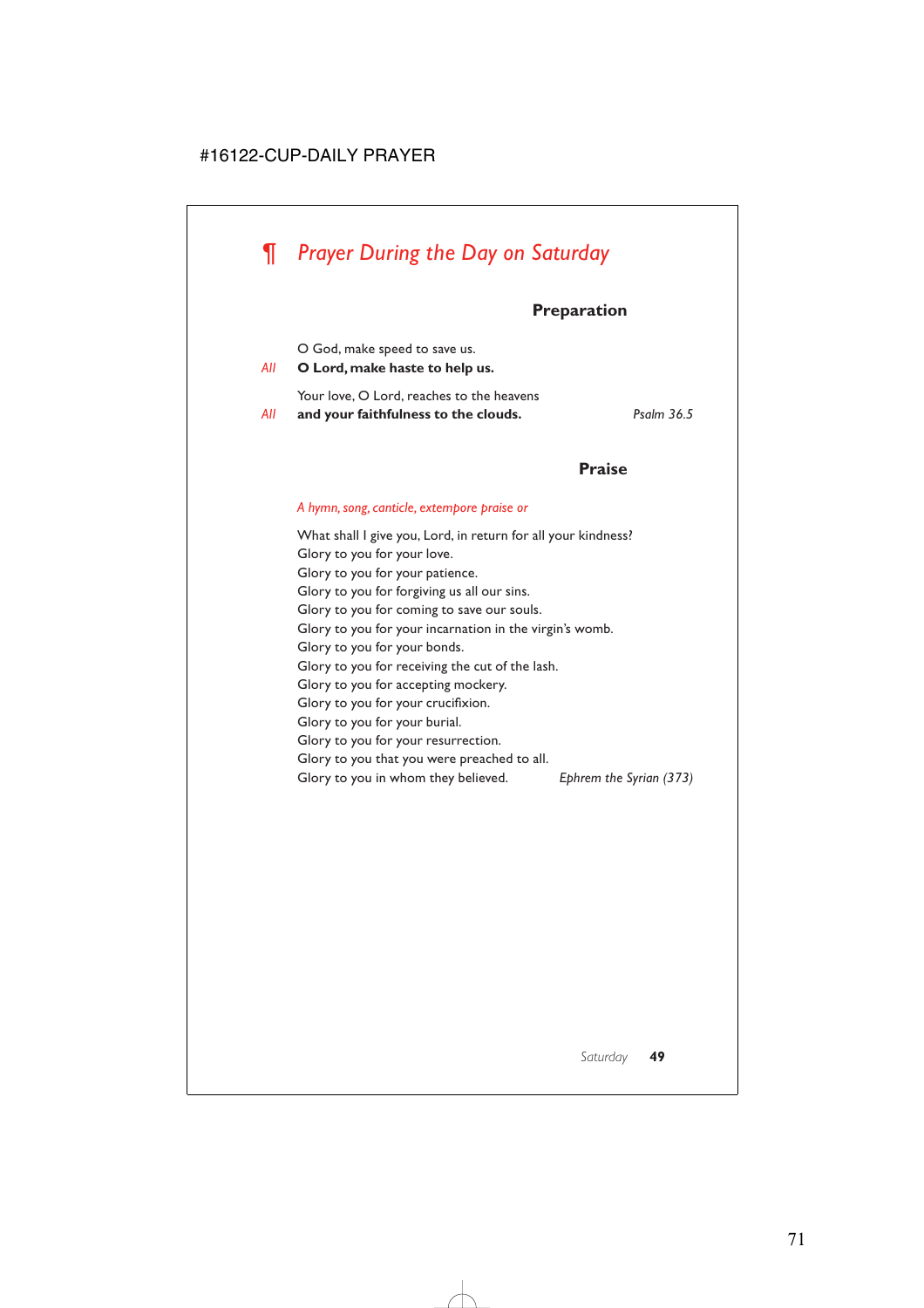## **The Word of God**

## *Psalmody*

*On any Saturday* Psalm 63.1-8 *(or) Week 1* Psalm 130 *Week 3* Psalm 138 *Week 2* Psalm 131 *Week 4* Psalm 139

*When Morning and Evening Prayer are also celebrated, one of the cycles on page 24 may be followed here.*

*Each psalm or group of psalms may end with*

*All* **Glory to the Father and to the Son and to the Holy Spirit; as it was in the beginning is now and shall be for ever. Amen.**

## *Short readings*

#### *Week One*

The wolf shall live with the lamb, the leopard shall lie down with the kid, the calf and the lion and the fatling together, and a little child shall lead them. The cow and the bear shall graze, their young shall lie down together; and the lion shall eat straw like the ox. The nursing child shall play over the hole of the asp, and the weaned child shall put its hand on the adder's den. They will not hurt or destroy on all my holy mountain; for the earth will be full of the knowledge of the Lord as the waters cover the sea. *Isaiah 11.6-9*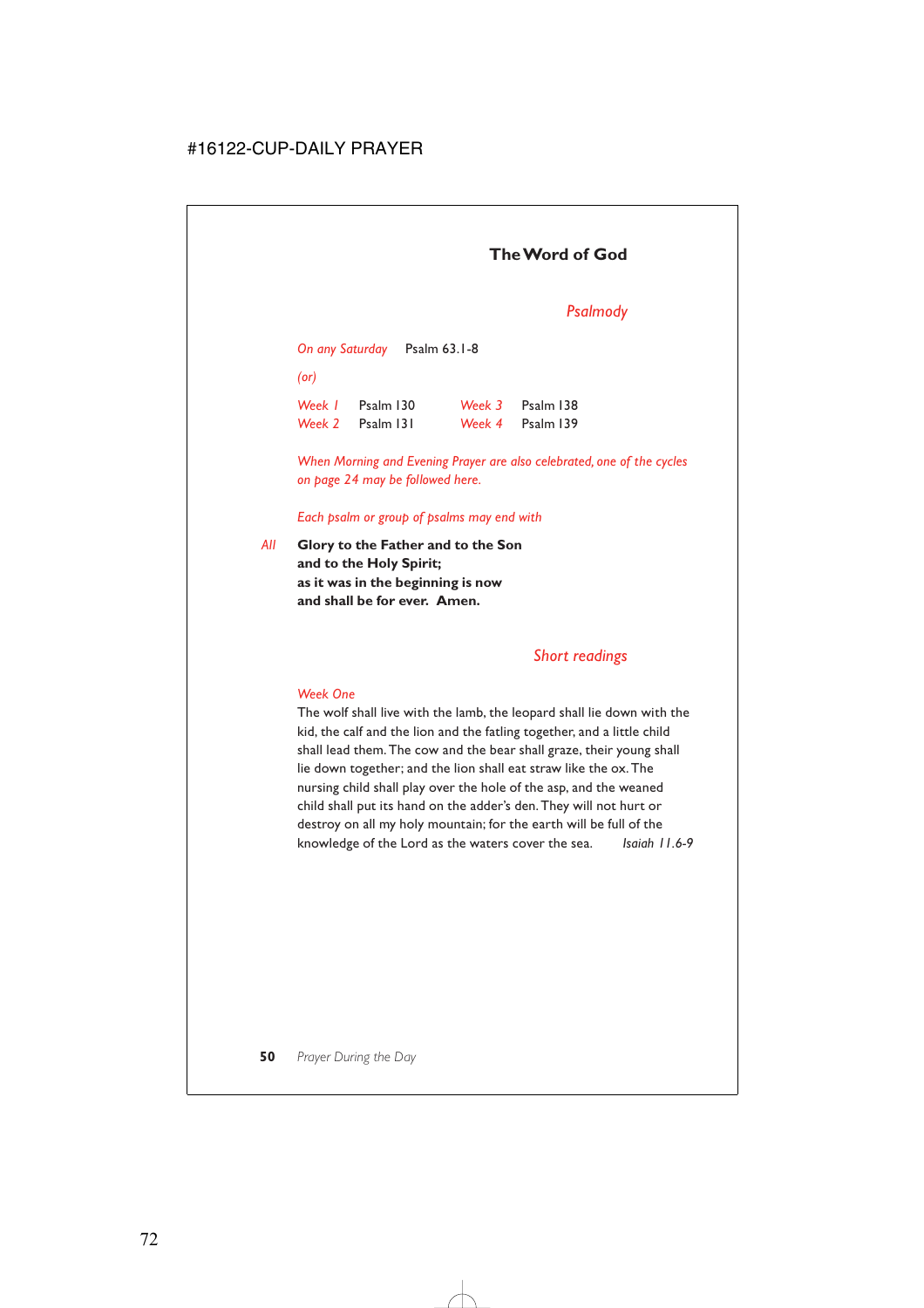#### *Week Two*

For this reason I bow my knees before the Father, from whom every family in heaven and earth takes its name. I pray that, according to the riches of his glory, he may grant that you may be strengthened in your inner being with power through his Spirit, and that Christ may dwell in your hearts through faith, as you are being rooted and grounded in love. I pray that you may have the power to comprehend, with all the saints, what is the breadth and length and height and depth, and to know the love of Christ that surpasses knowledge, so that you may be filled with all the fullness of God. *Ephesians 3.14-19*

#### *Week Three*

When Jesus arrived, he found that Lazarus had already been in the tomb for four days. Now Bethany was near Jerusalem, some two miles away, and many of the Jews had come to Martha and Mary to console them about their brother.When Martha heard that Jesus was coming, she went and met him, while Mary stayed at home. Martha said to Jesus, 'Lord, if you had been here, my brother would not have died. But even now I know that God will give you whatever you ask of him.' Jesus said to her, 'Your brother will rise again.' Martha said to him, 'I know that he will rise again in the resurrection on the last day.' Jesus said to her, 'I am the resurrection and the life. Those who believe in me, even though they die, will live, and everyone who lives and believes in me will never die.'

*John 11.17-26a*

#### *Week Four*

When the Lamb had taken the scroll, the four living creatures and the twenty-four elders fell before the Lamb, each holding a harp and golden bowls full of incense, which are the prayers of the saints. They sing a new song: 'You are worthy to take the scroll and to open its seals, for you were slaughtered and by your blood you ransomed for God saints from every tribe and language and people and nation; you have made them to be a kingdom and priests serving our God, and they will reign on earth.' *Revelation 5.8-10*

#### *Or, on any Saturday*

We look not at what can be seen but at what cannot be seen; for what can be seen is temporary, but what cannot be seen is eternal. *2 Corinthians 4.18*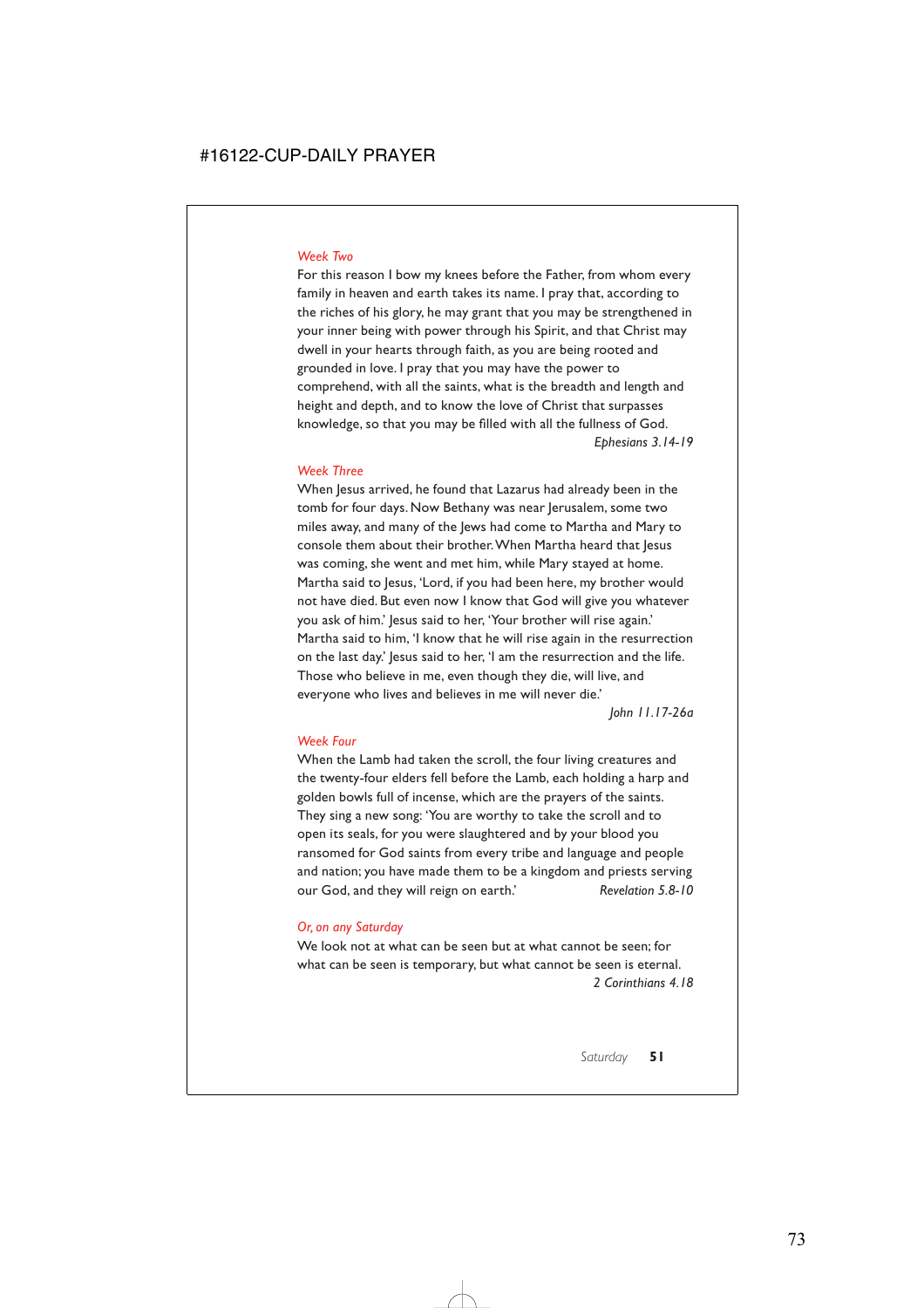## **Response**

#### *Silence, study, song, or words from Scripture, such as*

Jesus said, I am the resurrection and the life.

*All* **Those who believe in me will never die.**

*cf John 11.25,26*

## **Prayers**

*Prayers may include these concerns:*

- ¶ *Our homes, families, friends and all whom we love*
- ¶ *Those whose time is spent caring for others*
- ¶ *Those who are close to death*
- ¶ *Those who have lost hope*
- ¶ *The worship of the Church*

*Forms of prayer can be found on pages 366–409.*

*The Collect of the day or the following prayer is said*

God be in my head, and in my understanding; God be in my eyes, and in my looking; God be in my mouth, and in my speaking; God be in my heart, and in my thinking; God be at mine end, and at my departing. *All* **Amen.** *Sarum Primer*

*The Lord's Prayer is said.*

## **The Conclusion**

May Christ dwell in our hearts by faith.

*All* **Amen.**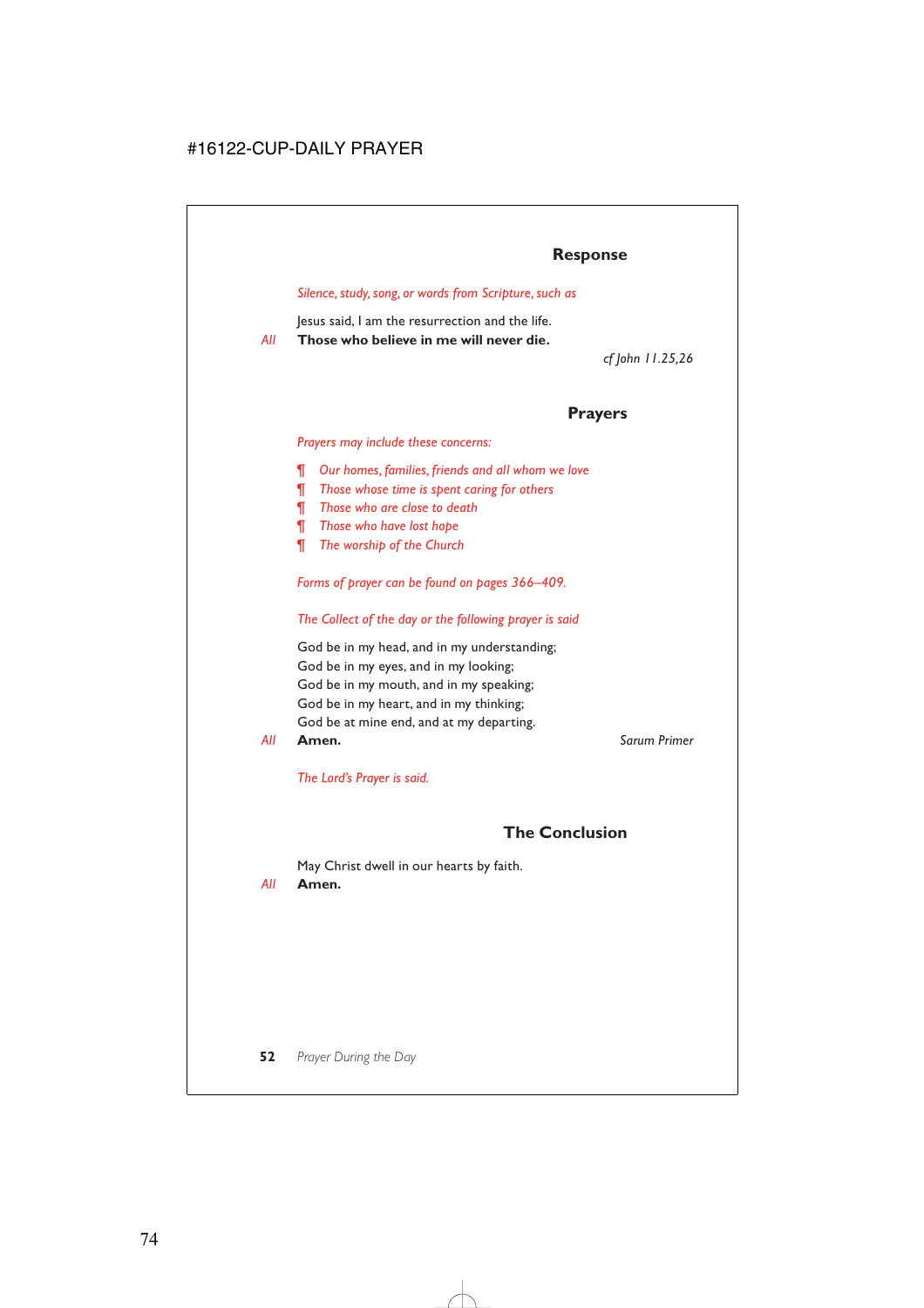

## **Preparation**

O God, make speed to save us.

#### *All* **O Lord, make haste to help us.**

Your words have I hidden within my heart,

*All* **that I should not sin against you.** *Psalm 119.11*

## **Praise**

#### *A hymn, song, canticle, extempore praise or*

Saviour eternal, life of the world unfailing, light everlasting and our true redemption.

Taking our humanity in your loving freedom, you rescued our lost earth and filled the world with joy.

By your first advent justify us, by your second, set us free: that when the great light dawns and you come as judge of all, we may be robed in immortality and ready, Lord, to follow in your footsteps blest, wherever they may lead.

*Salus Aeterna*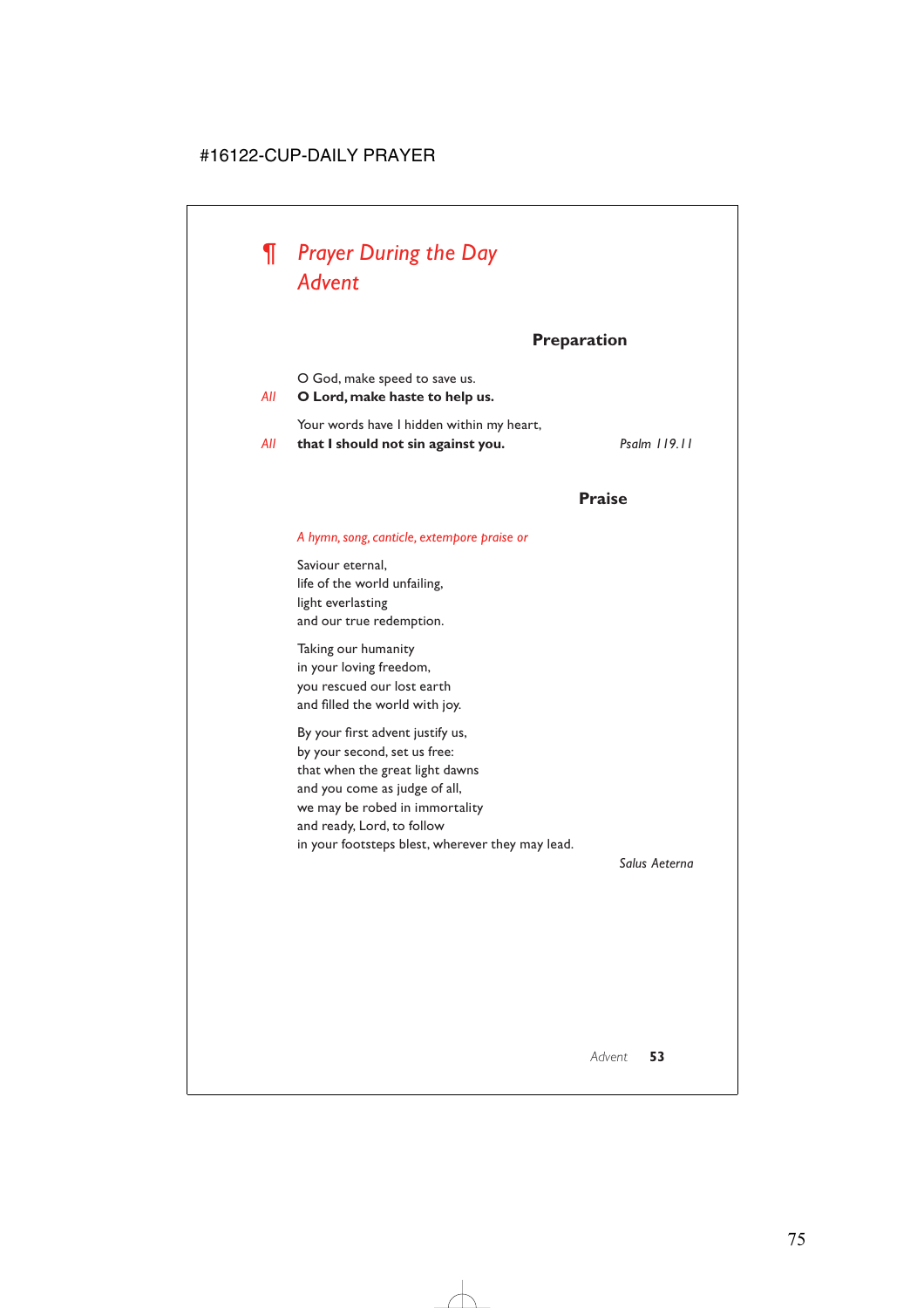## **The Word of God**

## *Psalmody*

*On any day* Psalm 80.1-8

*(or)*

| Sunday         | Psalm 82 | <b>Thursday</b> | Psalm 70 |
|----------------|----------|-----------------|----------|
| <b>Monday</b>  | Psalm 13 | Friday          | Psalm 75 |
| <b>Tuesday</b> | Psalm 14 | Saturday        | Psalm 85 |
| Wednesday      | Psalm 54 |                 |          |

*When Morning and Evening Prayer are also celebrated, one of the cycles on page 24 may be followed here.*

*Each psalm or group of psalms may end with* 

*All* **Glory to the Father and to the Son and to the Holy Spirit; as it was in the beginning is now and shall be for ever. Amen.**

## *Short readings*

#### *Sunday*

The Spirit and the bride say, 'Come.' And let everyone who hears say, 'Come.' And let everyone who is thirsty come. Let anyone who wishes take the water of life as a gift. The one who testifies to these things says, 'Surely I am coming soon.' Amen. Come, Lord Jesus! The grace of the Lord Jesus be with all the saints. Amen.

*Revelation 22.17,20,21*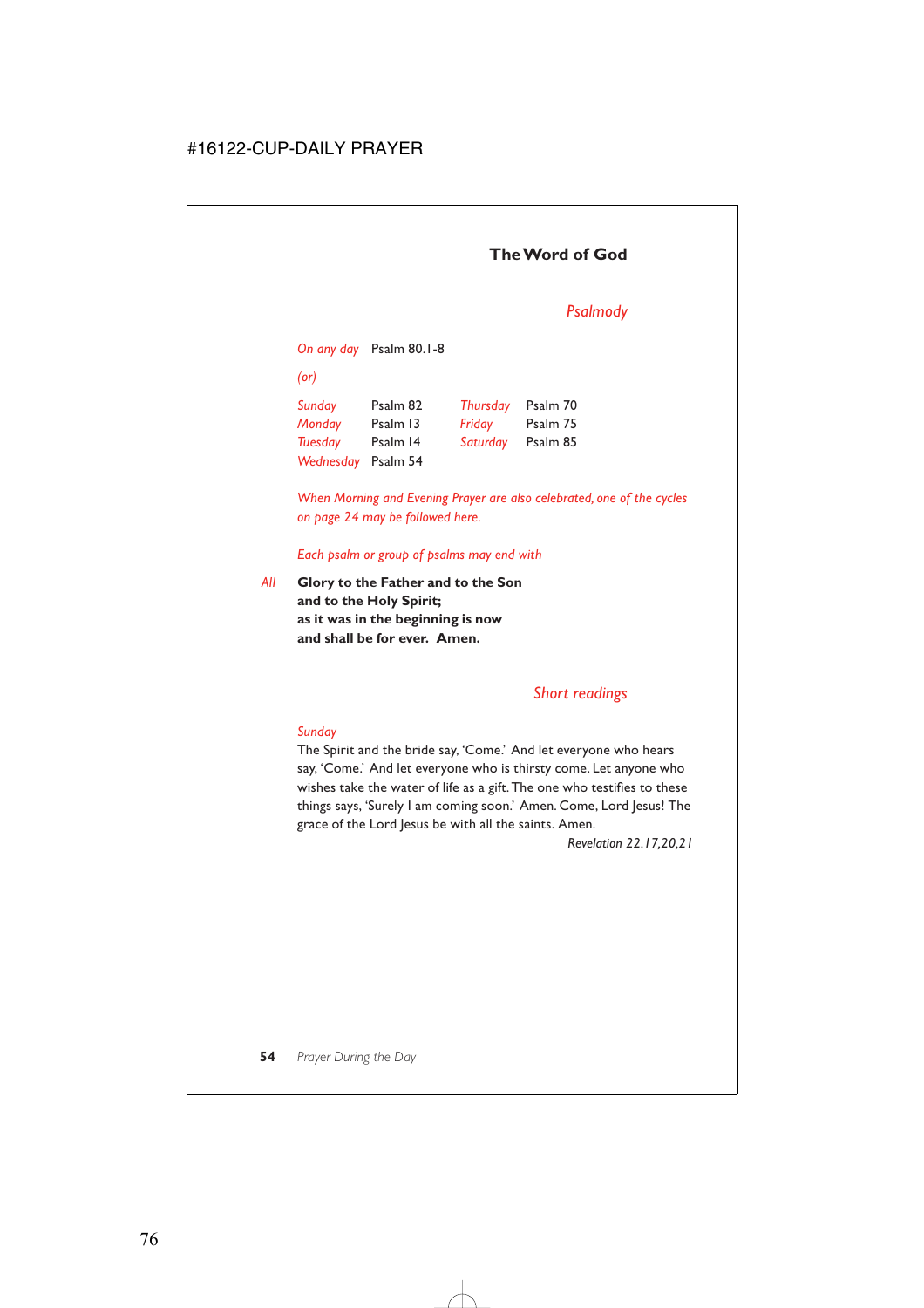#### *Monday*

A shoot shall come out from the stock of Jesse, and a branch shall grow out of his roots. The spirit of the Lord shall rest on him, the spirit of wisdom and understanding, the spirit of counsel and might, the spirit of knowledge and the fear of the Lord. His delight shall be in the fear of the Lord. He shall not judge by what his eyes see, or decide by what his ears hear; but with righteousness he shall judge the poor, and decide with equity for the meek of the earth; he shall strike the earth with the rod of his mouth, and with the breath of his lips he shall kill the wicked. **In the set of the set of the set of the set of the set of the set of the set of the set of the set of the set of the set of the set of the set of the set of the set of the set of the set** 

#### *Tuesday*

The beginning of the good news of Jesus Christ, the Son of God. As it is written in the prophet Isaiah, 'See, I am sending my messenger ahead of you, who will prepare your way; the voice of one crying out in the wilderness:"Prepare the way of the Lord, make his paths straight." ' John the baptizer appeared in the wilderness, proclaiming a baptism of repentance for the forgiveness of sins. And people from the whole Judean countryside were going out to him, and were baptized by him in the river Jordan, confessing their sins. *Mark 1.1-5*

#### *Wednesday*

Jesus said to his disciples, 'Be dressed for action and have your lamps lit; be like those who are waiting for their master to return from the wedding banquet, so that they may open the door for him as soon as he comes and knocks. Blessed are those slaves whom the master finds alert when he comes; truly I tell you, he will fasten his belt and have them sit down to eat, and he will come and serve them.'

*Luke 12.35-37*

#### *Thursday*

Jesus said to Peter, James, John and Andrew, 'It is like a man going on a journey, when he leaves home and puts his slaves in charge, each with his work, and commands the doorkeeper to be on the watch. Therefore, keep awake – for you do not know when the master of the house will come, in the evening, or at midnight, or at cockcrow, or at dawn, or else he may find you asleep when he comes suddenly. And what I say to you I say to all: Keep awake.' *Mark 13.34-end*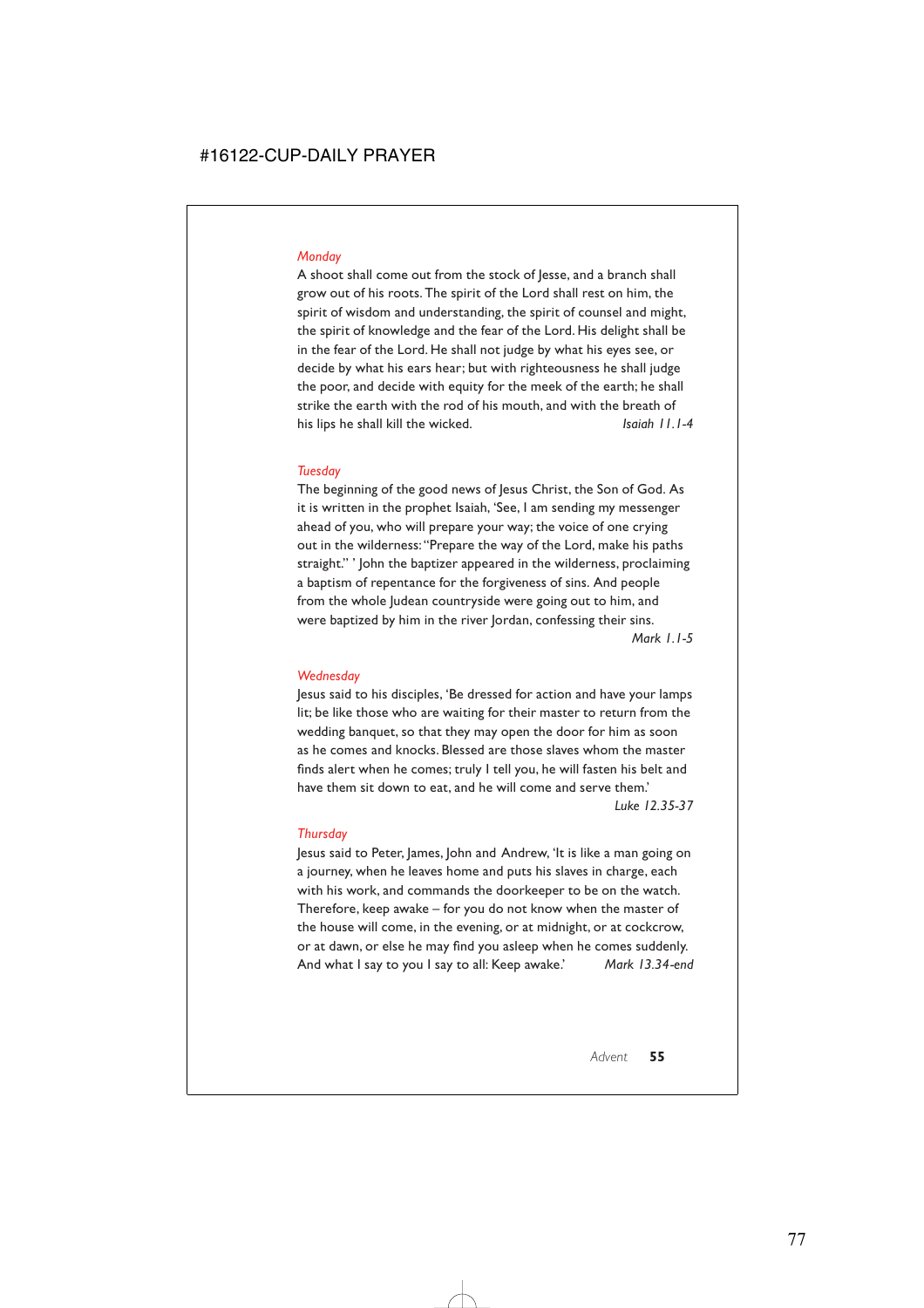#### *Friday*

You know what time it is, how it is now the moment for you to wake from sleep. For salvation is nearer to us now than when we became believers; the night is far gone, the day is near. Let us then lay aside the works of darkness and put on the armour of light; let us live honourably as in the day, not in revelling and drunkenness, not in debauchery and licentiousness, not in quarrelling and jealousy. Instead, put on the Lord Jesus Christ, and make no provision for the flesh, to gratify its desires. *Romans 13.11-end*

#### *Saturday*

The angel said to Mary, 'The Holy Spirit will come upon you, and the power of the Most High will overshadow you; therefore the child to be born will be holy; he will be called Son of God.' Then Mary said, 'Here am I, the servant of the Lord; let it be with me according to your word.' Then the angel departed from her.

*Luke 1.35,38*

#### *Or, on any day in Advent*

Comfort, O comfort my people, says your God. *Isaiah 40.1*

### **Response**

#### *Silence, study, song, or words from Scripture, such as*

Blessed are those who hunger and thirst for righteousness, *All* **for they will be filled.** *Matthew 5.6*

#### **Prayers**

#### *Prayers may include these concerns:*

- ¶ *The Church, that she may be ready for the coming of Christ*
- ¶ *The leaders of the Church*
- ¶ *The nations, that they may be subject to the rule of God*
- ¶ *Those who are working for justice in the world*
- ¶ *The broken, that they may find God's healing*

*A form of prayer can be found on page 377.*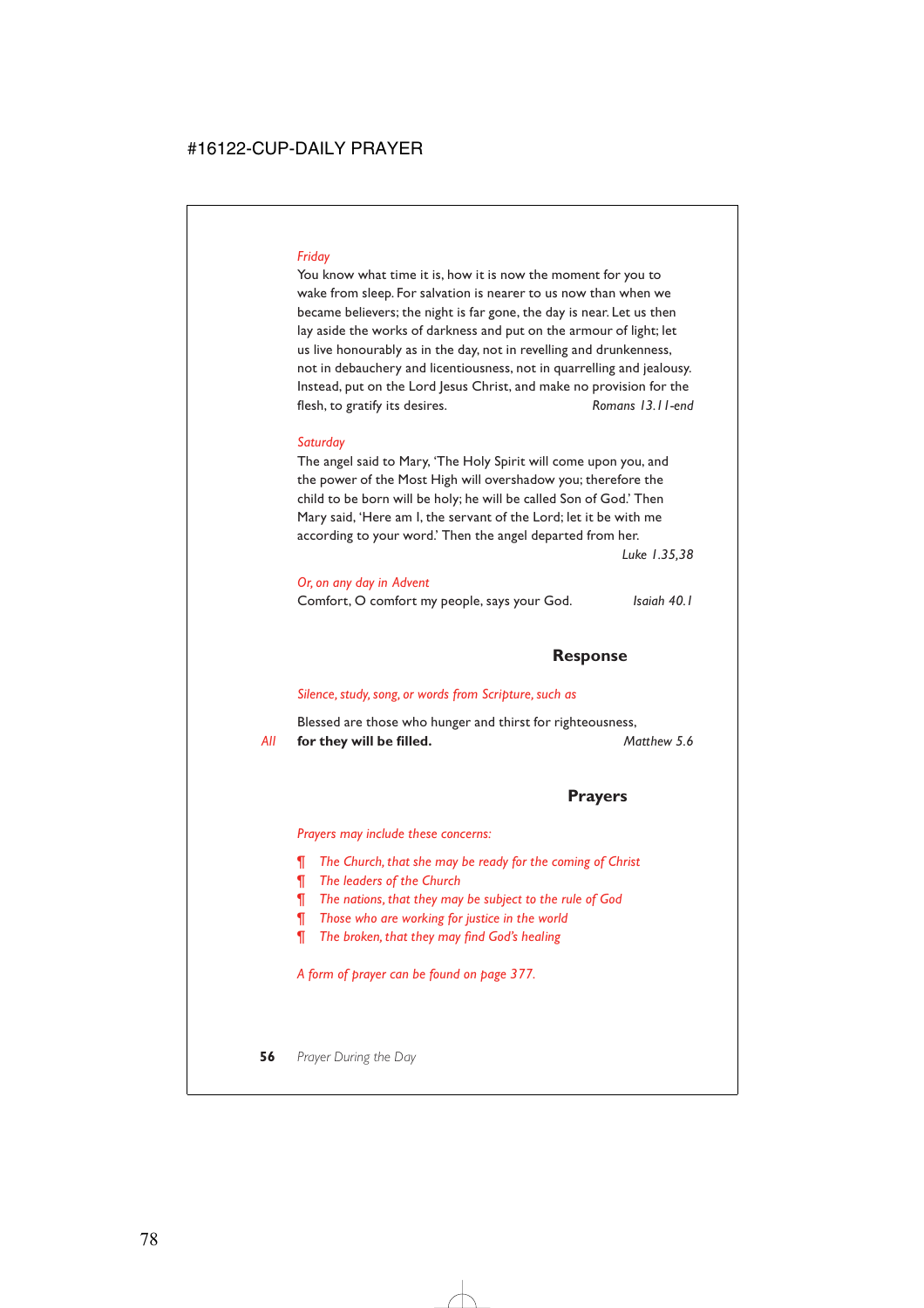### *The Collect of the day or the following prayer is said*

Keep us, O Lord, while we tarry on this earth, in a serious seeking after you, and in an affectionate walking with you, every day of our lives; that when you come, we may be found not hiding our talent, nor serving the flesh, nor yet asleep with our lamp unfurnished, but waiting and longing for our Lord, our glorious God for ever.

*All* **Amen.** *Richard Baxter (1691)*

*The Lord's Prayer is said.*

## **The Conclusion**

May the Lord make us ready for his coming in glory.

#### *All* **Amen.**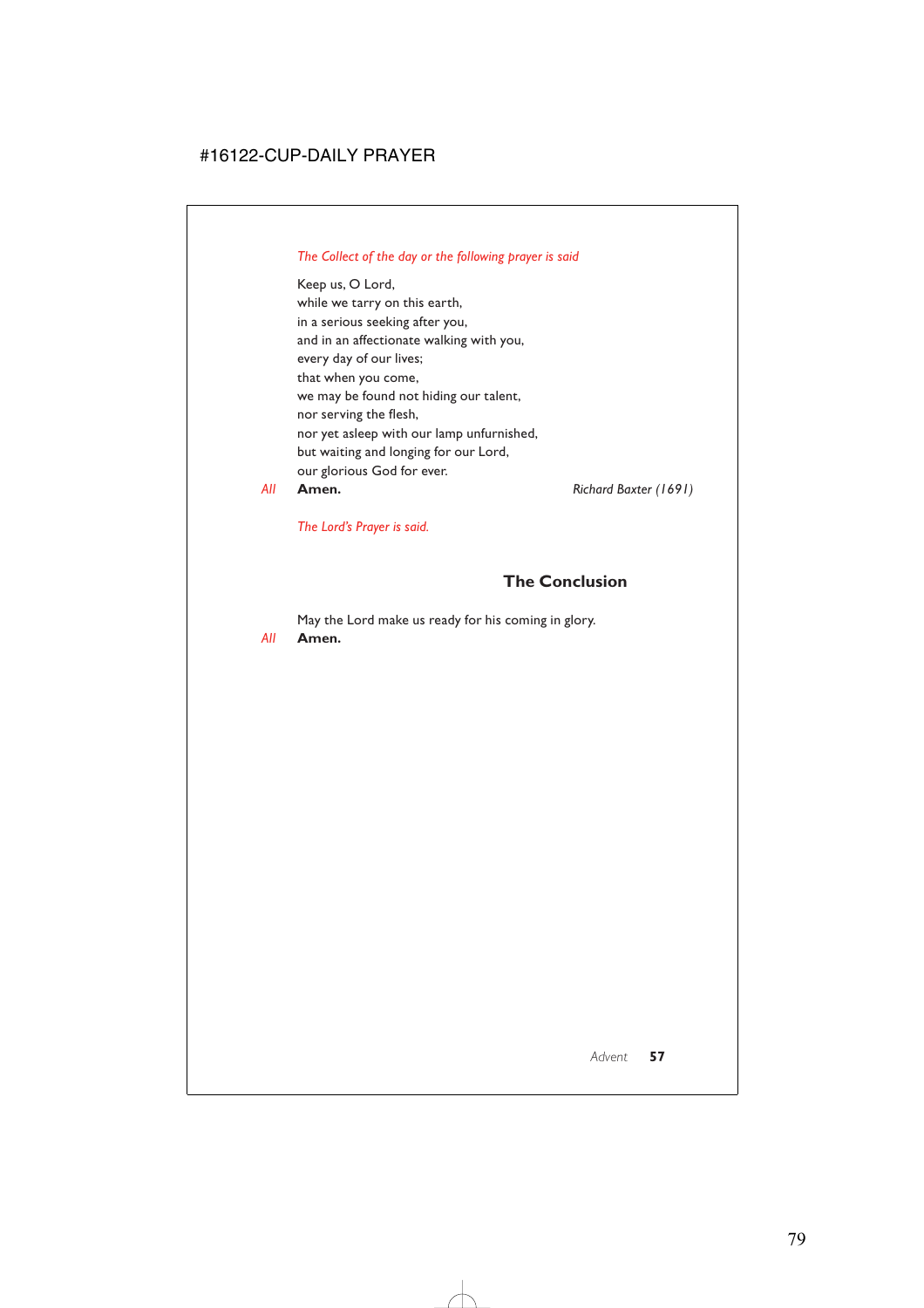# *¶ Prayer During the Day Christmas Season*

## **Preparation**

O God, make speed to save us.

#### *All* **O Lord, make haste to help us.**

I will give thanks to you, Lord, with my whole heart;

*All* **I will tell of all your marvellous works.** *Psalm 9.1*

## **Praise**

#### *A hymn, song, canticle, extempore praise or*

Glory to God in the highest, and peace to his people on earth. Lord God, heavenly King, almighty God and Father, we worship you, we give you thanks, we praise you for your glory. *from Gloria in Excelsis*

## **The Word of God**

## *Psalmody*

*On Christmas Day and any day* Psalm 8

*(or)*

*Sunday* Psalm 113 *Monday* Psalm 87 *Tuesday* Psalm 97 *Wednesday* Psalm 110

| <b>Thursday</b> | Psalm 127 |
|-----------------|-----------|
| Friday          | Psalm 128 |
| Saturday        | Psalm 150 |

*When Morning and Evening Prayer are also celebrated, one of the cycles on page 24 may be followed here.*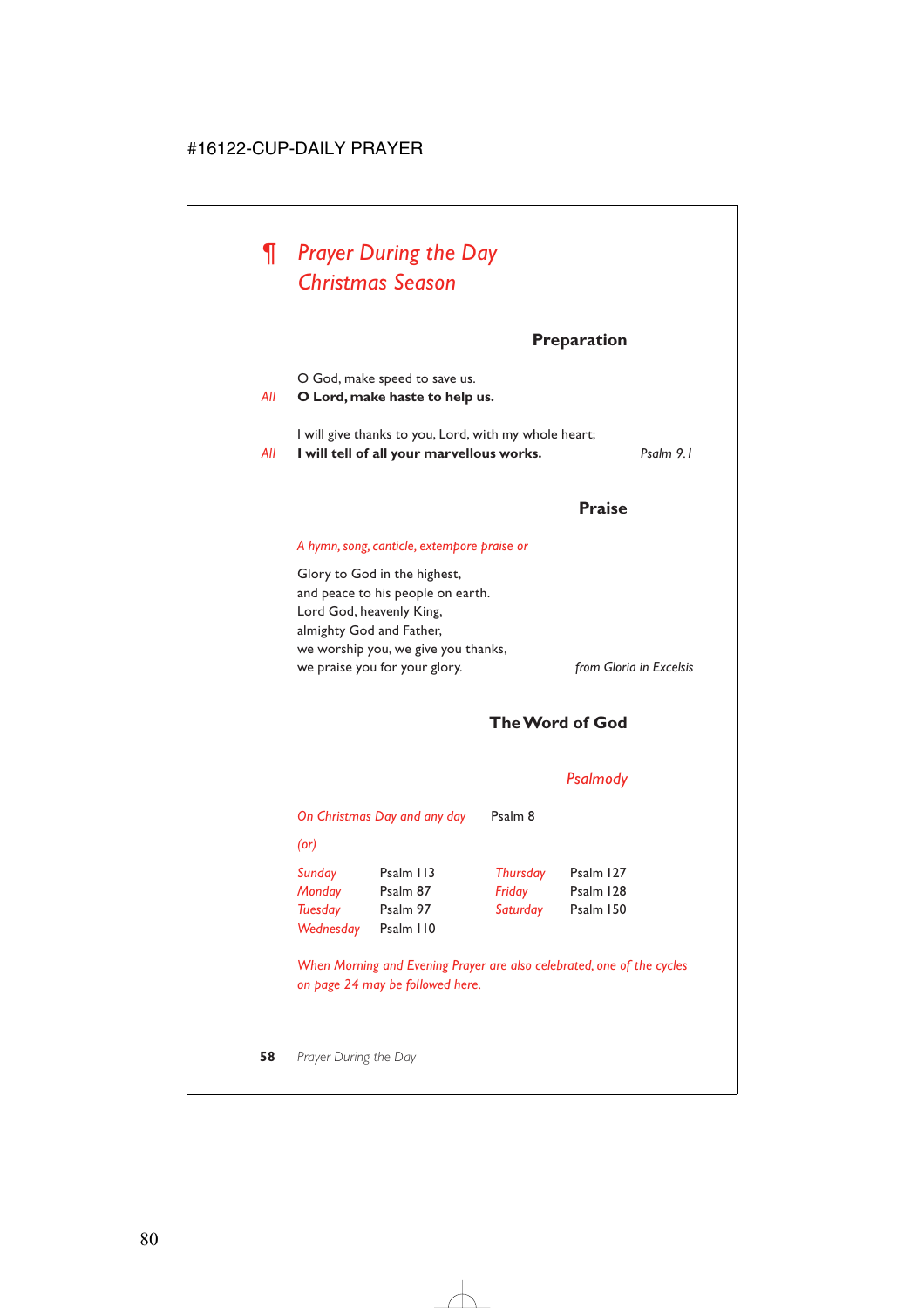#### *Each psalm or group of psalms may end with*

*All* **Glory to the Father and to the Son and to the Holy Spirit; as it was in the beginning is now and shall be for ever. Amen.**

#### *Short readings*

#### *Sunday*

The Word became flesh and lived among us, and we have seen his glory, the glory as of a father's only son, full of grace and truth. From his fullness we have all received, grace upon grace. The law indeed was given through Moses; grace and truth came through Jesus Christ. No one has ever seen God. It is God the only Son, who is close to the Father's heart, who has made him known.

*John 1.14,16-18*

#### *Monday*

The people who walked in darkness have seen a great light; those who lived in a land of deep darkness – on them light has shined. For a child has been born for us, a son given to us; authority rests upon his shoulders; and he is named Wonderful Counsellor, Mighty God, Everlasting Father, Prince of Peace. His authority shall grow continually, and there shall be endless peace for the throne of David and his kingdom. He will establish and uphold it with justice and with righteousness from this time onwards and for evermore. The zeal of the Lord of hosts will do this. *Isaiah 9.2,6,7*

#### *Tuesday*

An angel of the Lord appeared to Joseph in a dream and said, 'Joseph, son of David, do not be afraid to take Mary as your wife, for the child conceived in her is from the Holy Spirit. She will bear a son, and you are to name him Jesus, for he will save his people from their sins.' All this took place to fulfil what had been spoken by the Lord through the prophet: 'Look, the virgin shall conceive and bear a son, and they shall name him Emmanuel', which means, 'God is with us.' *Matthew 1.20b-23*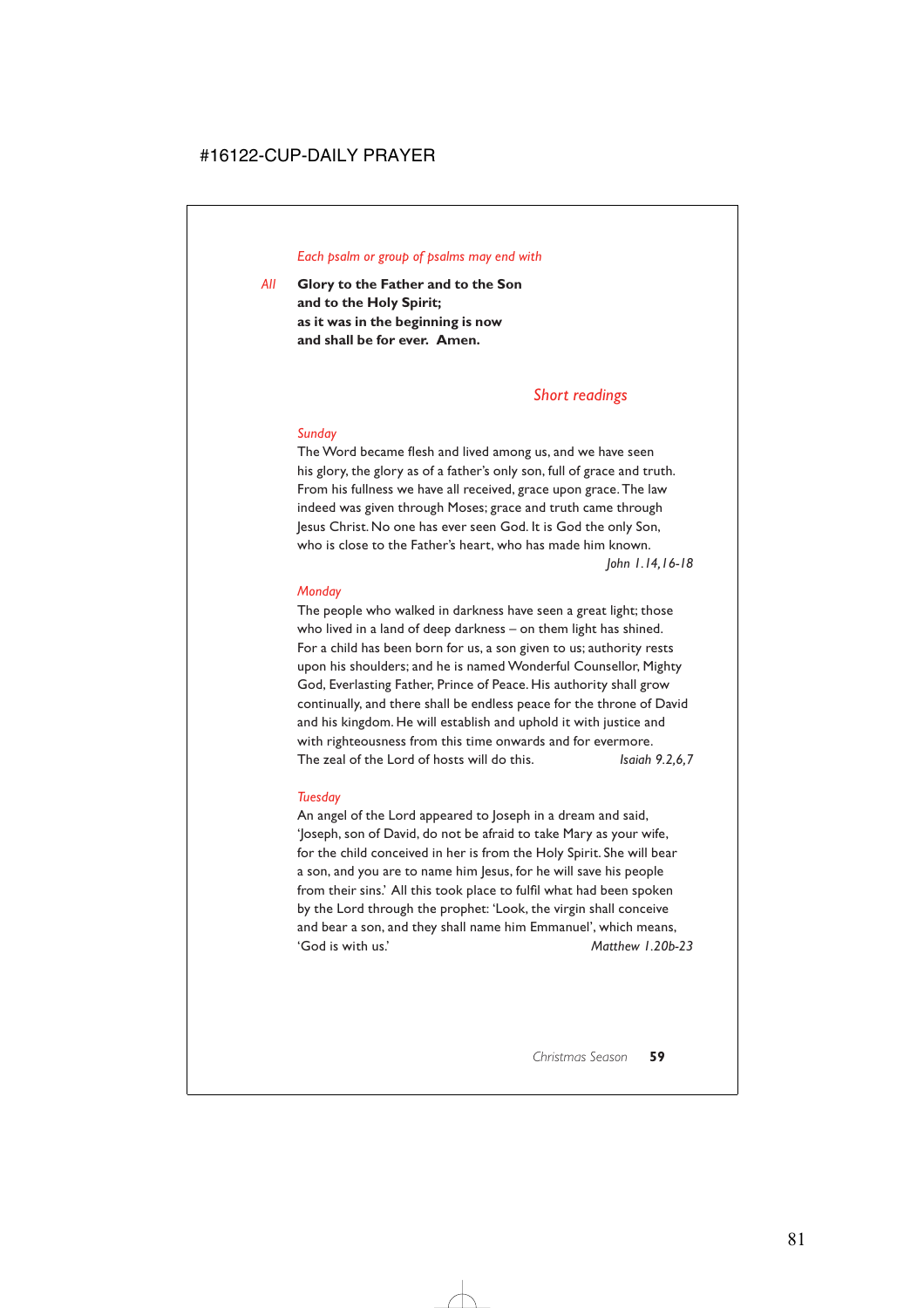#### *Wednesday*

The shepherds went with haste and found Mary and Joseph, and the child lying in the manger.When they saw this, they made known what had been told them about this child; and all who heard it were amazed at what the shepherds told them. But Mary treasured all these words and pondered them in her heart. The shepherds returned, glorifying and praising God for all they had heard and seen, as it had been told them. *Luke 2.16-20*

#### *Thursday*

When the fullness of time had come, God sent his Son, born of a woman, born under the law, in order to redeem those who were under the law, so that we might receive adoption as children. And because you are children, God has sent the Spirit of his Son into our hearts, crying, 'Abba! Father!' So you are no longer a slave but a child, and if a child then also an heir, through God. *Galatians 4.4-7*

#### *Friday*

The grace of God has appeared, bringing salvation to all, training us to renounce impiety and worldly passions, and in the present age to live lives that are self-controlled, upright, and godly, while we wait for the blessed hope and the manifestation of the glory of our great God and Saviour, Jesus Christ. He it is who gave himself for us that he might redeem us from all iniquity and purify for himself a people of his own who are zealous for good deeds. *Titus 2.11-14*

#### *Saturday*

Long ago God spoke to our ancestors in many and various ways by the prophets, but in these last days he has spoken to us by a Son, whom he appointed heir of all things, through whom he also created the worlds. He is the reflection of God's glory and the exact imprint of God's very being, and he sustains all things by his powerful word. *Hebrews 1.1-3a*

#### *Or, on any day of Christmas*

In him was life, and the life was the light of all people. The light shines in the darkness, and the darkness did not overcome it. *John 1.4,5*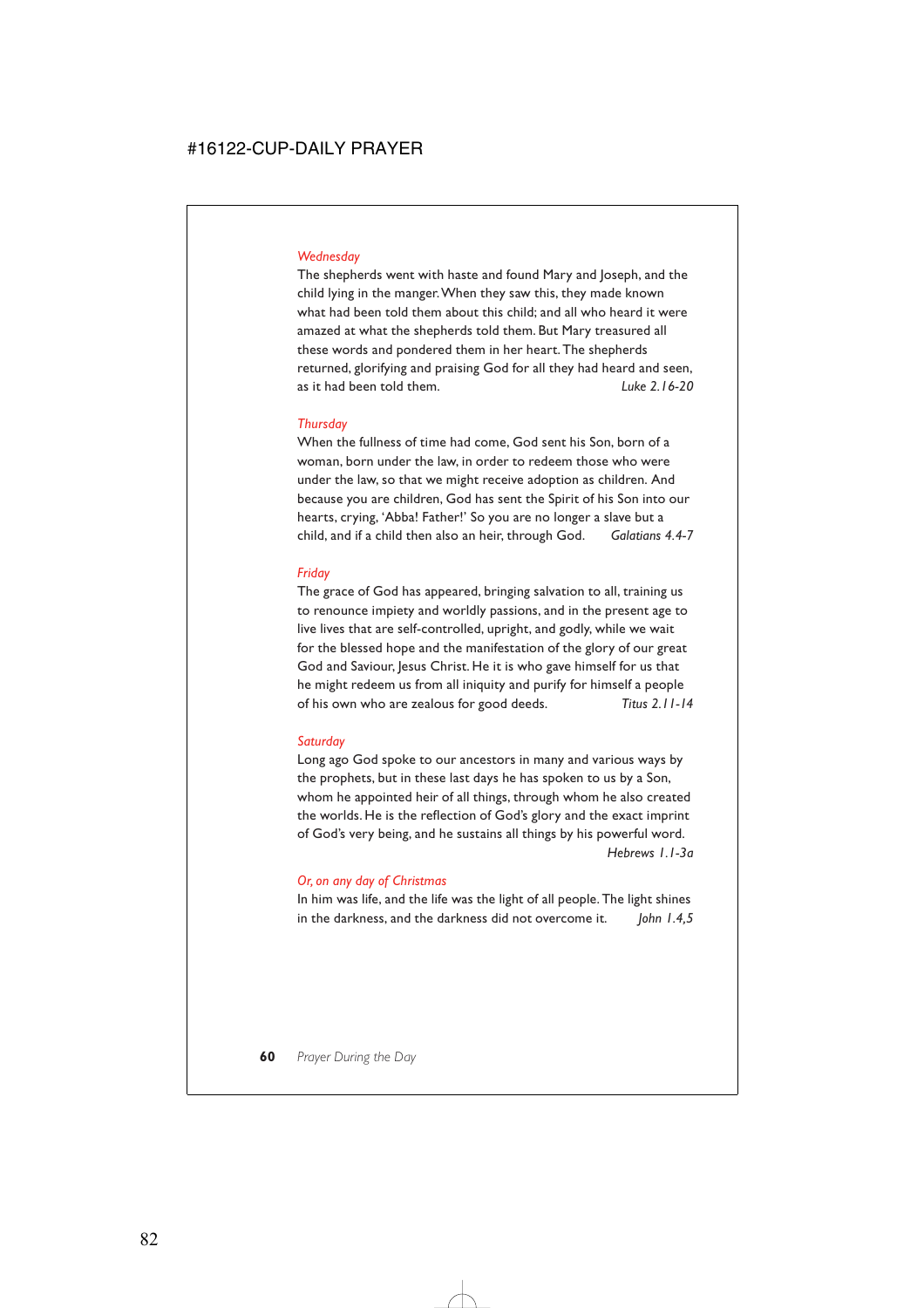## **Response**

#### *Silence, study, song, or words from Scripture, such as*

Blessed are the pure in heart,

*All* **for they will see God.** *Matthew 5.8*

### **Prayers**

#### *Prayers may include these concerns*

- ¶ *The Church, especially in places of conflict*
- ¶ *The Holy Land, for peace with justice, and reconciliation*
- ¶ *Refugees and asylum seekers*
- ¶ *Homeless people*
- ¶ *Families with young children*

#### *A form of prayer can be found on page 378.*

#### *The Collect of the day or the following prayer is said*

Almighty and everlasting God, who stooped to raise fallen humanity through the child-bearing of blessed Mary; grant that we, who have seen your glory revealed in our human nature and your love made perfect in our weakness, may daily be renewed in your image and conformed to the pattern of your Son Jesus Christ our Lord.

*All* **Amen.** *Collect of the Blessed Virgin Mary*

*The Lord's Prayer is said.*

## **The Conclusion**

May the grace of Christ our Saviour be with us all.

*All* **Amen.**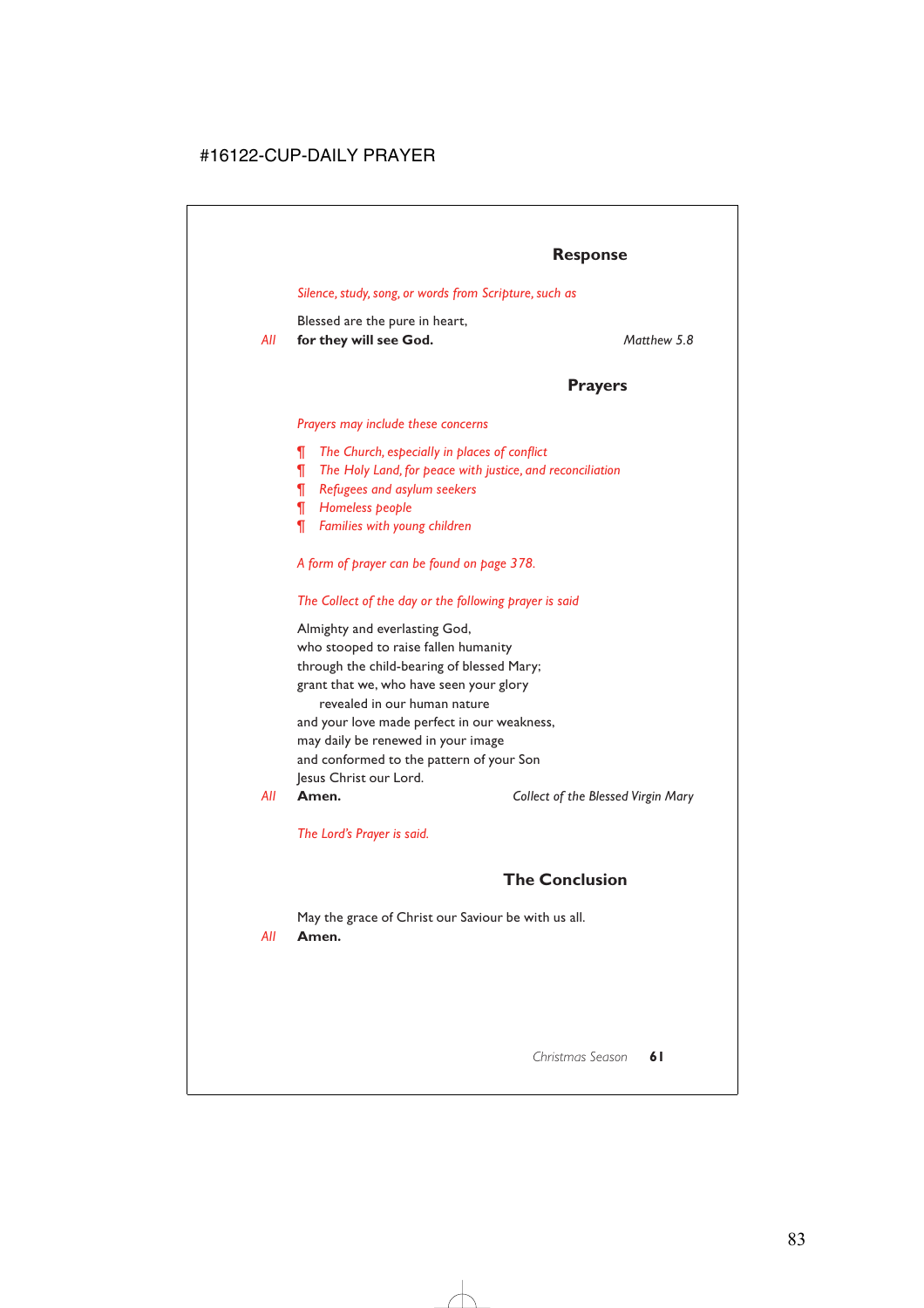# *¶ Prayer During the Day Epiphany Season*

## **Preparation**

O God, make speed to save us. *All* **O Lord, make haste to help us.** With you, O God, is the well of life *All* **and in your light shall we see light.** *cf Psalm 36.9*

## **Praise**

#### *A hymn, song, canticle, extempore praise or*

Christ Jesus was revealed in the flesh and vindicated in the spirit.

He was seen by angels and proclaimed among the nations.

Believed in throughout the world, he was taken up in glory.

This will be made manifest at the proper time by the blessed and only Sovereign,

Who alone has immortality, and dwells in unapproachable light.

To the King of kings and Lord of lords be honour and eternal dominion. Amen.

*I Timothy 3.16; 6.15,16*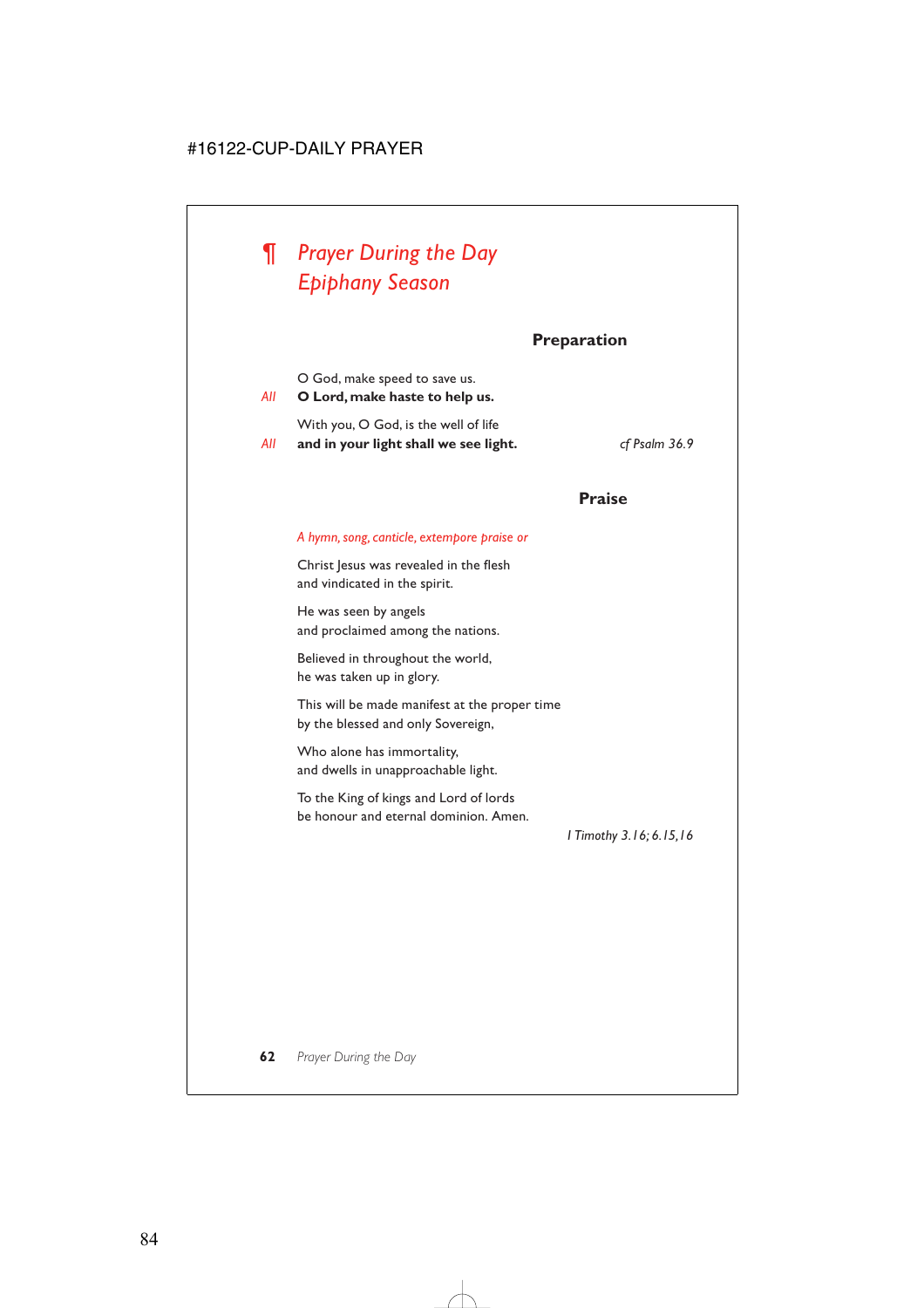## **The Word of God**

## *Psalmody*

*On the Feast of the Epiphany and any day* Psalm 72.10-15

*(or)*

| Psalm 67  | <b>Thursday</b> | Psalm 132.10-19 |
|-----------|-----------------|-----------------|
| Psalm 99  | Friday          | Psalm 138       |
| Psalm 100 | Saturday        | Psalm 149       |
| Psalm 122 |                 |                 |
|           |                 |                 |

*When Morning and Evening Prayer are also celebrated, one of the cycles on page 24 may be followed here.*

*Each psalm or group of psalms may end with* 

*All* **Glory to the Father and to the Son and to the Holy Spirit; as it was in the beginning is now and shall be for ever. Amen.**

## *Short readings*

#### *Sunday*

From the rising of the sun to its setting my name is great among the nations, and in every place incense is offered to my name, and a pure offering; for my name is great among the nations, says the Lord of hosts. *Malachi 1.11*

#### *Monday*

The steward said to the bridegroom, 'Everyone serves the good wine first, and then the inferior wine after the guests have become drunk. But you have kept the good wine until now.' Jesus did this, the first of his signs, in Cana of Galilee, and revealed his glory; and his disciples believed in him. *John 2.10,11*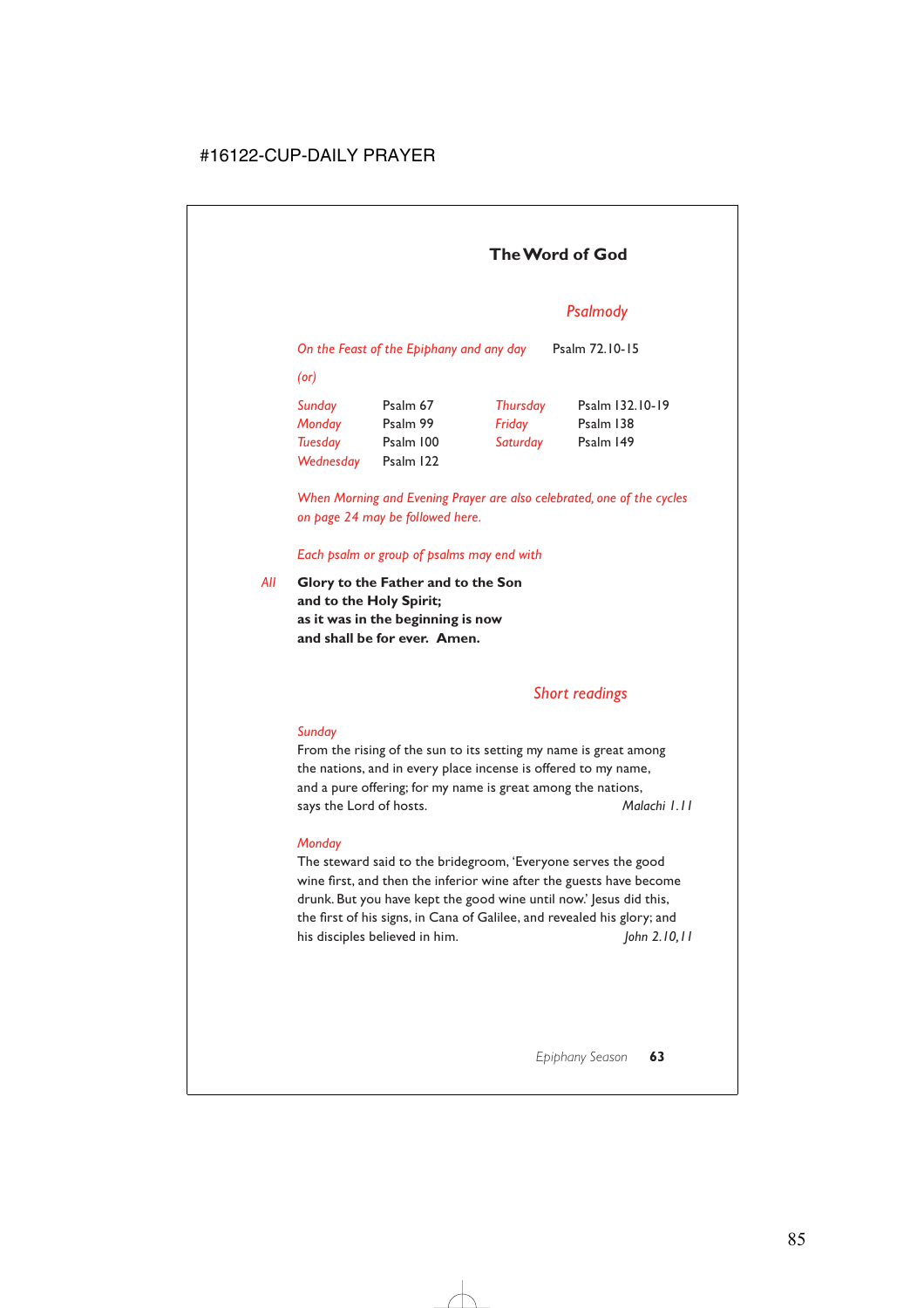#### *Tuesday*

Arise, shine; for your light has come, and the glory of the Lord has risen upon you. For darkness shall cover the earth, and thick darkness the peoples; but the Lord will arise upon you, and his glory will appear over you. Nations shall come to your light, and kings to the brightness of your dawn. *Isaiah 60.1-3*

#### *Wednesday*

We do not proclaim ourselves; we proclaim Jesus Christ as Lord and ourselves as your slaves for Jesus' sake. For it is the God who said, 'Let light shine out of darkness,' who has shone in our hearts to give the light of the knowledge of the glory of God in the face of Jesus Christ. *2 Corinthians 4.5,6*

#### *Thursday*

You did not receive a spirit of slavery to fall back into fear, but you have received a spirit of adoption. When we cry, 'Abba! Father!' it is that very Spirit bearing witness with our spirit that we are children of God, and if children, then heirs, heirs of God and joint heirs with Christ – if, in fact, we suffer with him so that we may also be glorified with him. *Romans 8.15-17*

#### *Friday*

With all wisdom and insight the Father has made known to us the mystery of his will, according to his good pleasure that he set forth in Christ, as a plan for the fullness of time, to gather up all things in him, things in heaven and things on earth. *Ephesians 1.8b-10*

#### *Saturday*

In the midst of the lampstands I saw one like the Son of Man, clothed with a long robe and with a golden sash across his chest. His head and his hair were white as white wool, white as snow; his eyes were like a flame of fire, his feet were like burnished bronze, refined as in a furnace, and his voice was like the sound of many waters. In his right hand he held seven stars, and from his mouth came a sharp, two-edged sword, and his face was like the sun shining with full force. *Revelation 1.13-16* 

#### *Or, on any day in Epiphany*

Jesus said, 'I am the light of the world.Whoever follows me will never walk in darkness but will have the light of life.' *John 8.12*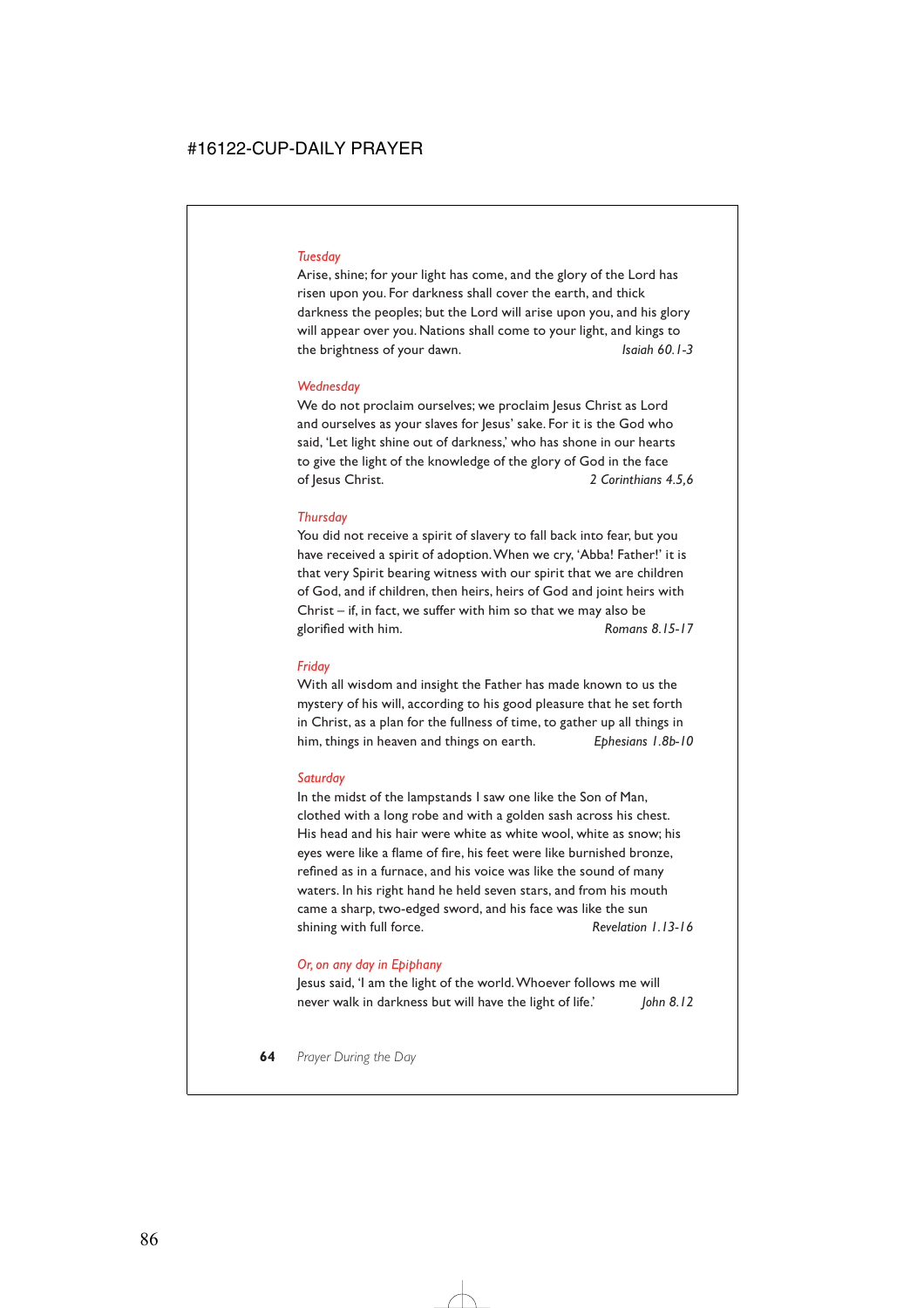## **Response**

*Silence, study, song, or words from Scripture, such as*

Blessed are the meek,

*All* **for they will inherit the earth.** *Matthew 5.5*

**Prayers**

#### *Prayers may include these concerns:*

- ¶ *The unity of the Church*
- ¶ *The peace of the world*
- ¶ *The healing of the sick*
- ¶ *The revelation of Christ to those from whom his glory is hidden*
- ¶ *All who travel*

#### *A form of prayer can be found on page 379.*

#### *The Collect of the day or the following prayer is said*

O good Jesus, Word of the Father and brightness of his glory, whom angels desire to behold: teach me to do your will that, guided by your Spirit, I may come to that blessed city of everlasting day, where all are one in heart and mind, where there is safety and eternal peace, happiness and delight, where you live with the Father and the Holy Spirit, world without end. *All* **Amen.** *after Gregory the Great (604)*

#### *The Lord's Prayer is said.*

## **The Conclusion**

May the light of Christ our Lord shine in all our hearts.

*All* **Amen.**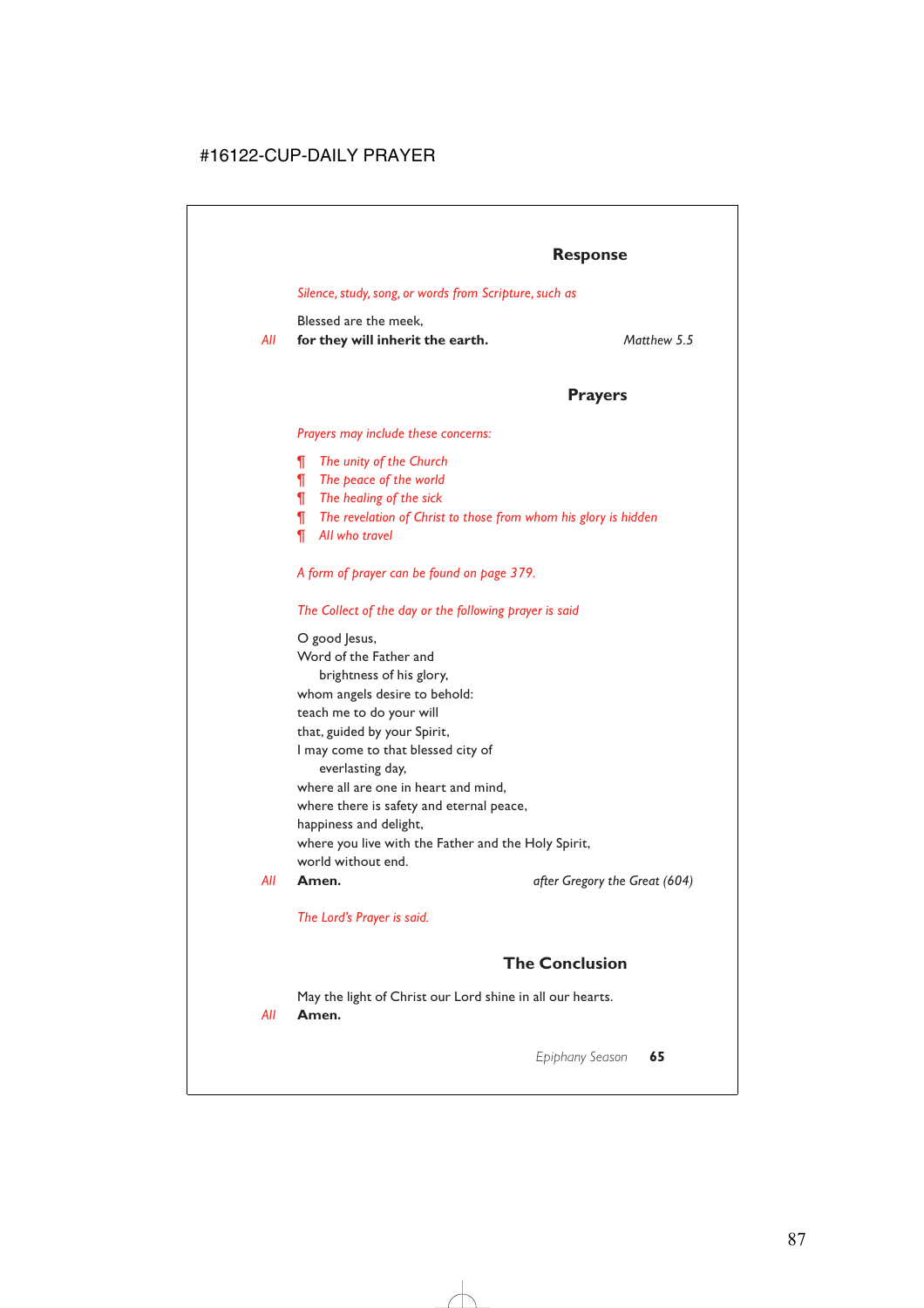# *¶ Prayer During the Day Lent*

## **Preparation**

O God, make speed to save us. *All* **O Lord, make haste to help us.** Hear my prayer, O Lord, and give ear to my cry; *All* **hold not your peace at my tears.** *Psalm 39.13*

## **Praise**

#### *A hymn, song, canticle, extempore praise or*

Jesus, like a mother you gather your people to you; you are gentle with us as a mother with her children.

Despair turns to hope through your sweet goodness; through your gentleness we find comfort in fear.

Your warmth gives life to the dead, your touch makes sinners righteous.

Lord Jesus, in your mercy heal us; in your love and tenderness remake us.

In your compassion bring grace and forgiveness, for the beauty of heaven may your love prepare us.

*Anselm (1109)*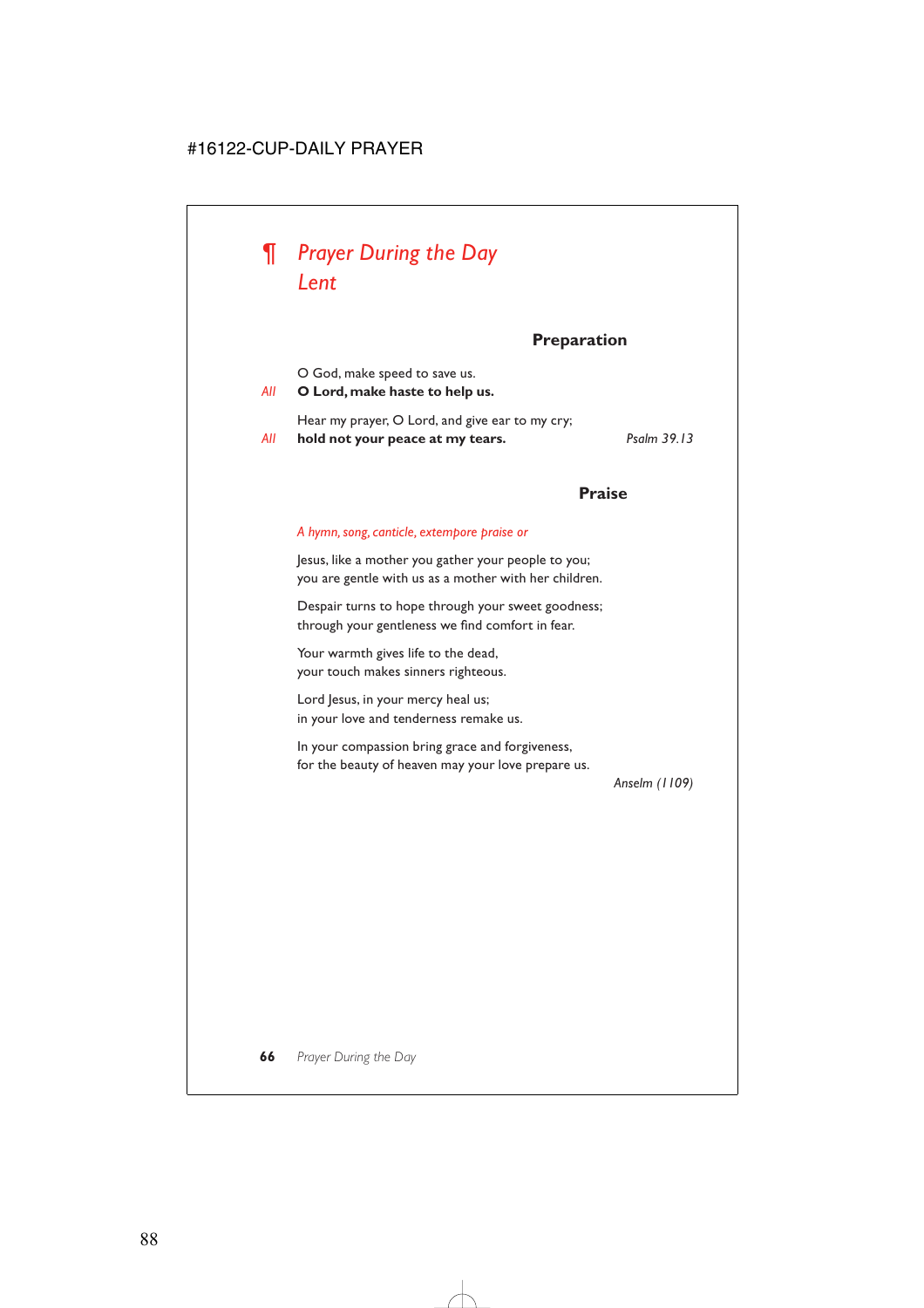## **The Word of God**

## *Psalmody*

| On Ash Wednesday and any day |                 | Psalm 51.1-10   |          |
|------------------------------|-----------------|-----------------|----------|
| (or)                         |                 |                 |          |
| <b>Sunday</b>                | Psalm 51.11-end | <b>Thursday</b> | Psalm 12 |
| <b>Monday</b>                | Psalm 3         | Friday          | Psalm 32 |
| <b>Tuesday</b>               | Psalm 6         | Saturday        | Psalm 61 |
| Wednesday                    | Psalm II        |                 |          |

*When Morning and Evening Prayer are also celebrated, one of the cycles on page 24 may be followed here.*

*Each psalm or group of psalms may end with* 

*All* **Glory to the Father and to the Son and to the Holy Spirit; as it was in the beginning is now and shall be for ever. Amen.**

## *Short readings*

#### *Sunday*

Do you not know that all of us who have been baptized into Christ Jesus were baptized into his death? Therefore we have been buried with him by baptism into death, so that, just as Christ was raised from the dead by the glory of the Father, so we too might walk in newness of life. For if we have been united with him in a death like his, we will certainly be united with him in a resurrection like his.

*Romans 6.3-5*

#### *Monday*

Yet even now, says the Lord, return to me with all your heart, with fasting, with weeping, and with mourning; rend your hearts and not your clothing. Return to the Lord, your God, for he is gracious and merciful, slow to anger, and abounding in steadfast love, and relents from punishing.Who knows whether he will not turn and relent, and leave a blessing behind him, a grain-offering and a drink-offering for the Lord, your God? *Joel 2.12-14*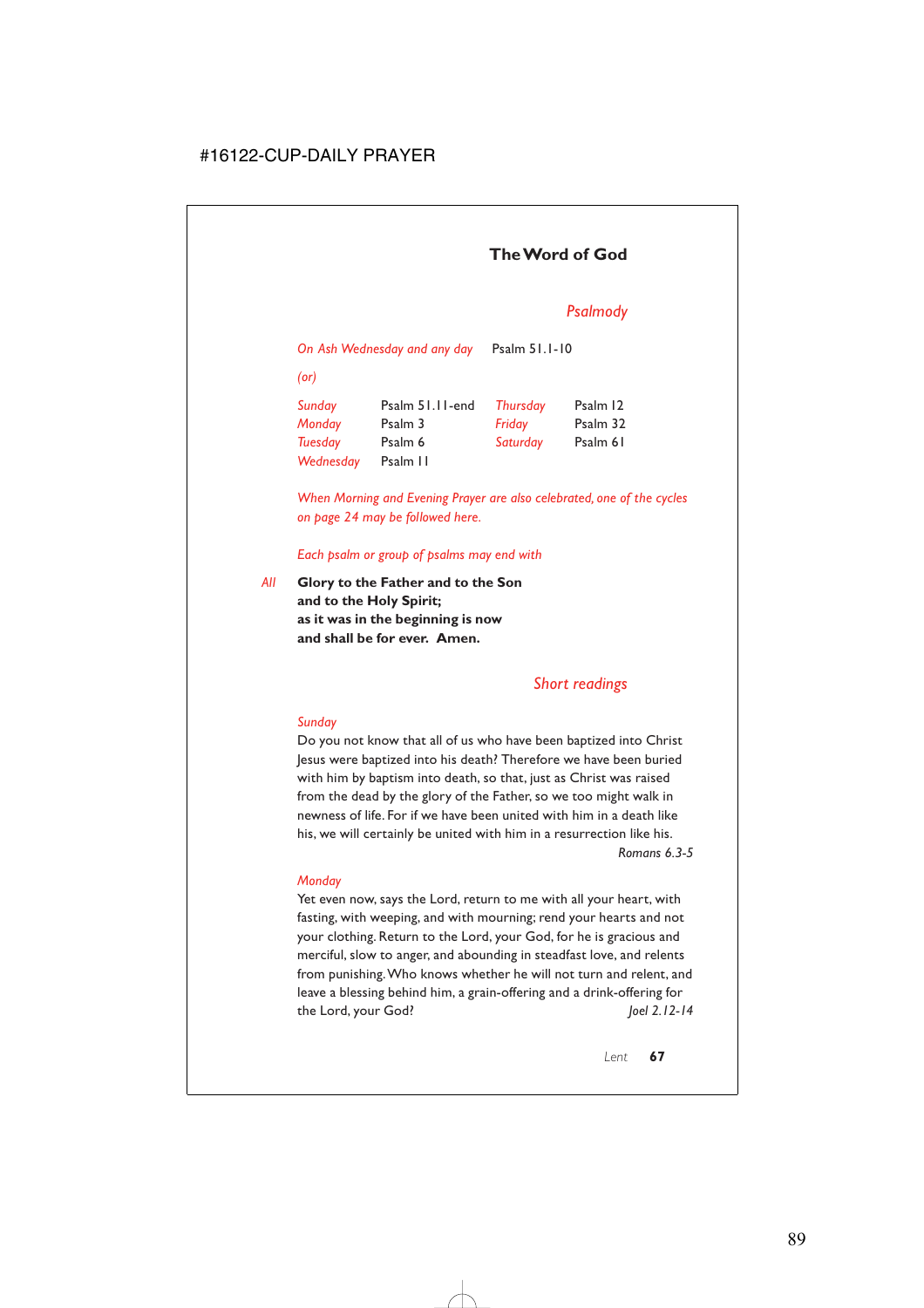#### *Tuesday*

Do you not know that in a race the runners all compete, but only one receives the prize? Run in such a way that you may win it. Athletes exercise self-control in all things; they do it to receive a perishable garland, but we an imperishable one. So I do not run aimlessly, nor do I box as though beating the air; but I punish my body and enslave it, so that after proclaiming to others I myself should not be disqualified. *I Corinthians 9.24-end*

#### *Wednesday*

I find it to be a law that when I want to do what is good, evil lies close at hand. For I delight in the law of God in my inmost self, but I see in my members another law at war with the law of my mind, making me captive to the law of sin that dwells in my members. Wretched man that I am! Who will rescue me from this body of death? Thanks be to God through Jesus Christ our Lord! *Romans 7.21-25a*

#### *Thursday*

Is not this the fast that I choose: to loose the bonds of injustice, to undo the thongs of the yoke, to let the oppressed go free, and to break every yoke? Is it not to share your bread with the hungry, and bring the homeless poor into your house; when you see the naked, to cover them, and not to hide yourself from your own kin? Then your light shall break forth like the dawn, and your healing shall spring up quickly; your vindicator shall go before you, the glory of the Lord shall be your rearguard. Then you shall call, and the Lord will answer; you shall cry for help, and he will say, Here I am.

*Isaiah 58.6-9a*

#### *Friday*

Jesus said to the disciples, 'Beware of practising your piety before others in order to be seen by them; for then you have no reward from your Father in heaven. So whenever you give alms, do not sound a trumpet before you, as the hypocrites do in the synagogues and in the streets, so that they may be praised by others. Truly I tell you, they have received their reward. But when you give alms, do not let your left hand know what your right hand is doing, so that your alms may be done in secret; and your Father who sees in secret will reward you.' *Matthew 6.1-4*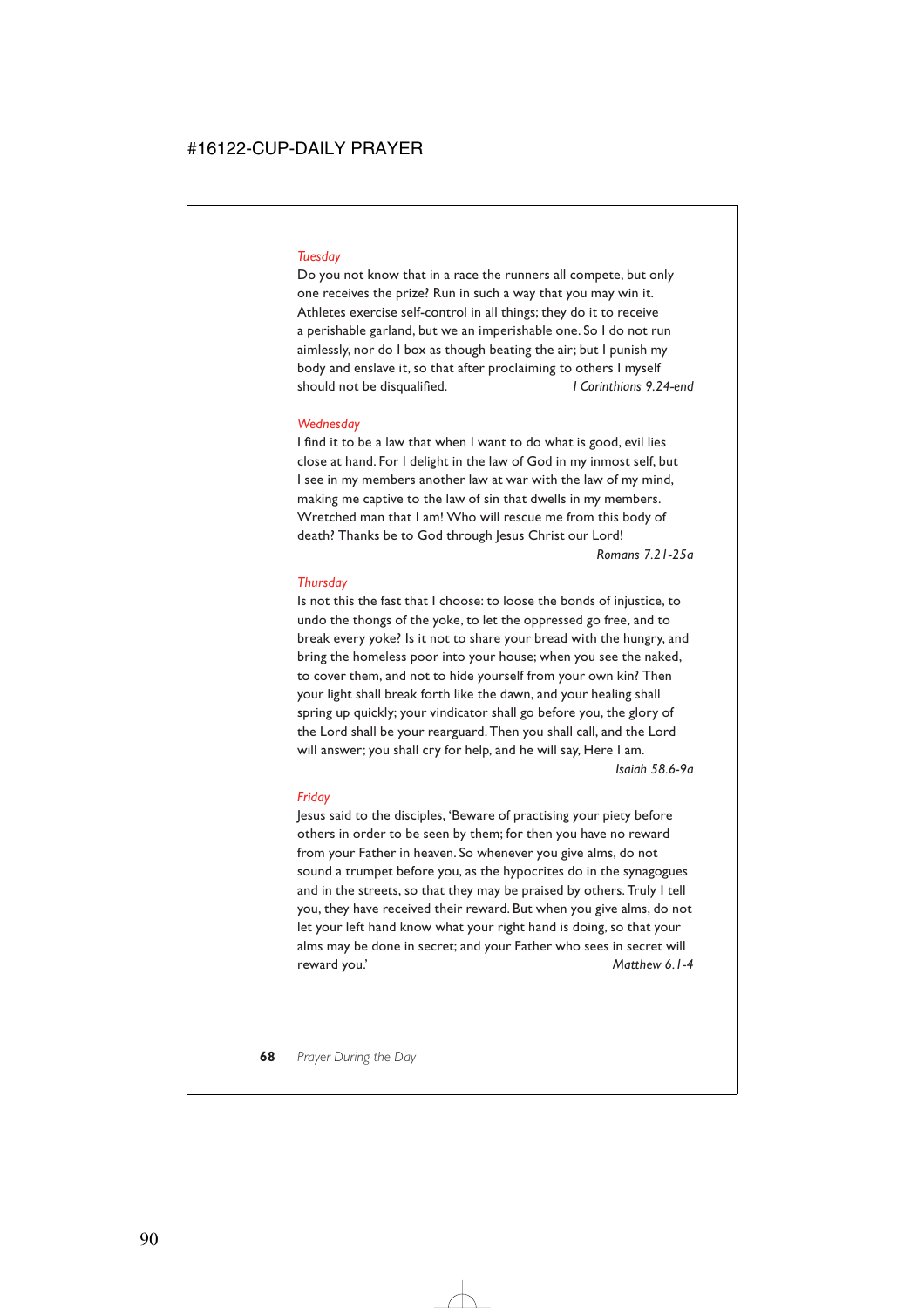#### *Saturday*

Jesus entered a certain village, where a woman named Martha welcomed him into her home. She had a sister named Mary, who sat at the Lord's feet and listened to what he was saying. But Martha was distracted by her many tasks; so she came to Jesus and asked, 'Lord, do you not care that my sister has left me to do all the work by myself? Tell her then to help me.' But the Lord answered her, 'Martha, Martha, you are worried and distracted by many things; there is need of only one thing. Mary has chosen the better part, which will not be taken away from her.' *Luke 10.38-end*

#### *Or, on any day in Lent*

Jesus said, 'There will be more joy in heaven over one sinner who repents than over ninety-nine righteous people who need no repentance.' *Luke 15.7* 

### **Response**

#### *Silence, study, song, or words from Scripture, such as*

Blessed are the merciful,

*All* **for they will receive mercy.** *Matthew 5.7*

## **Prayers**

#### *Prayers may include these concerns*

- ¶ *Those preparing for baptism and confirmation*
- ¶ *Those serving through leadership*
- ¶ *Those looking for forgiveness*
- ¶ *Those misled by the false gods of this present age*
- ¶ *All who are hungry*

*A form of prayer can be found on page 380.*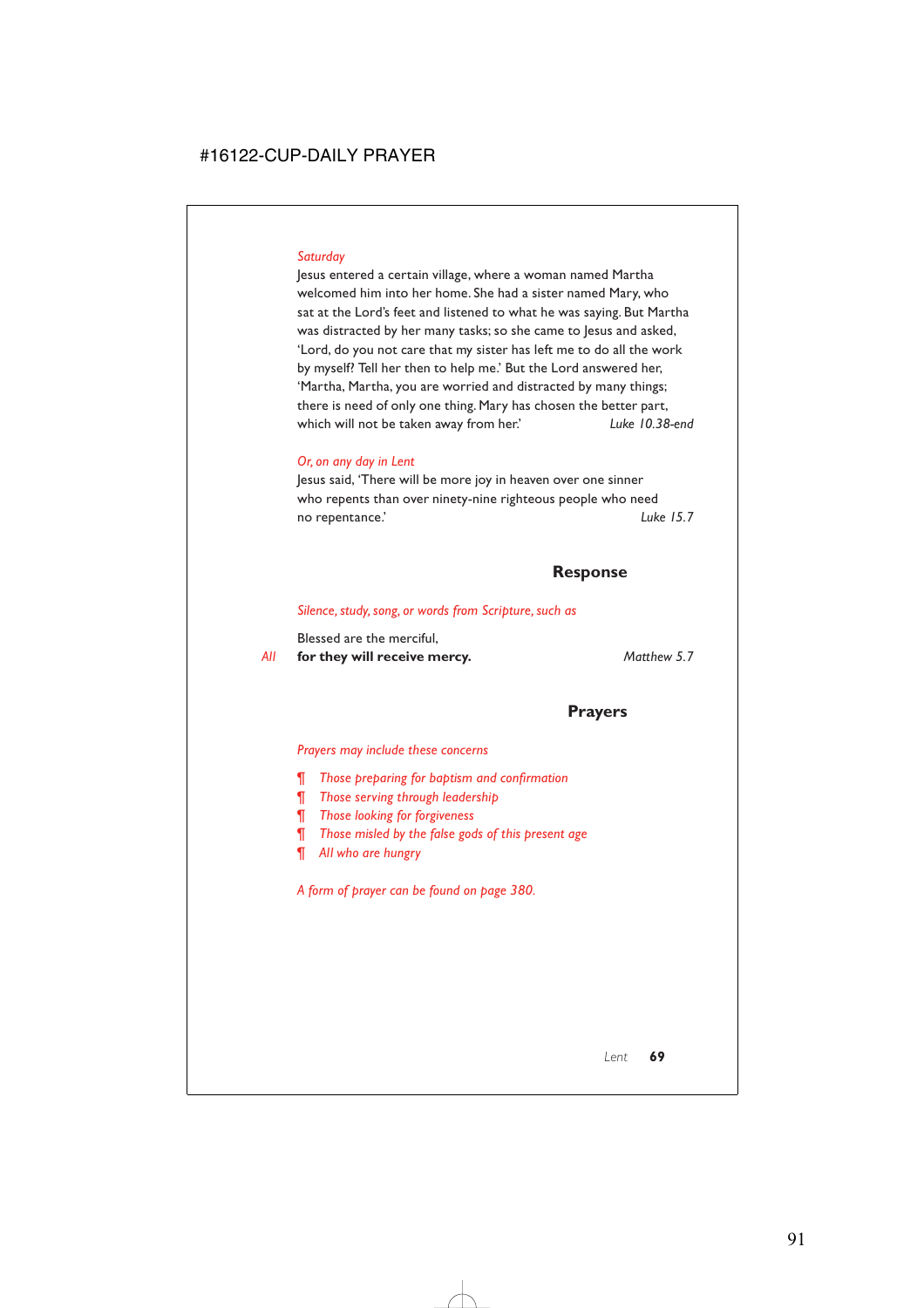### *The Collect of the day or the following prayer is said*

Teach us, good Lord, to serve you as you deserve; to give and not to count the cost; to fight and not to heed the wounds; to toil and not to seek for rest; to labour and not to seek for any reward, save that of knowing that we do your will.

*All* **Amen.** *Ignatius of Loyola (1556)*

*The Lord's Prayer is said.*

## **The Conclusion**

May God bless us and show us compassion and mercy.

*All* **Amen.**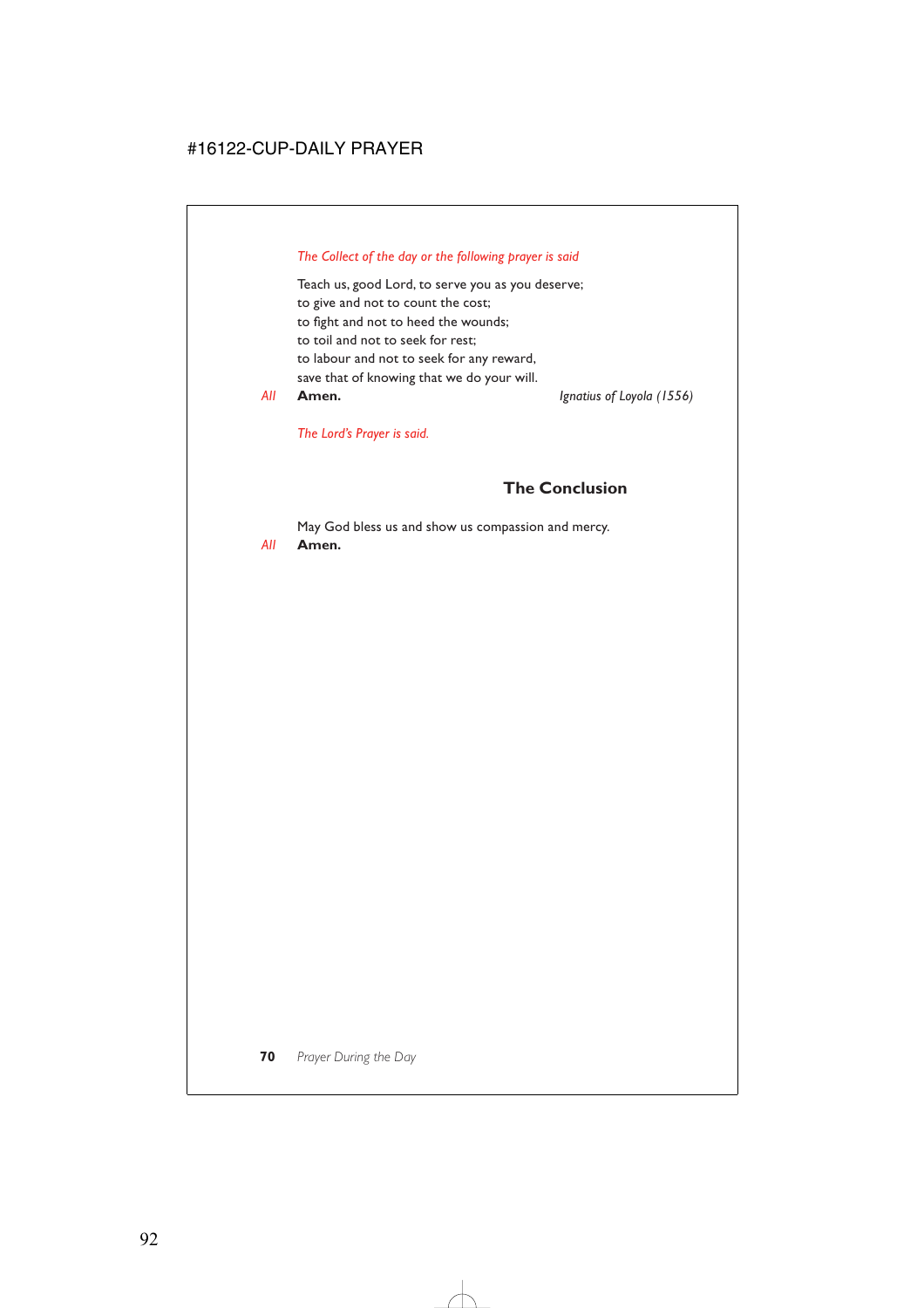## *¶ Prayer During the Day Passiontide*

## **Preparation**

O God, make speed to save us.

*All* **O Lord, make haste to help us.**

My trust is in you, O Lord.

*All* **I have said,'You are my God.'** *Psalm 31.14*

## **Praise**

#### *A hymn, song, canticle, extempore praise or*

We adore you, O Christ, and we bless you, because by your holy cross you have redeemed the world.

Holy God, holy and strong, holy and immortal, have mercy upon us.

We glory in your cross, O Lord, and praise and glorify your holy resurrection: for by virtue of the cross joy has come to the whole world. *from the Liturgy of Good Friday*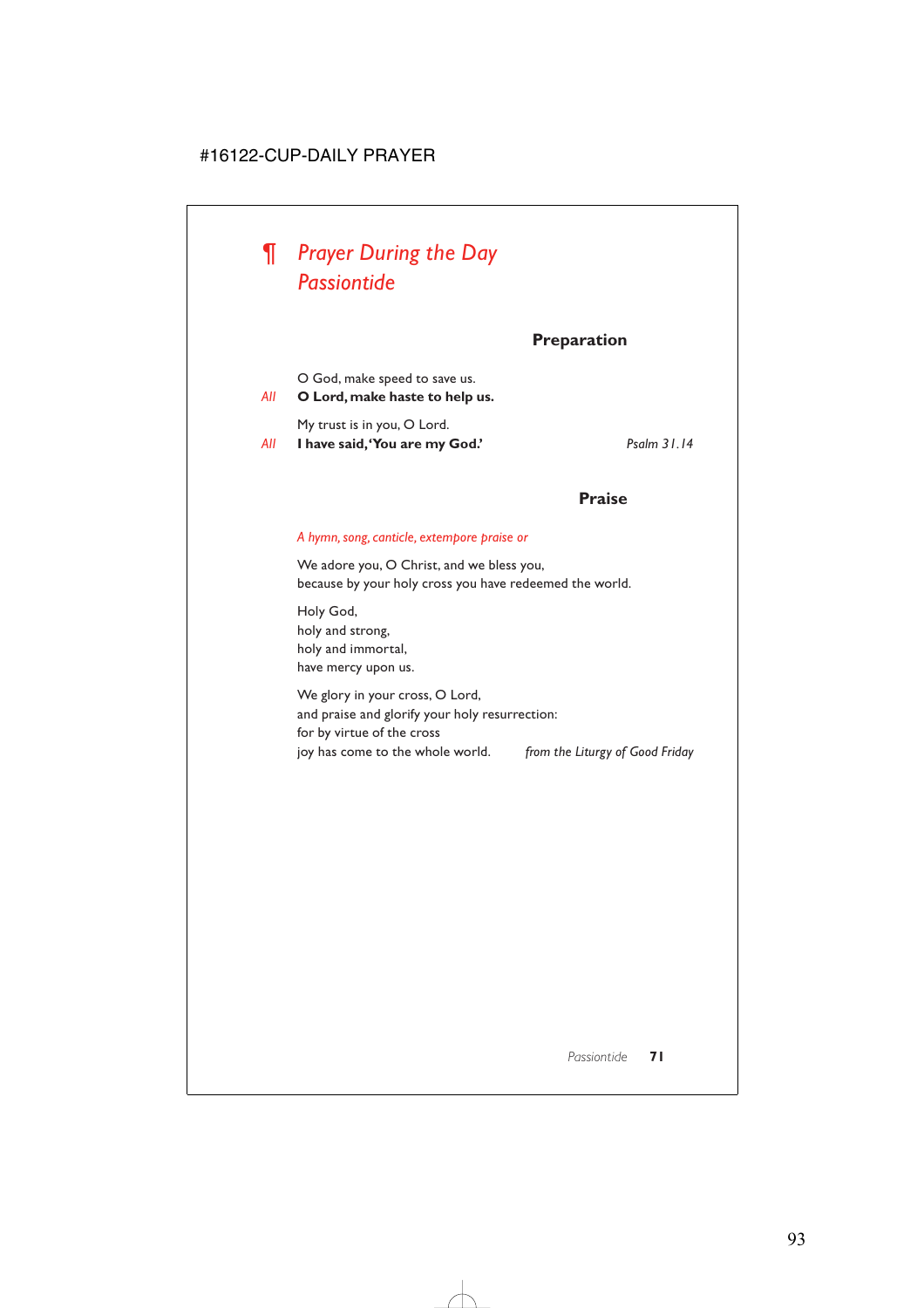## **The Word of God**

## *Psalmody*

| On Good Friday and any day |              | Psalm 22.1-11   |               |
|----------------------------|--------------|-----------------|---------------|
| (or)                       |              |                 |               |
| Sunday                     | Psalm 27.1-8 | <b>Thursday</b> | Psalm 23      |
| Monday                     | Psalm 43     | Friday          | Psalm 69.1-13 |
| <b>Tuesday</b>             | Psalm 142    | Saturday        | Psalm 130     |
| Wednesday                  | Psalm 143    |                 |               |

*When Morning and Evening Prayer are also celebrated, one of the cycles on page 24 may be followed here.*

*Each psalm or group of psalms may end with* 

*All* **Glory to the Father and to the Son and to the Holy Spirit; as it was in the beginning is now and shall be for ever. Amen.**

## *Short readings*

#### *Sunday*

It was fitting that God, for whom and through whom all things exist, in bringing many children to glory, should make the pioneer of their salvation perfect through sufferings. For the one who sanctifies and those who are sanctified all have one Father. For this reason Jesus is not ashamed to call them brothers and sisters, saying, 'I will proclaim your name to my brothers and sisters, in the midst of the congregation I will praise you.' *Hebrews 2.10-12*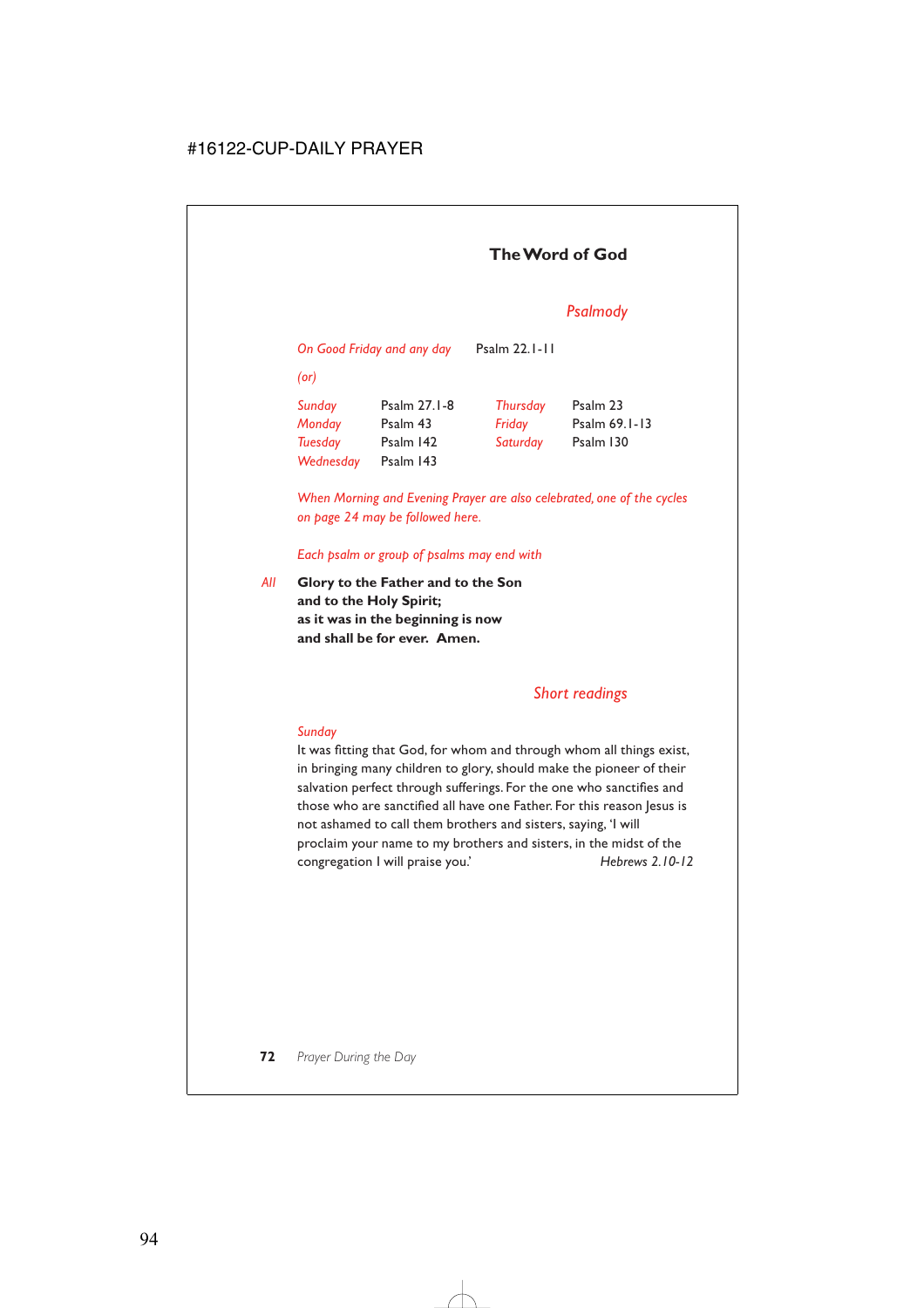#### *Monday*

Jesus began to teach his disciples that the Son of Man must undergo great suffering, and be rejected by the elders, the chief priests, and the scribes, and be killed, and after three days rise again. He said all this quite openly. And Peter took him aside and began to rebuke him. But turning and looking at his disciples, he rebuked Peter and said, 'Get behind me, Satan! For you are setting your mind not on divine things but on human things.' He called the crowd with his disciples, and said to them, 'If any want to become my followers, let them deny themselves and take up their cross and follow me. For those who want to save their life will lose it, and those who lose their life for my sake, and for the sake of the gospel, will save it.' *Mark 8.31-35*

#### *Tuesday*

Surely he has borne our infirmities and carried our diseases; yet we accounted him stricken, struck down by God, and afflicted. But he was wounded for our transgressions, crushed for our iniquities; upon him was the punishment that made us whole, and by his bruises we are healed. All we like sheep have gone astray; we have all turned to our own way, and the Lord has laid on him the iniquity of us all. *Isaiah 53.4-6*

#### *Wednesday*

The message about the cross is foolishness to those who are perishing, but to us who are being saved it is the power of God. For Jews demand signs and Greeks desire wisdom, but we proclaim Christ crucified, a stumbling-block to Jews and foolishness to Gentiles, but to those who are the called, both Jews and Greeks, Christ the power of God and the wisdom of God. For God's foolishness is wiser than human wisdom, and God's weakness is stronger than human strength. *I Corinthians 1.18,22-25*

#### *Thursday*

Christ himself bore our sins in his body on the cross, so that, free from sins, we might live for righteousness; by his wounds you have been healed. For you were going astray like sheep, but now you have returned to the shepherd and guardian of your souls.

*I Peter 2.24,25*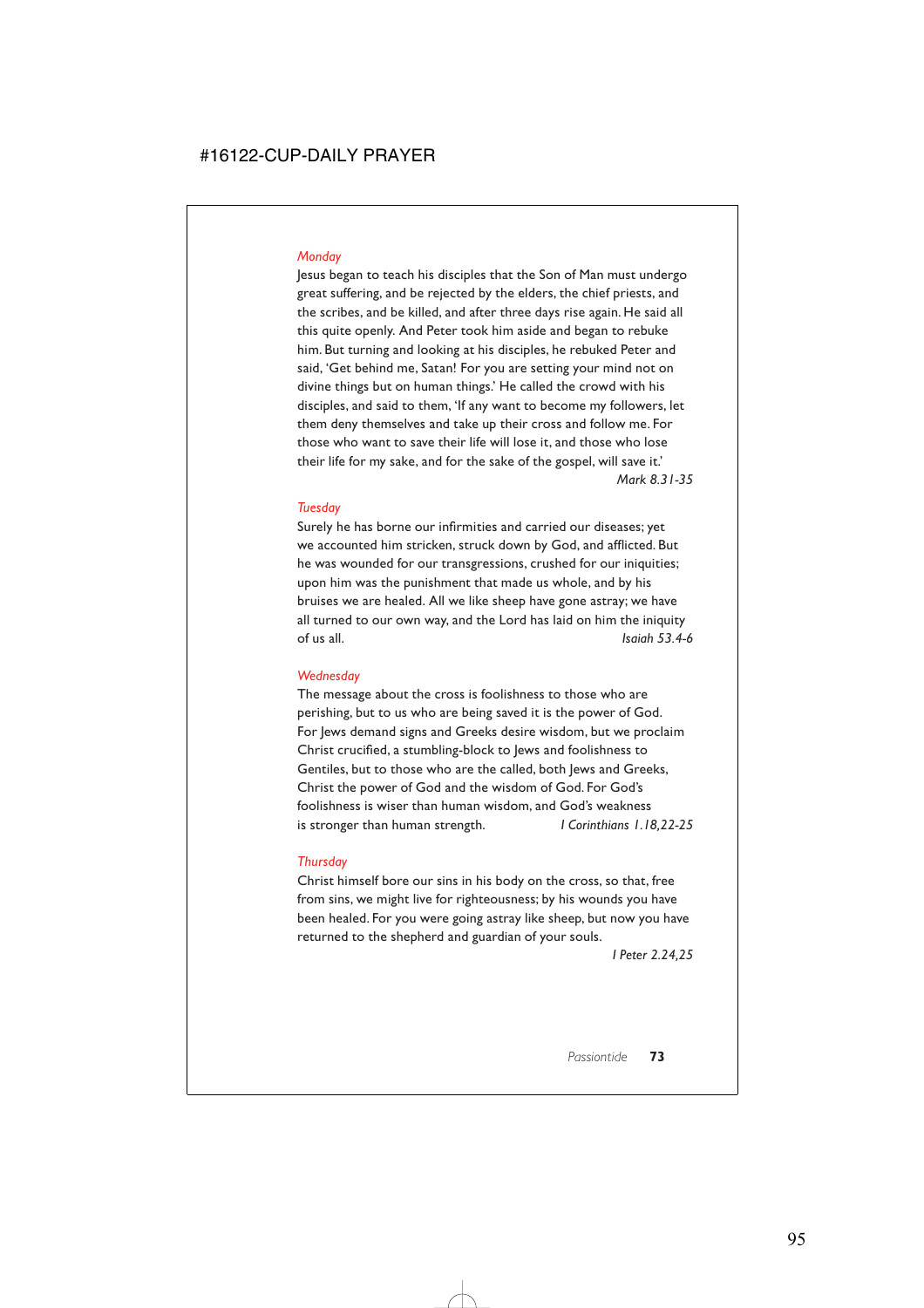### *Friday*

While we were still weak, at the right time Christ died for the ungodly. Indeed, rarely will anyone die for a righteous person – though perhaps for a good person someone might actually dare to die. But God proves his love for us in that while we still were sinners Christ died for us. *Romans 5.6-8*

#### *Saturday*

Jesus answered Andrew and Philip, 'The hour has come for the Son of Man to be glorified.Very truly, I tell you, unless a grain of wheat falls into the earth and dies, it remains just a single grain; but if it dies, it bears much fruit. Those who love their life lose it, and those who hate their life in this world will keep it for eternal life.Whoever serves me must follow me, and where I am, there will my servant be also.Whoever serves me, the Father will honour.' *John 12.23-26*

#### *Or, on any day in Passiontide*

I have been crucified with Christ; and it is no longer I who live, but it is Christ who lives in me. *Galatians 2.19b,20a*

## **Response**

#### *Silence, study, song, or words from Scripture, such as*

Blessed are those who are persecuted for righteousness' sake, *All* **for theirs is the kingdom of heaven.** *Matthew 5.10*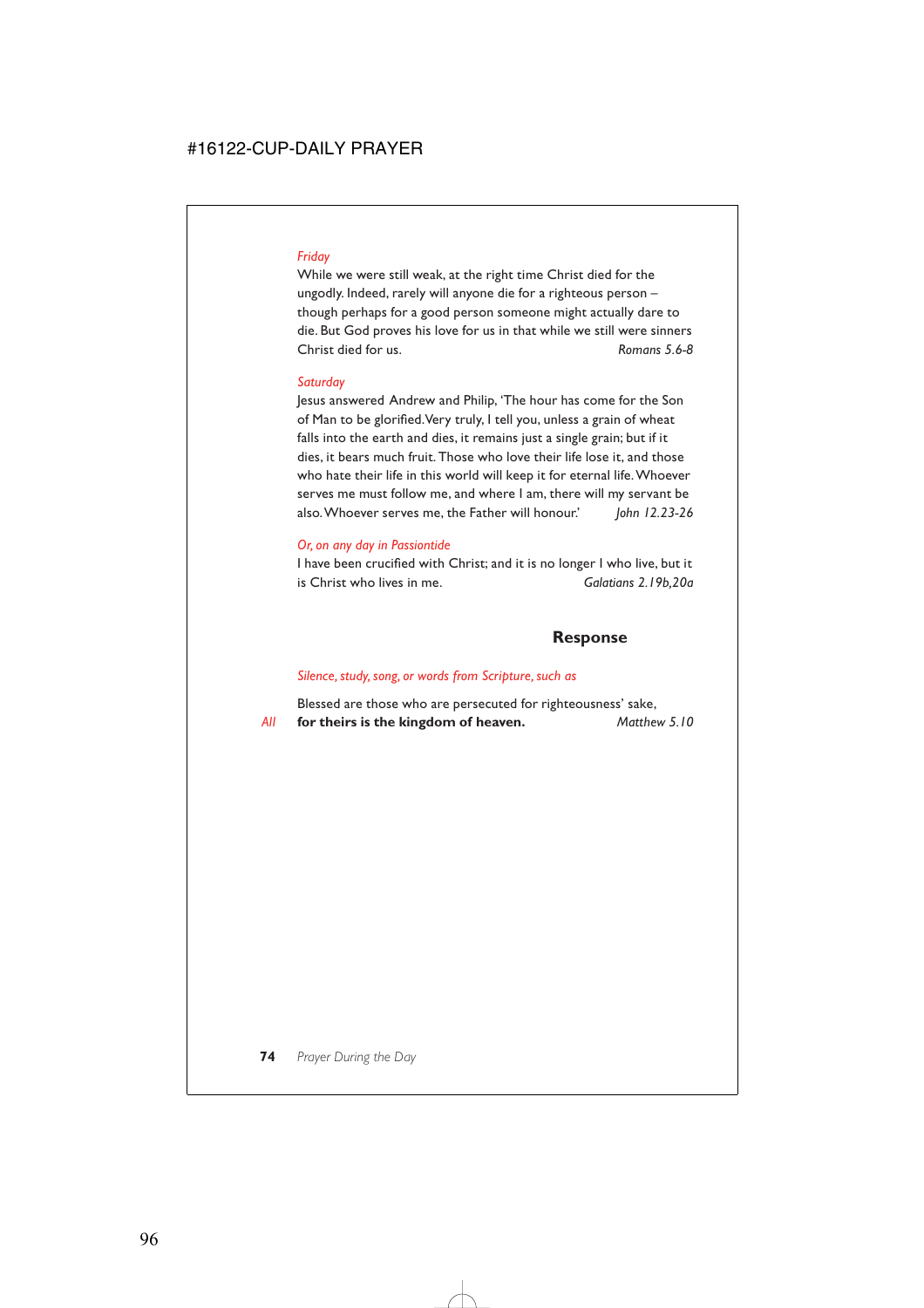## **Prayers**

#### *Prayers may include these concerns*

- ¶ *The persecuted Church*
- ¶ *The oppressed peoples of the world*
- ¶ *All who are lonely*
- ¶ *All who are near to death*
- ¶ *All who are facing loss*

#### *A form of prayer can be found on page 381.*

#### *The Collect of the day or the following prayer is said*

Soul of Christ, sanctify me, body of Christ, save me, blood of Christ, inebriate me, water from the side of Christ, wash me. Passion of Christ, strengthen me. O good Jesus, hear me: hide me within your wounds and never let me be separated from you. From the wicked enemy defend me, in the hour of my death, call me and bid me come to you, so that with your saints I may praise you for ever and ever.

*All* **Amen.** *Anima Christi (14th century)*

*The Lord's Prayer is said.*

## **The Conclusion**

May Christ our Saviour give us peace.

*All* **Amen.**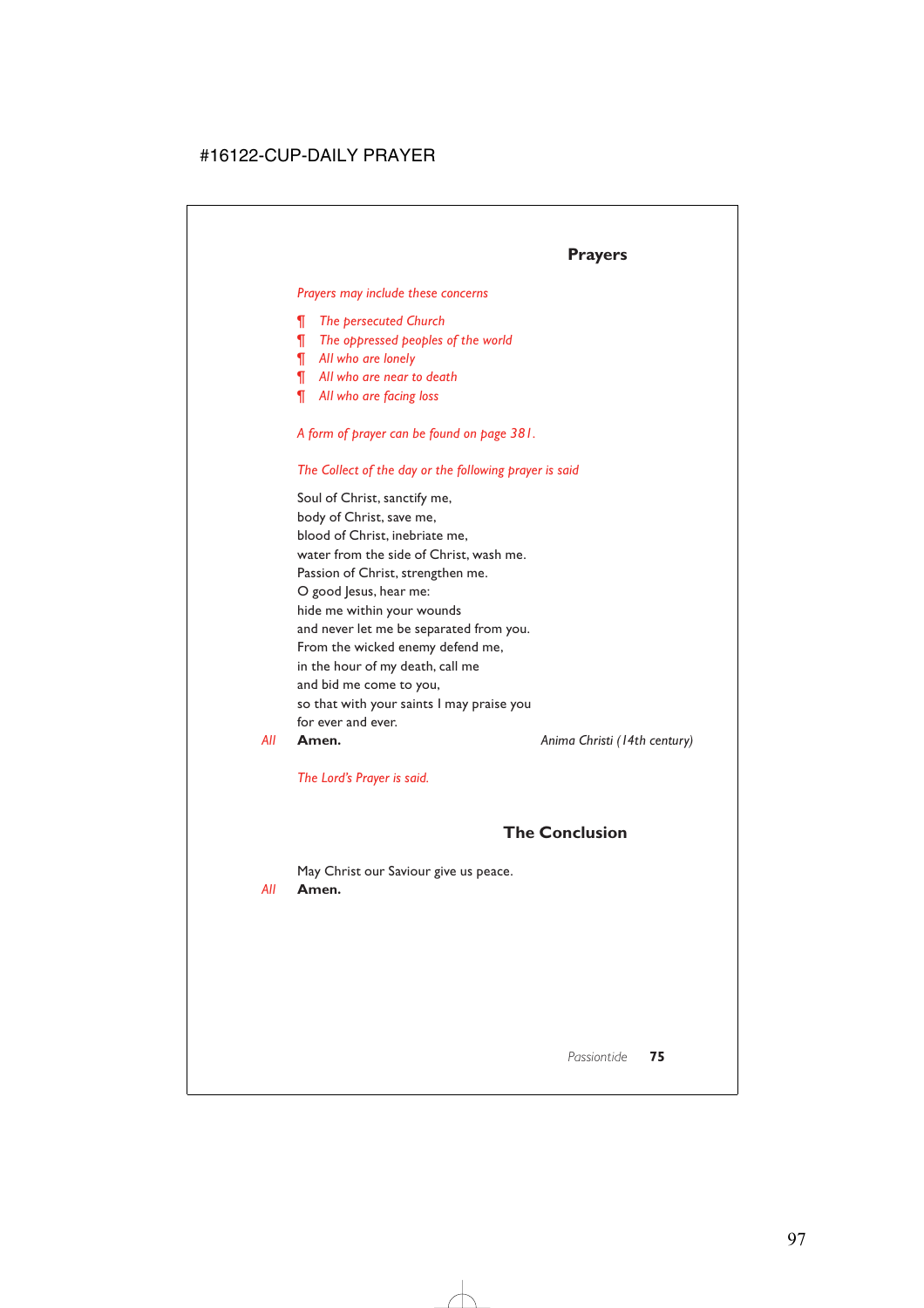## *¶ Prayer During the Day Easter Season*

## **Preparation**

O God, make speed to save us.

*All* **O Lord, make haste to help us.**

If I climb up to heaven, you are there;

*All* **if I make the grave my bed, you are there also.** *Psalm 139.7*

## **Praise**

#### *A hymn, song, canticle, extempore praise or*

Yesterday I was crucified with Christ; today I am glorified with him. Yesterday I was dead with Christ; today I am sharing in his resurrection. Yesterday I was buried with him; today I am waking with him from the sleep of death. *Gregory of Nazianzus (389)*

## **The Word of God**

## *Psalmody*

*On Easter Day and any day* Psalm 118.14-24

*(or)*

| Sunday         | Psalm 114      | <b>Thursday</b> | Psalm III     |
|----------------|----------------|-----------------|---------------|
| Monday         | Psalm 30       | Friday          | Psalm 145.1-8 |
| <b>Tuesday</b> | Psalm 66.1-11  | Saturday        | Psalm 146     |
| Wednesday      | Psalm 106.1-12 |                 |               |

*When Morning and Evening Prayer are also celebrated, one of the cycles on page 24 may be followed here.*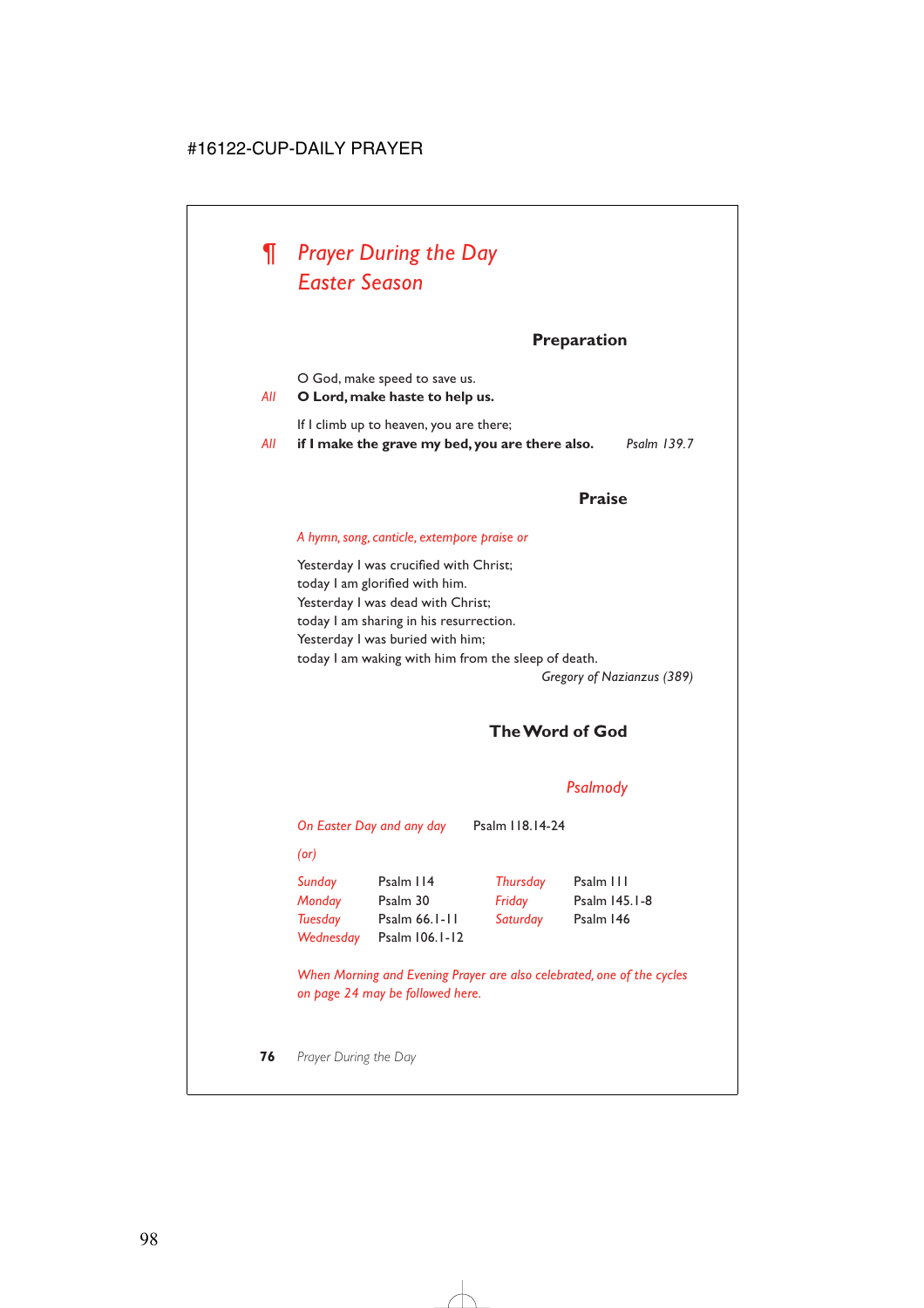#### *Each psalm or group of psalms may end with*

*All* **Glory to the Father and to the Son and to the Holy Spirit; as it was in the beginning is now and shall be for ever. Amen.**

### *Short readings*

#### *Sunday*

Blessed be the God and Father of our Lord Jesus Christ! By his great mercy he has given us a new birth into a living hope through the resurrection of Jesus Christ from the dead, and into an inheritance that is imperishable, undefiled, and unfading, kept in heaven for you, who are being protected by the power of God through faith for a salvation ready to be revealed in the last time. *I Peter 1.3-5*

#### *Monday*

Sing aloud, O daughter Zion; shout, O Israel! Rejoice and exult with all your heart, O daughter Jerusalem! The Lord has taken away the judgements against you, he has turned away your enemies. The king of Israel, the Lord, is in your midst; you shall fear disaster no more. On that day it shall be said to Jerusalem: Do not fear, O Zion; do not let your hands grow weak. The Lord, your God, is in your midst, a warrior who gives victory; he will rejoice over you with gladness, he will renew you in his love; he will exult over you with loud singing as on a day of festival. I will remove disaster from you, so that you will not bear reproach for it. *Zephaniah 3.14-18* 

#### *Tuesday*

So it is with the resurrection of the dead.What is sown is perishable, what is raised is imperishable. It is sown in dishonour, it is raised in glory. It is sown in weakness, it is raised in power. It is sown a physical body, it is raised a spiritual body. The first man was from the earth, a man of dust; the second man is from heaven. As was the man of dust, so are those who are of the dust; and, as is the man of heaven, so are those who are of heaven. Just as we have borne the image of the man of dust, we will also bear the image of the man of heaven. *I Corinthians 15.42-44a,47-49*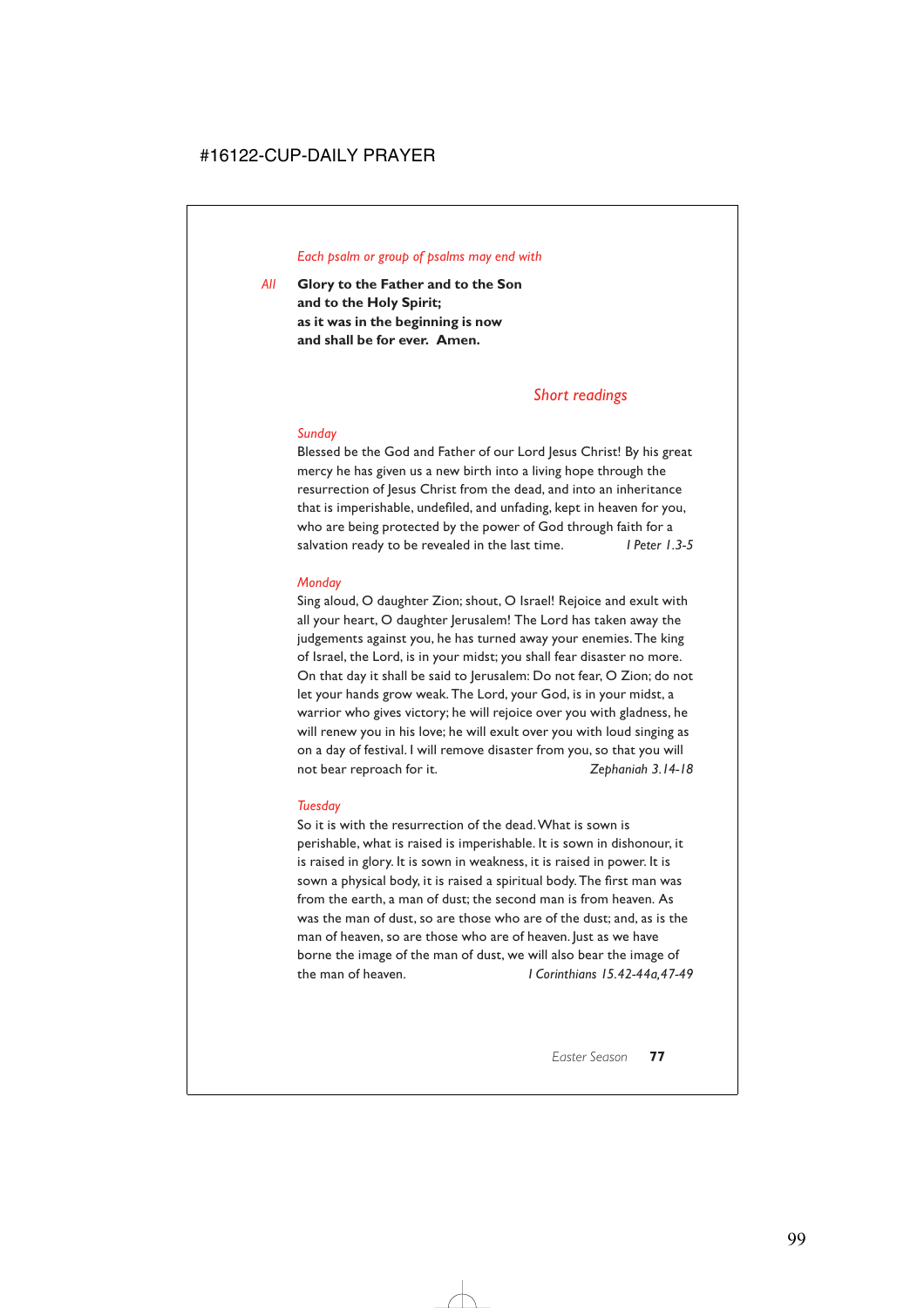#### *Wednesday*

If you have been raised with Christ, seek the things that are above, where Christ is, seated at the right hand of God. Set your minds on things that are above, not on things that are on earth, for you have died, and your life is hidden with Christ in God.When Christ who is your life is revealed, then you also will be revealed with him in glory. *Colossians 3.1-4*

#### *Thursday*

As the two disciples came near the village to which they were going, Jesus walked ahead as if he were going on. But they urged him strongly, saying, 'Stay with us, because it is almost evening and the day is now nearly over.' So he went in to stay with them. When he was at the table with them, he took bread, blessed and broke it, and gave it to them. Then their eyes were opened, and they recognized him; and he vanished from their sight. They said to each other, 'Were not our hearts burning within us while he was talking to us on the road, while he was opening the scriptures to us?'

*Luke 24.28-32*

#### *Friday*

Job said, 'O that my words were written down! O that they were inscribed in a book! O that with an iron pen and with lead they were engraved on a rock for ever! For I know that my Redeemer lives, and that at the last he will stand upon the earth; and after my skin has been thus destroyed, then in my flesh I shall see God, whom I shall see on my side, and my eyes shall behold, and not another.' *Job 19.23-27a*

#### *Saturday*

I turned to see whose voice it was that spoke to me, and on turning I saw seven golden lampstands, and in the midst of the lampstands I saw one like the Son of Man, clothed with a long robe and with a golden sash across his chest.When I saw him, I fell at his feet as though dead. But he placed his right hand on me, saying, 'Do not be afraid; I am the first and the last, and the living one. I was dead, and see, I am alive for ever and ever; and I have the keys of Death and of Hades.' *Revelation 1.12,13,17,18*

#### *Or, on any day in Easter*

Jesus said, 'This is the will of him who sent me, that I should lose nothing of all that he has given me, but raise it up on the last day.'

*John 6.39*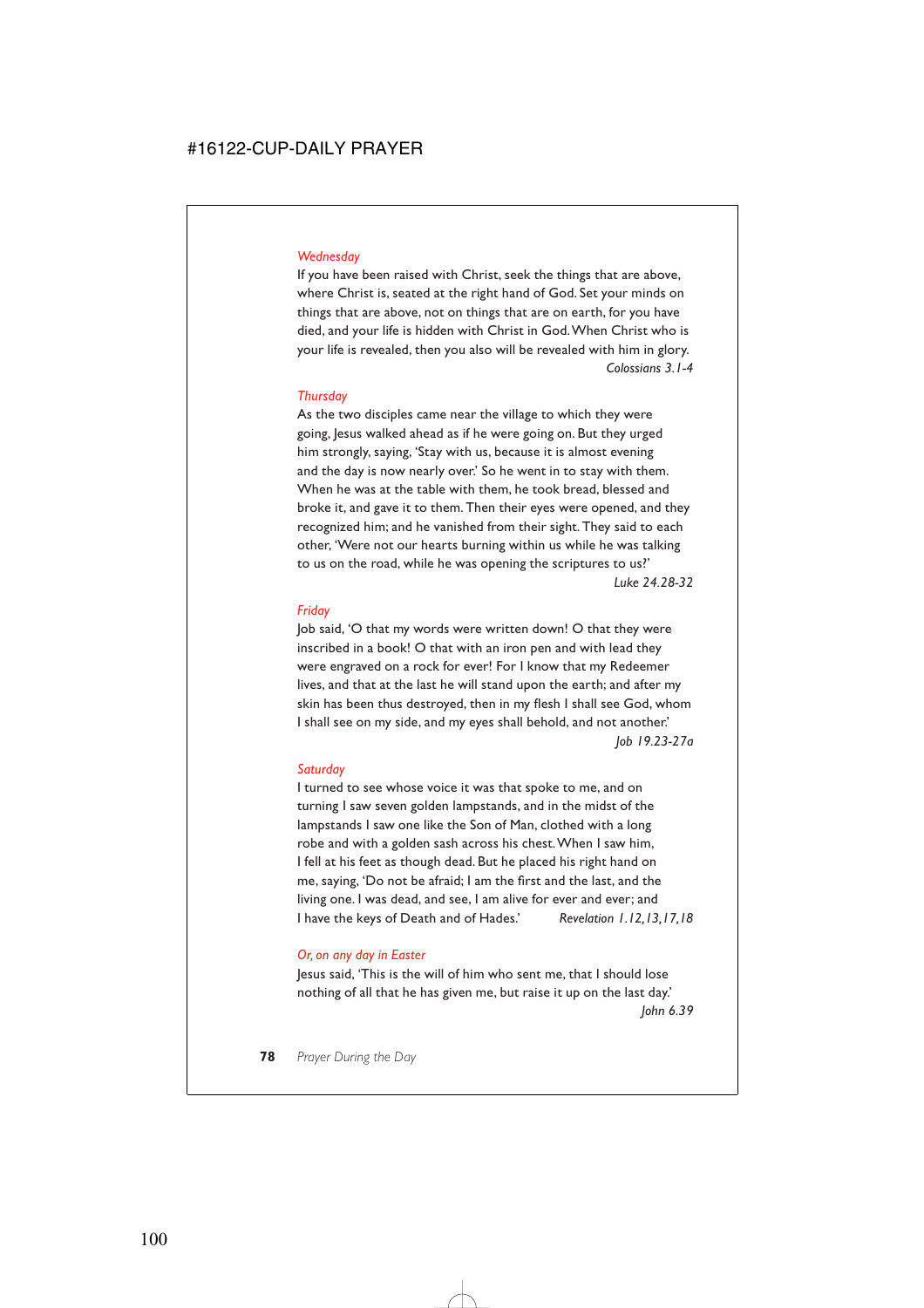## **Response**

#### *Silence, study, song, or words from Scripture, such as*

Blessed are the peacemakers,

*All* **for they will be called children of God.** *Matthew 5.9*

### **Prayers**

#### *Prayers may include these concerns:*

- ¶ *The people of God, that they may proclaim the risen Lord*
- ¶ *God's creation, that the peoples of the earth may meet their responsibility to care*
- ¶ *Those in despair and darkness, that they may find the hope and light of Christ*
- ¶ *Those in fear of death, that they may find faith through the resurrection*
- ¶ *Prisoners and captives*

#### *A form of prayer can be found on page 382.*

#### *The Collect of the day or the following prayer is said*

Christ yesterday and today, the beginning and the end, Alpha and Omega, all time belongs to you, and all ages; to you be glory and power through every age and for ever.

*All* **Amen** *from the Easter Vigil*

*The Lord's Prayer is said.*

## **The Conclusion**

May the risen Christ give us his peace.

#### *All* **Alleluia. Amen.**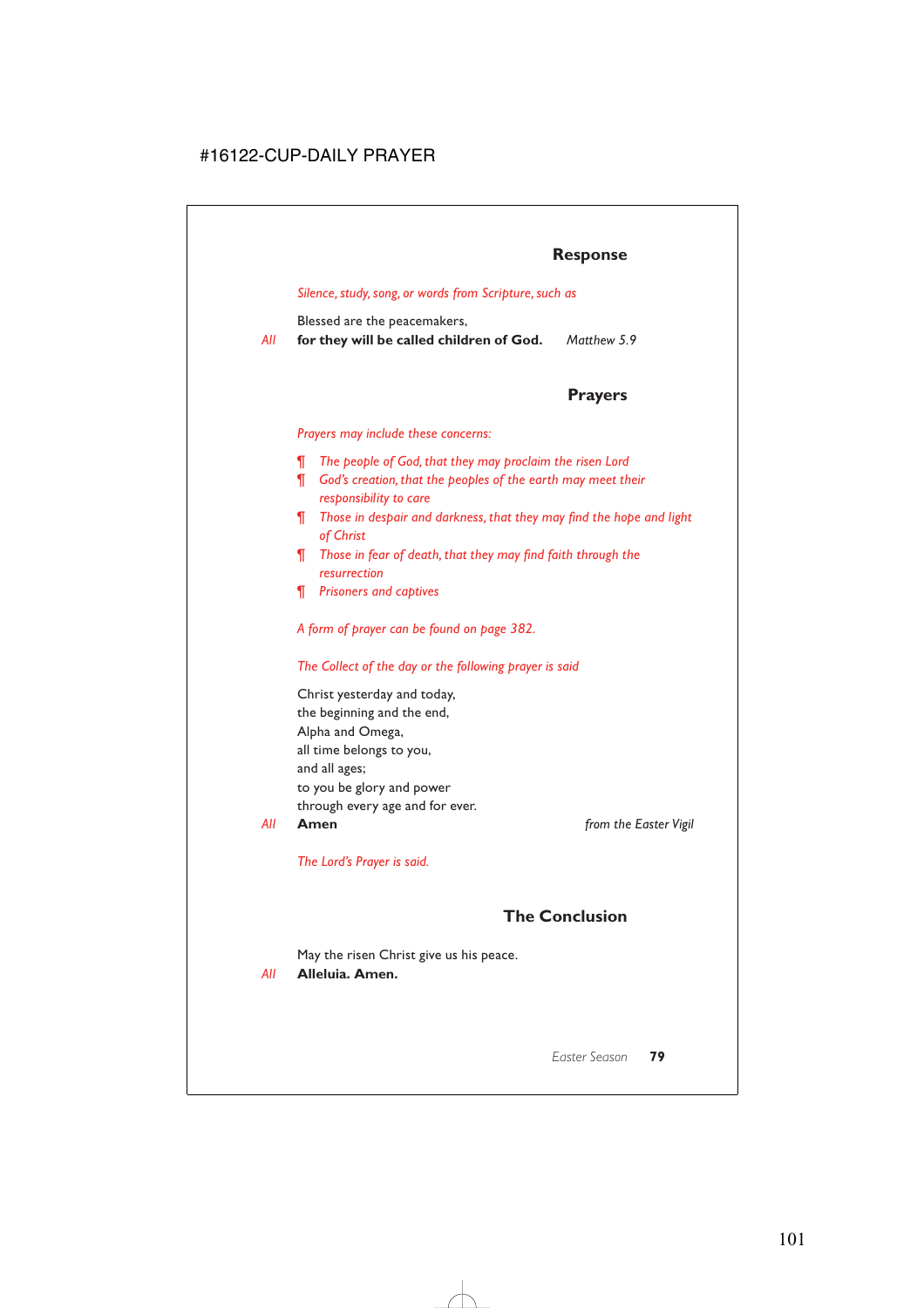*¶ Prayer During the Day from Ascension Day until the Day of Pentecost*

**Preparation**

O God, make speed to save us. *All* **O Lord, make haste to help us.**

Gladden the soul of your servant,

*All* **for to you, O Lord, I lift up my soul.** *Psalm 86.4*

## **Praise**

#### *A hymn, song, canticle, extempore praise or*

Blessed are you, the God of our ancestors, worthy to be praised and exalted for ever.

Blessed is your holy and glorious name, worthy to be praised and exalted for ever.

Blessed are you, in your holy and glorious temple, worthy to be praised and exalted for ever.

Blessed are you who look into the depths, worthy to be praised and exalted for ever.

Blessed are you, enthroned on the cherubim, worthy to be praised and exalted for ever.

Blessed are you on the throne of your kingdom, worthy to be praised and exalted for ever.

Blessed are you in the heights of heaven, worthy to be praised and exalted for ever.

*The Song of the Three 29-34*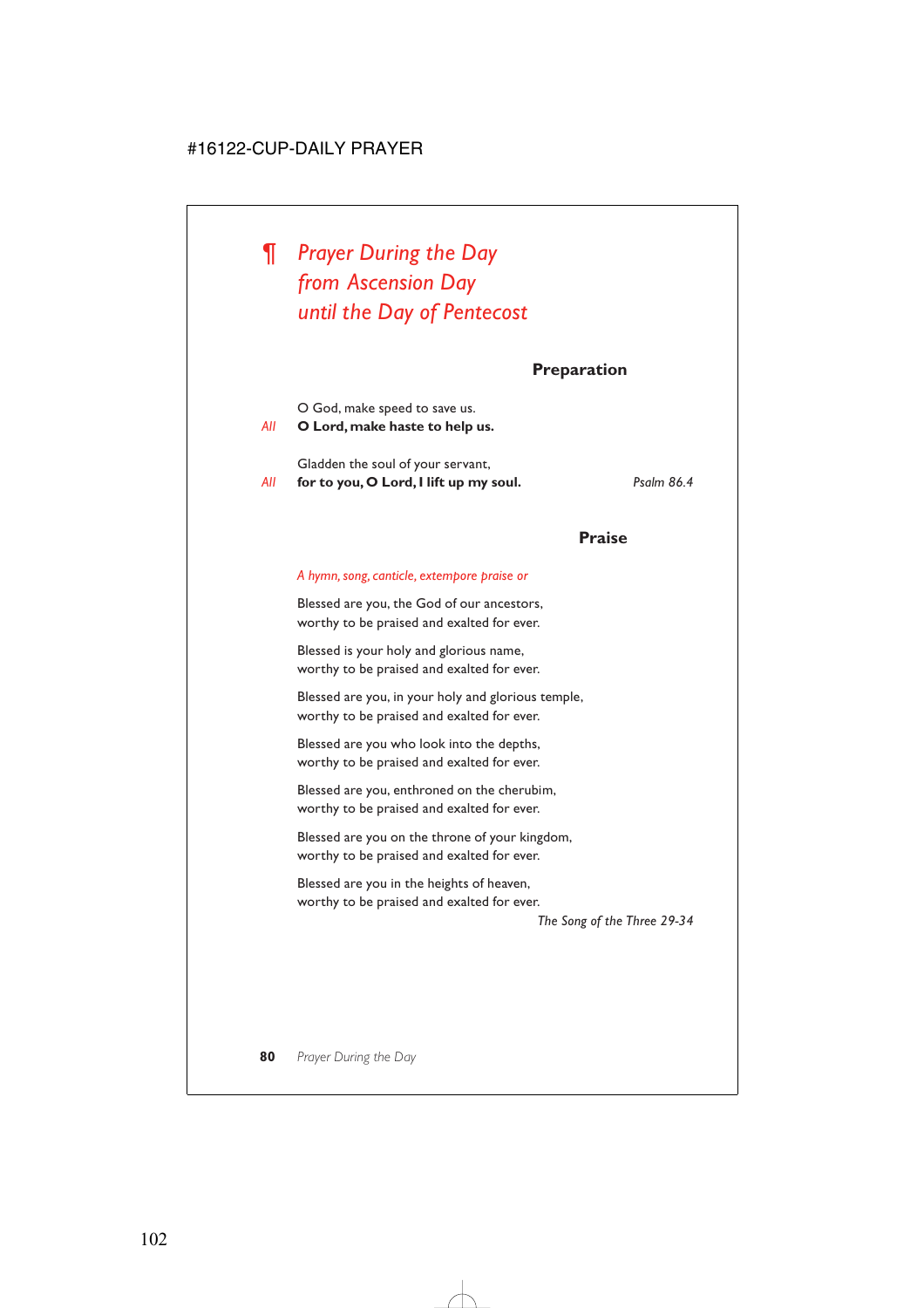## **The Word of God**

### *Psalmody*

*On Ascension Day and on any day* Psalm 47

*(or)*

*Sunday* Psalm 104.26-32 *Thursday* Psalm 84 *Monday* Psalm 21.1-7 *Friday* Psalm 93 *Tuesday* Psalm 29 *Saturday* Psalm 98 *Wednesday* Psalm 46

*When Morning and Evening Prayer are also celebrated, one of the cycles on page 24 may be followed here.*

*Each psalm or group of psalms may end with* 

*All* **Glory to the Father and to the Son and to the Holy Spirit; as it was in the beginning is now and shall be for ever. Amen.**

## *Short readings*

#### *Ascension Day or on any day after Ascension*

Christ did not enter a sanctuary made by human hands, a mere copy of the true one, but he entered into heaven itself, now to appear in the presence of God on our behalf. *Hebrews 9.24*

#### *Friday after Ascension*

As it is, we do not yet see everything in subjection to human beings, but we do see Jesus, who for a little while was made lower than the angels, now crowned with glory and honour because of the suffering of death, so that by the grace of God he might taste death for everyone. It was fitting that God, for whom and through whom all things exist, in bringing many children to glory, should make the pioneer of their salvation perfect through sufferings.

*Hebrews 2.8b-10*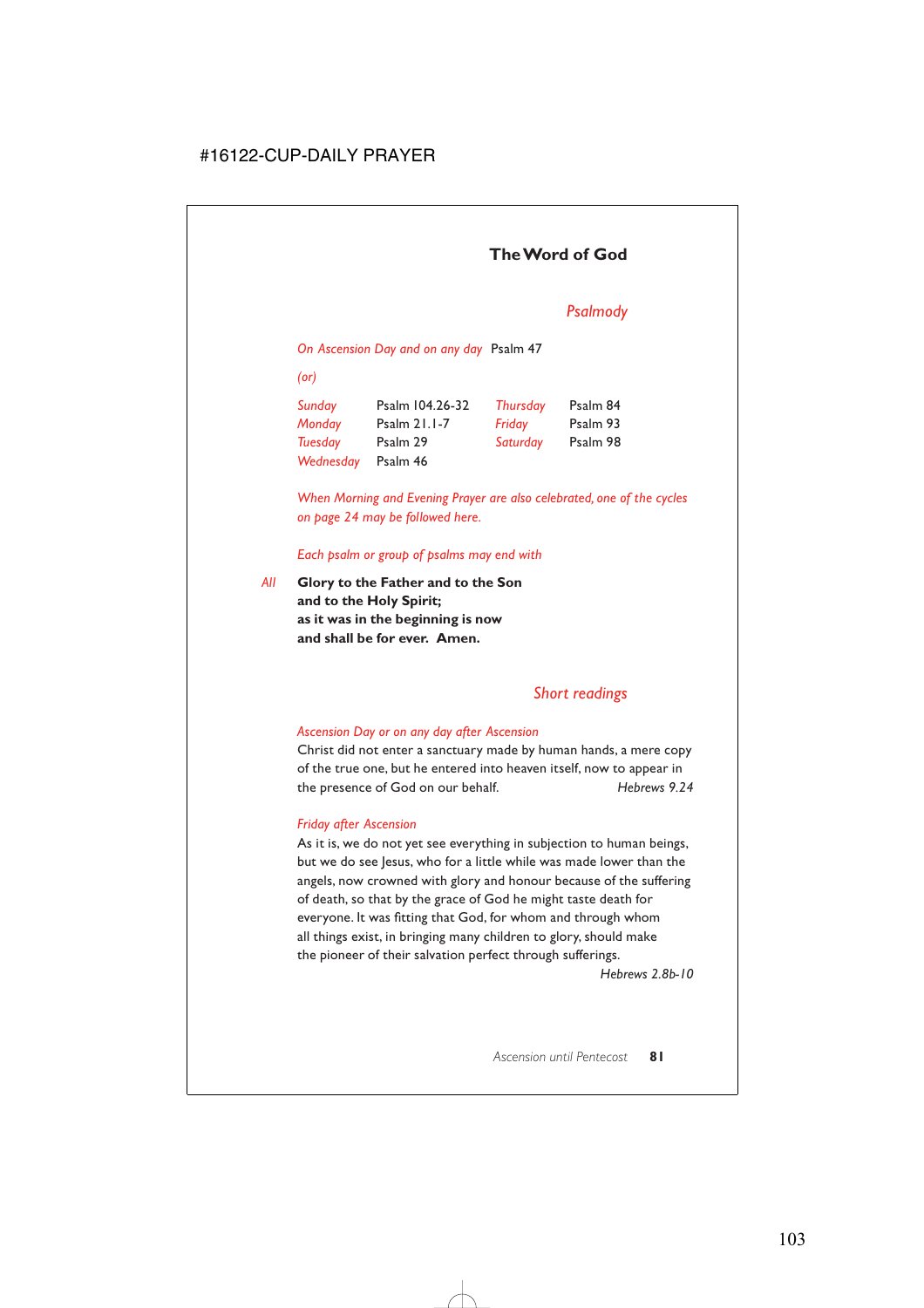#### *Saturday after Ascension*

I am convinced that neither death, nor life, nor angels, nor rulers, nor things present, nor things to come, nor powers, nor height, nor depth, nor anything else in all creation, will be able to separate us from the love of God in Christ Jesus our Lord. *Romans 8.38,39* 

#### *Sunday after Ascension*

On the last day of the festival, the great day, while Jesus was standing there, he cried out, 'Let anyone who is thirsty come to me, and let the one who believes in me drink. As the scripture has said,"Out of the believer's heart shall flow rivers of living water." ' Now he said this about the Spirit, which believers in him were to receive.

*John 7.37-39a*

#### *Monday*

Have you not known? Have you not heard? The Lord is the everlasting God, the Creator of the ends of the earth. He does not faint or grow weary; his understanding is unsearchable. He gives power to the faint, and strengthens the powerless. Even youths will faint and be weary, and the young will fall exhausted; but those who wait for the Lord shall renew their strength, they shall mount up with wings like eagles, they shall run and not be weary, they shall walk and not faint. *Isaiah 40.28-end*

#### *Tuesday*

Now there are varieties of gifts, but the same Spirit; and there are varieties of services, but the same Lord; and there are varieties of activities, but it is the same God who activates all of them in everyone. To each is given the manifestation of the Spirit for the common good. *I Corinthians 12.4-7* 

#### *Wednesday*

I will pour out my spirit on all flesh; your sons and your daughters shall prophesy, your old men shall dream dreams, and your young men shall see visions. Even on the male and female slaves, in those days, I will pour out my spirit. *Joel 2.28,29*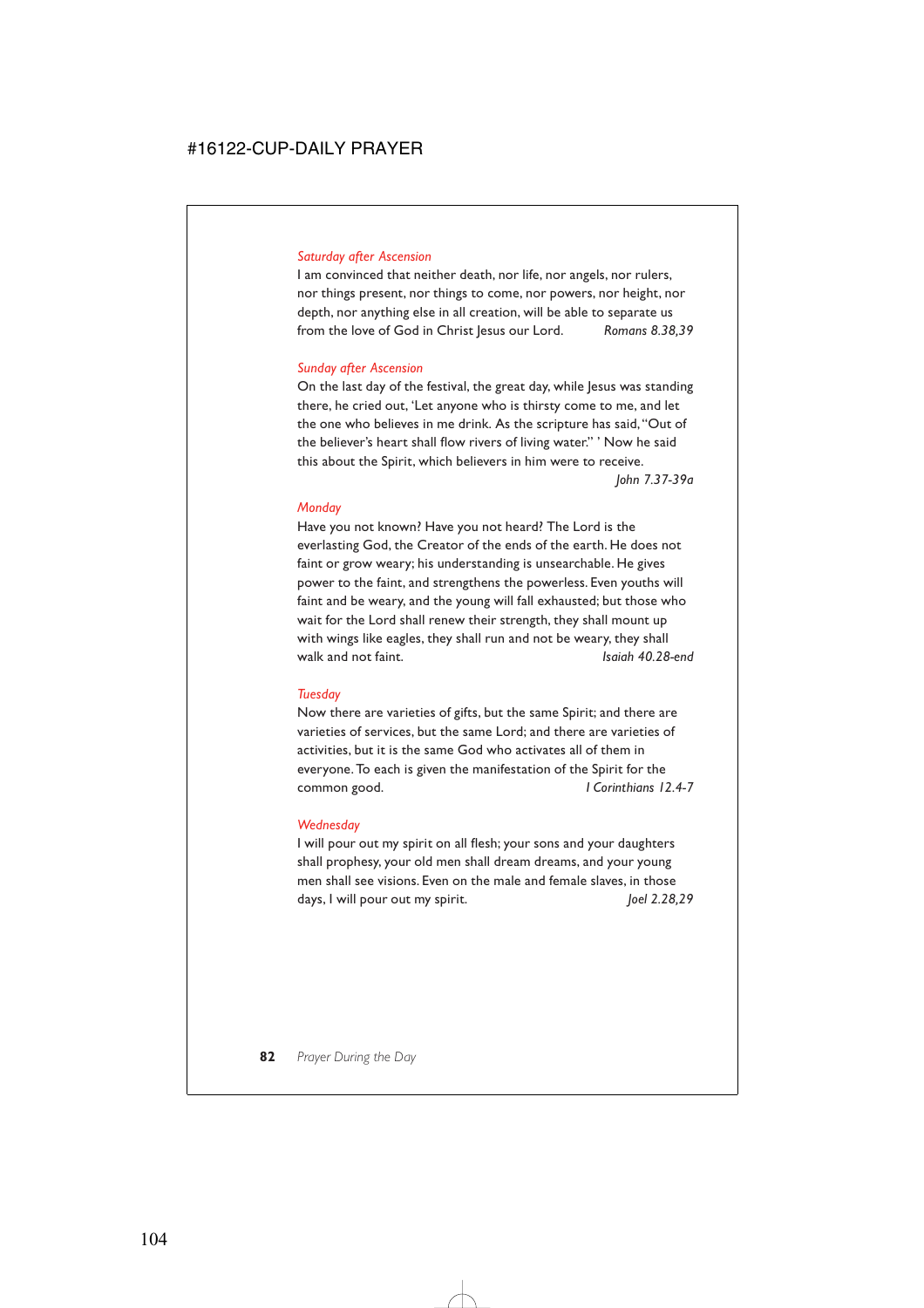#### *Thursday*

Jesus said, 'Ask, and it will be given to you; search, and you will find; knock, and the door will be opened for you. For everyone who asks receives, and everyone who searches finds, and for everyone who knocks, the door will be opened. Is there anyone among you who, if your child asks for a fish, will give a snake instead of a fish? Or if the child asks for an egg, will give a scorpion? If you then, who are evil, know how to give good gifts to your children, how much more will the heavenly Father give the Holy Spirit to those who ask him!' *Luke 11.9-13* 

#### *Friday*

In Christ every one of God's promises is a 'Yes'. For this reason it is through him that we say the 'Amen', to the glory of God. But it is God who establishes us with you in Christ and has anointed us, by putting his seal on us and giving us his Spirit in our hearts as a first instalment. *2 Corinthians 1.20-22*

#### *Saturday*

The Lord is the Spirit, and where the Spirit of the Lord is, there is freedom. And all of us, with unveiled faces, seeing the glory of the Lord as though reflected in a mirror, are being transformed into the same image from one degree of glory to another; for this comes from the Lord, the Spirit. *2 Corinthians 3.17,18*

#### *The Day of Pentecost*

Jesus said, 'Peace be with you. As the Father has sent me, so I send you.' When he had said this, he breathed on them and said to them, 'Receive the Holy Spirit.' *John 20.21,22*

## **Response**

#### *Silence, study, song, or words from Scripture, such as*

Blessed are those who mourn,

*All* **for they will be comforted.** *Matthew 5.4*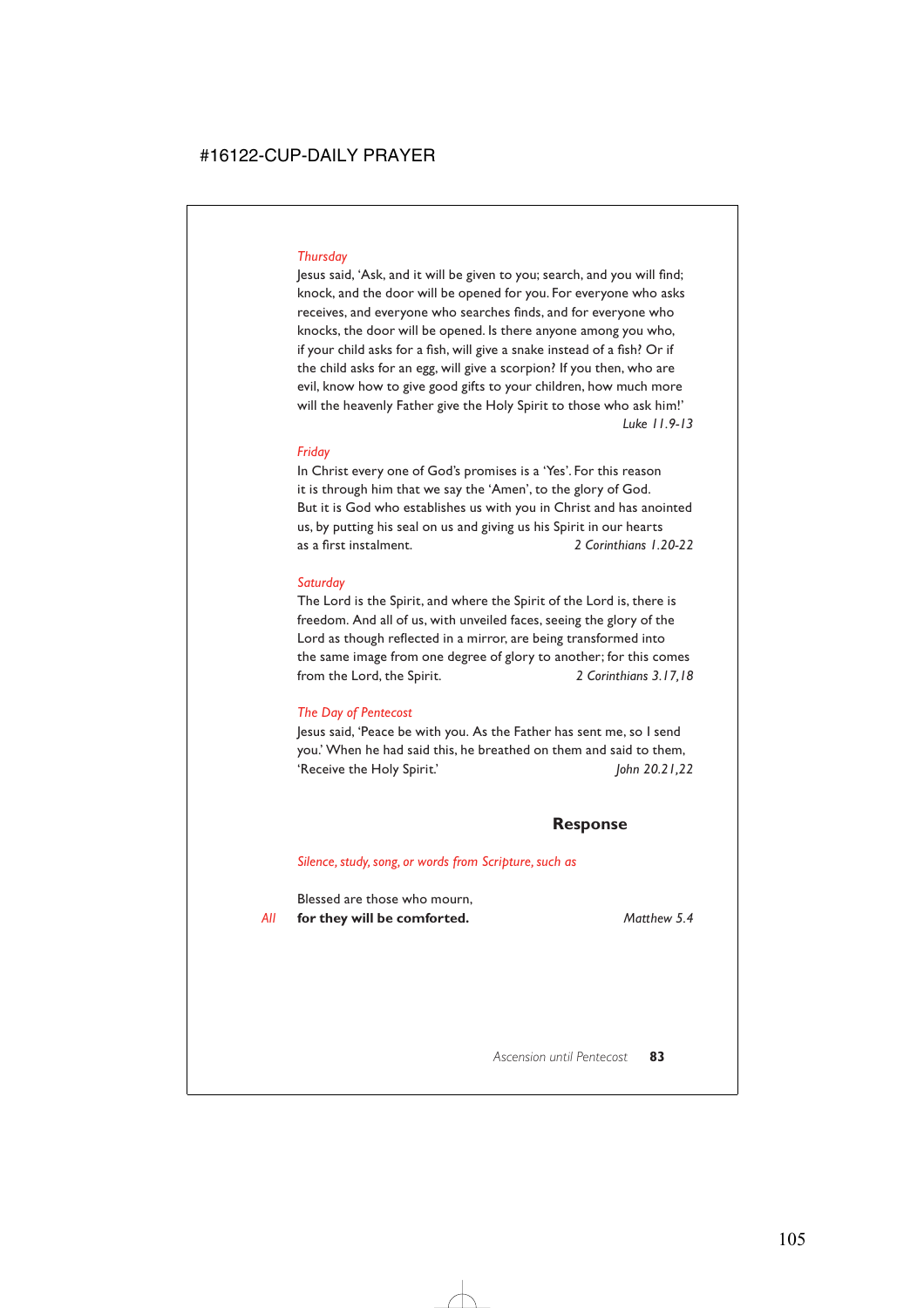## **Prayers**

*Prayers may include these concerns:*

- ¶ *God's royal priesthood, that it may be empowered by the Spirit*
- ¶ *Those who wait on God, that they may find renewal*
- ¶ *All people, that they may acknowledge the kingdom of the ascended Christ*
- ¶ *The earth, for productivity and for fruitful harvests*
- ¶ *All who are struggling with broken relationships*

*A form of prayer can be found on page 383.*

*The Collect of the day or the following prayer is said*

O King enthroned on high, Comforter and Spirit of truth, you that are in all places and fill all things, the treasury of blessings and the giver of life, come and dwell with us, cleanse us from every stain and save our souls, O gracious one.

*All* **Amen.** *an Orthodox prayer*

*The Lord's Prayer is said.*

## **The Conclusion**

May the grace of the Holy Spirit enlighten our hearts and minds.

*All* **Alleluia. Amen.**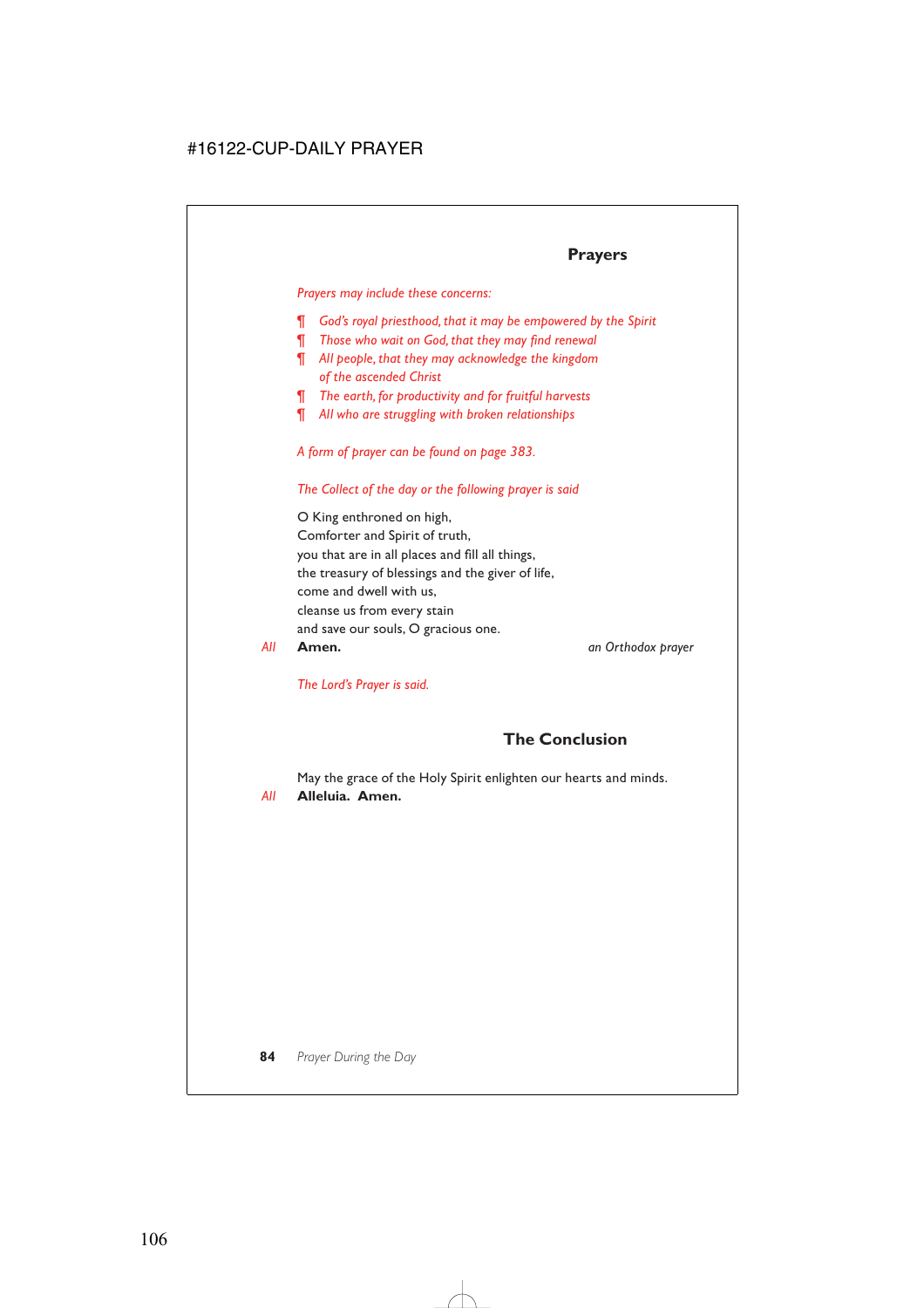## *¶ Prayer During the Day from All Saints' Day until the day before the First Sunday of Advent*

## **Preparation**

O God, make speed to save us. *All* **O Lord, make haste to help us.**

You have been my helper

*All* **and under the shadow of your wings will I rejoice.** *Psalm 63.8* 

### **Praise**

#### *A hymn, song, canticle, extempore praise or*

For the gift of his Spirit: blessed be Christ.

For the catholic Church: blessed be Christ.

For the means of grace: blessed be Christ.

For the hope of glory: blessed be Christ.

For the triumphs of his gospel: blessed be Christ.

For the lives of his saints: blessed be Christ.

In joy and in sorrow: blessed be Christ.

In life and in death: blessed be Christ.

Now and to the end of the ages: blessed be Christ. *from A Litany of the Resurrection*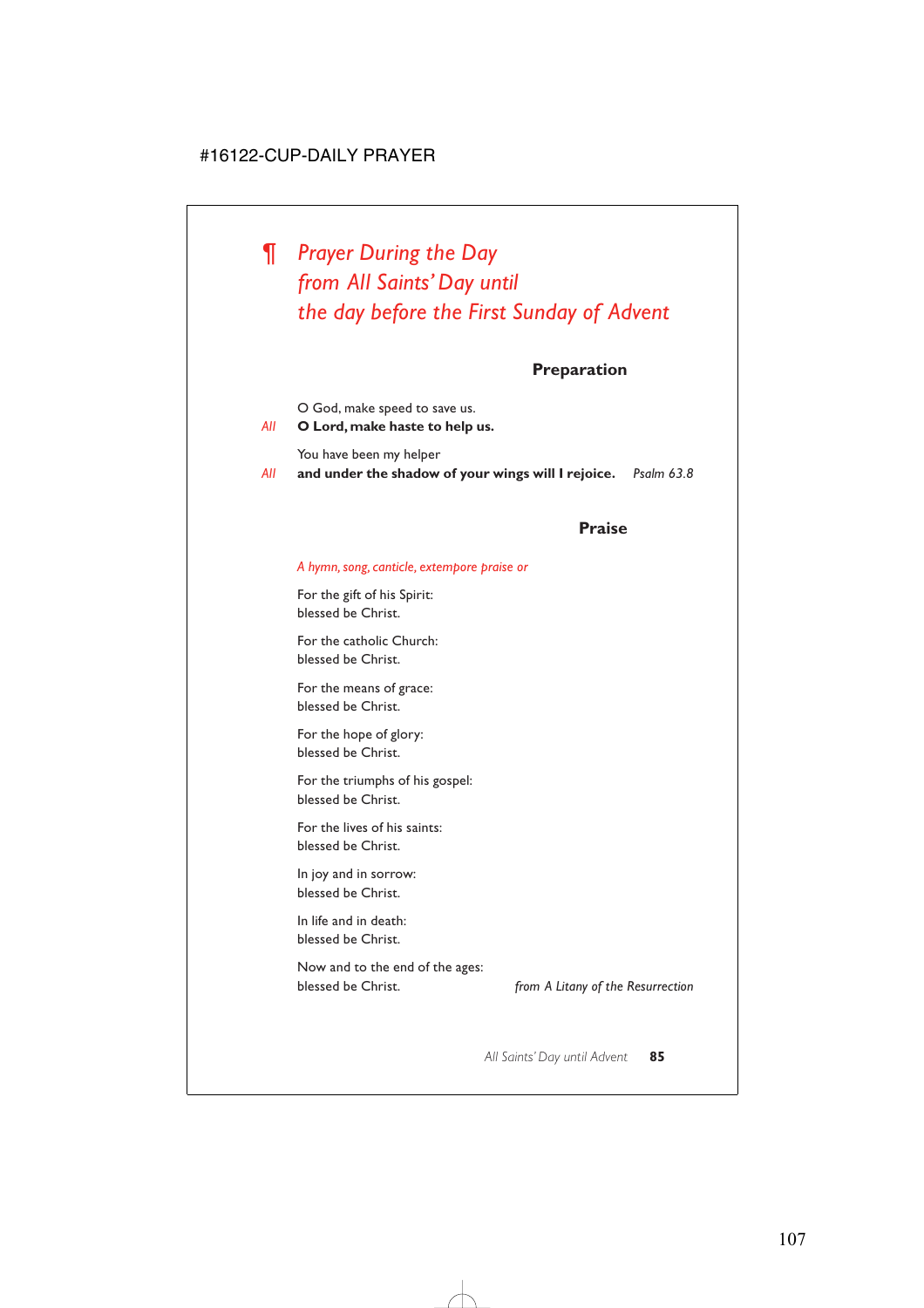## **The Word of God**

## *Psalmody*

*On All Saints' Day and on any day* Psalm 24.1-6

*(or)*

*Sunday* Psalm 2 *Thursday* Psalm 121 *Monday* Psalm 15 *Friday* Psalm 125 *Tuesday* Psalm 42.1-7 *Saturday* Psalm 133 *Wednesday* Psalm 96

*When Morning and Evening Prayer are also celebrated, one of the cycles on page 24 may be followed here.*

*Each psalm or group of psalms may end with*

*All* **Glory to the Father and to the Son and to the Holy Spirit; as it was in the beginning is now and shall be for ever. Amen.**

## *Short readings*

#### *Sunday*

Whenever the living creatures give glory and honour and thanks to the one who is seated on the throne, who lives for ever and ever, the twenty-four elders fall before the one who is seated on the throne and worship the one who lives for ever and ever; they cast their crowns before the throne, singing, 'You are worthy, our Lord and God, to receive glory and honour and power, for you created all things, and by your will they existed and were created.'

*Revelation 4.9-end*

#### *Monday*

Rejoice in the Lord always; again I will say, Rejoice. Let your gentleness be known to everyone. The Lord is near. Do not worry about anything, but in everything by prayer and supplication with thanksgiving let your requests be made known to God. And the peace of God, which surpasses all understanding, will guard your hearts and your minds in Christ Jesus. *Philippians 4.4-7*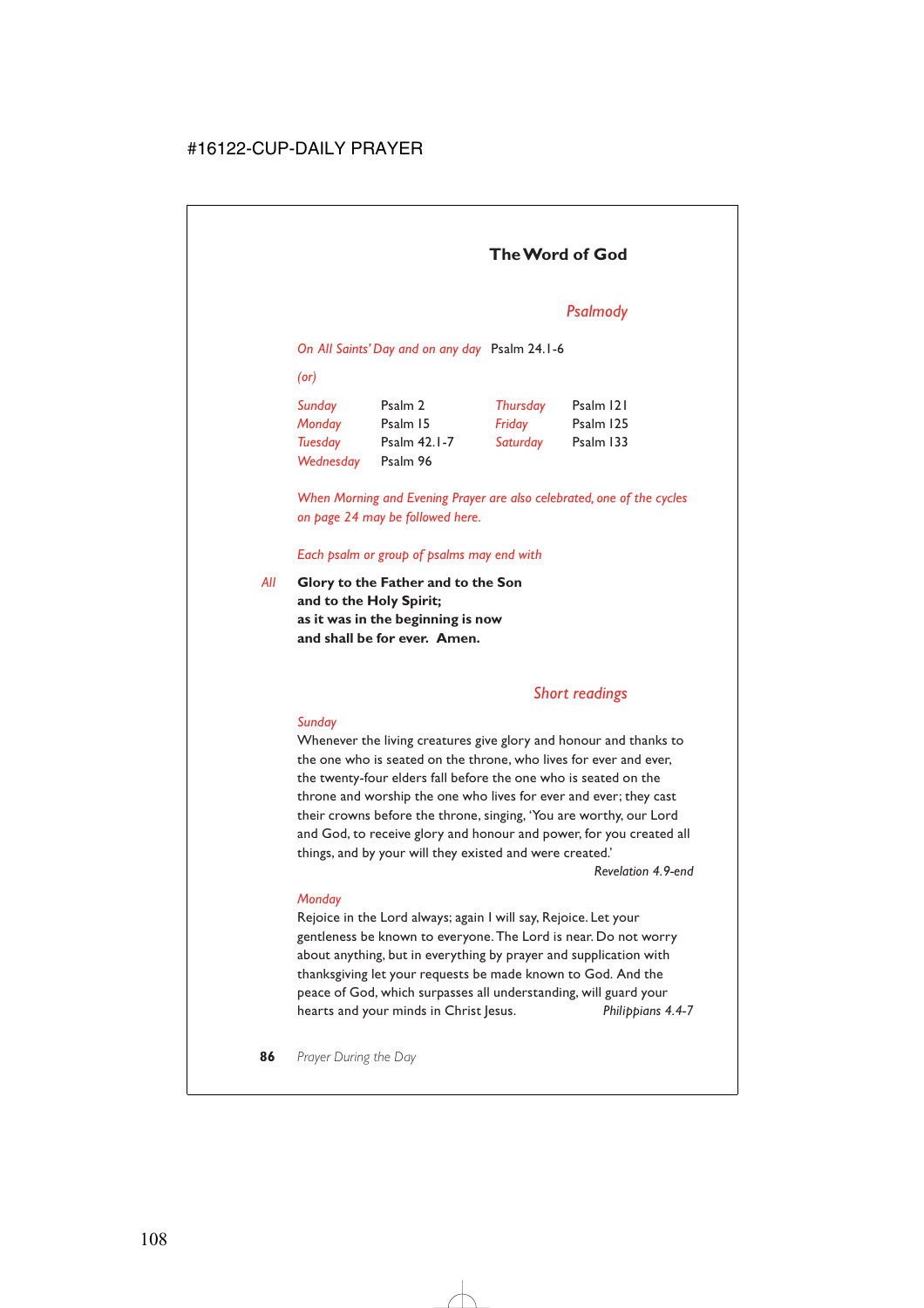#### *Tuesday*

You have come to Mount Zion and to the city of the living God, the heavenly Jerusalem, and to innumerable angels in festal gathering, and to the assembly of the firstborn who are enrolled in heaven, and to God the judge of all, and to the spirits of the righteous made perfect, and to Jesus, the mediator of a new covenant, and to the sprinkled blood that speaks a better word than the blood of Abel. *Hebrews 12.22-24*

#### *Wednesday*

Then the sign of the Son of Man will appear in heaven, and then all the tribes of the earth will mourn, and they will see 'the Son of Man coming on the clouds of heaven' with power and great glory. And he will send out his angels with a loud trumpet call, and they will gather his elect from the four winds, from one end of heaven to the other. *Matthew 24.30,31*

#### *Thursday*

The gifts he gave were that some would be apostles, some prophets, some evangelists, some pastors and teachers, to equip the saints for the work of ministry, for building up the body of Christ, until all of us come to the unity of the faith and of the knowledge of the Son of God, to maturity, to the measure of the full stature of Christ. *Ephesians 4.11-13*

#### *Friday*

Since we are surrounded by so great a cloud of witnesses, let us also lay aside every weight and the sin that clings so closely, and let us run with perseverance the race that is set before us, looking to Jesus the pioneer and perfecter of our faith, who for the sake of the joy that was set before him endured the cross, disregarding its shame, and has taken his seat at the right hand of the throne of God.

*Hebrews 12.1,2*

#### *Saturday*

Many of those who sleep in the dust of the earth shall awake, some to everlasting life, and some to shame and everlasting contempt. Those who are wise shall shine like the brightness of the sky, and those who lead many to righteousness, like the stars for ever and ever.

*Daniel 12.2,3*

#### *Or, on any day from All Saints to Advent*

Our citizenship is in heaven, and it is from there that we are expecting a Saviour, the Lord Jesus Christ. *Philippians 3.20*